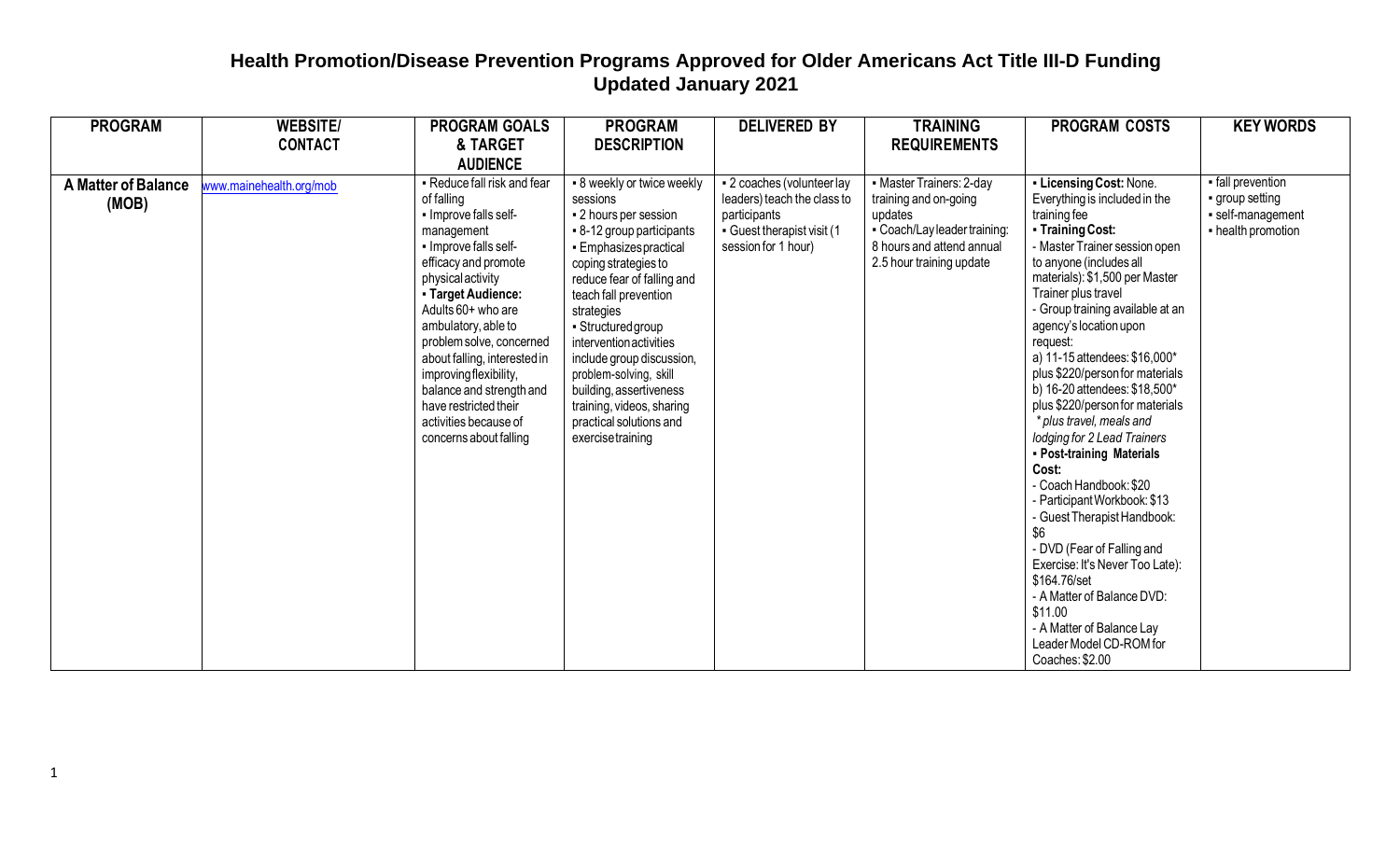| <b>Active Choices</b> | Contact person: Ines Campero,              | • Physical activity          | - 6-month telephone-     | • Trained activity          | • Facilitator training and  | - Licensing Cost: None.         | - telephone-based   |
|-----------------------|--------------------------------------------|------------------------------|--------------------------|-----------------------------|-----------------------------|---------------------------------|---------------------|
|                       | icampero@stanford.edu                      | program                      | based                    | coach/peer                  | certification (recommended, | One time purchase of            | • physical activity |
|                       |                                            | that helps individuals       | individualized program   | counselor/facilitator who   | but not required):          | Active Choices Manual.          | · self-management   |
|                       | http://med.stanford.edu/healthyaging/activ | incorporate preferred        | that provides            | monitors progress, modifies | - 8-hour minimum workshop   | • Training Cost:                | - health promotion  |
|                       | e-choices-program.html                     | physical activities in their | remote guidance and      | exercise strategies and     | - Assigned reading and      | - Minimum \$1200. Costs vary    |                     |
|                       |                                            | daily lives                  | support and builds self- | provides                    | written test                | depending on organization,      |                     |
|                       |                                            | - Target Audience:           | management               | exercisetips                | - Completion and            | number of trainees, and         |                     |
|                       |                                            | Adults 50+                   | skills                   | - Participant               | submission of 3 sample      | location (on/off-site)          |                     |
|                       | Developed by Stanford Prevention           |                              |                          | materials are               | sessions to be reviewed by  | • Materials Cost:               |                     |
|                       | Research Center, distributed by Stanford   |                              |                          | available in both           | trainer                     | - \$295 per organization for an |                     |
|                       | Health Promotion Resource Center           |                              |                          | <b>English</b> and          | • Train-the Trainer is      | electronic Active Choices       |                     |
|                       |                                            |                              |                          | Spanish. Coach's            | available to organizations  | Manual, which includes          |                     |
|                       |                                            |                              |                          | manual is only              | that have completed         | coach/counselor training        |                     |
|                       |                                            |                              |                          | availble in English         | facilitator training and    | material and electronic         |                     |
|                       |                                            |                              |                          |                             | implemented Active Choices  | program forms for duplication.  |                     |
|                       |                                            |                              |                          |                             | for a minimum of 6 months.  | Material toolkit comes with     |                     |
|                       |                                            |                              |                          |                             | Includes:                   | reproducible forms and          |                     |
|                       |                                            |                              |                          |                             | - 8-hour minimum workshop   | information sheets.             |                     |
|                       |                                            |                              |                          |                             | - Assigned reading and      | - Also need to consider         |                     |
|                       |                                            |                              |                          |                             | written test                | workshop space rental,          |                     |
|                       |                                            |                              |                          |                             | - Completion and            | photocopying costs, facilitator |                     |
|                       |                                            |                              |                          |                             | submission of facilitator   | supervisiontime                 |                     |
|                       |                                            |                              |                          |                             |                             | - No cost to participant        |                     |
|                       |                                            |                              |                          |                             | training workshop to be     |                                 |                     |
|                       |                                            |                              |                          |                             | reviewed by a trainer       |                                 |                     |
|                       |                                            |                              |                          |                             | and 6 months                |                                 |                     |
|                       |                                            |                              |                          |                             | experience as a             |                                 |                     |
|                       |                                            |                              |                          |                             | facilitator                 |                                 |                     |
|                       |                                            |                              |                          |                             |                             |                                 |                     |
|                       |                                            |                              |                          |                             |                             |                                 |                     |
|                       |                                            |                              |                          |                             |                             |                                 |                     |
|                       |                                            |                              |                          |                             |                             |                                 |                     |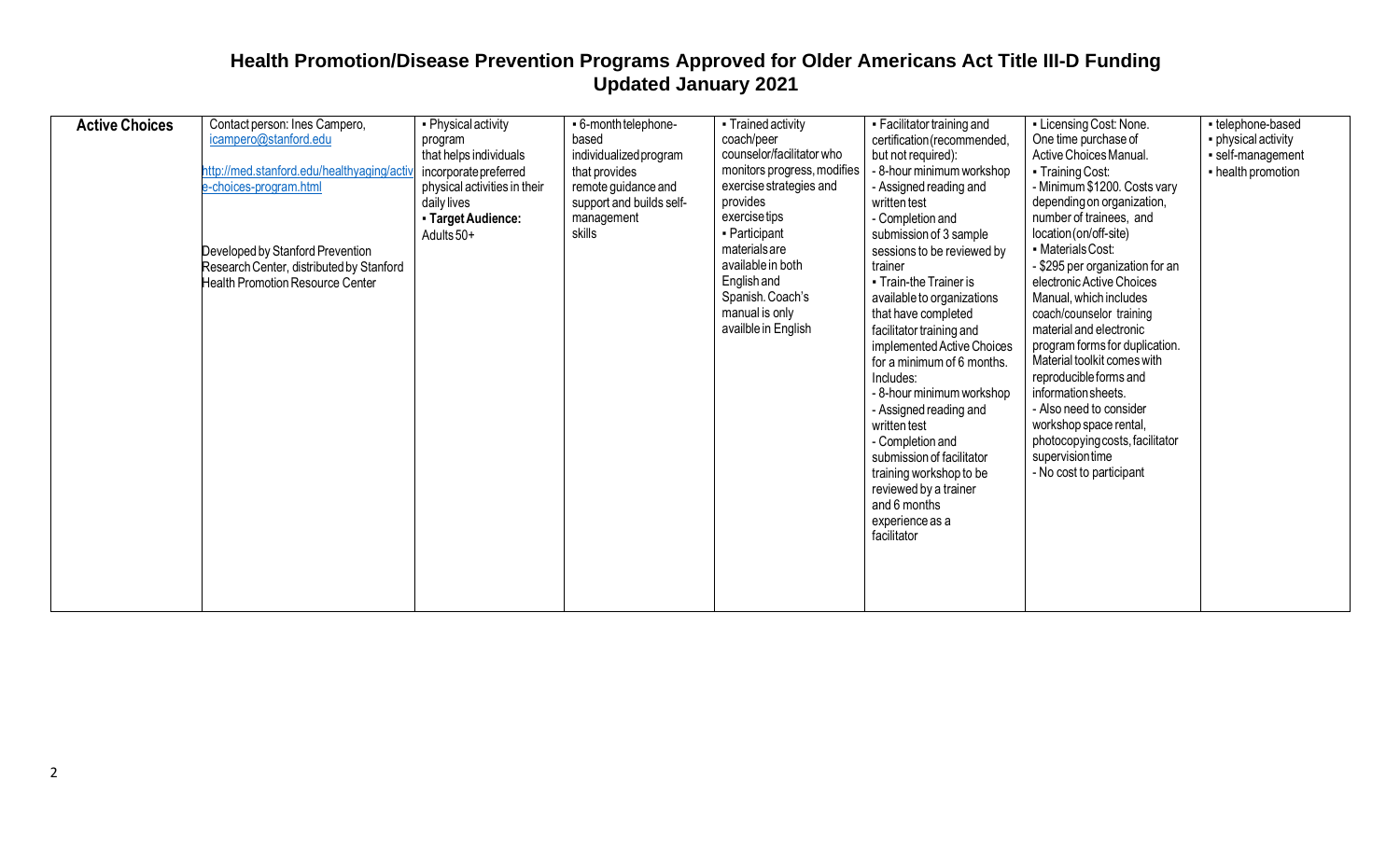| <b>Active Living Every</b> | https://us.humankinetics.com/blogs/active   Behavior change program |                                                            | 12 week class sessions       | - Trained facilitators. At  | A facilitator must complete:      | Licensing Cost: None.                               | physical activity      |
|----------------------------|---------------------------------------------------------------------|------------------------------------------------------------|------------------------------|-----------------------------|-----------------------------------|-----------------------------------------------------|------------------------|
|                            | -living                                                             | that helps participants                                    | Incorporates short lecture   | least 1 trained facilitator | a seft-paced course               | A signed license agreement from                     | - chronic conditions   |
| Day (ALED)                 |                                                                     | overcome their barriers to                                 | and group discussion         | is needed per class         | pass an online competency         | Human Kinetics is required to                       | group setting          |
|                            | Jennifer Mulcahey                                                   | physical activity and make                                 | - Participants choose their  |                             | exam                              | become a provider and to use the  - self-management |                        |
|                            | jenniferm@hkusa.com                                                 | positive changes that                                      | own activities and create    |                             | No specific educational or        | ALED name, logo, and materials                      | health promotion       |
|                            | 800-747-4457 x 2304                                                 | improve their health and well-plans based on individual    |                              |                             | fitness certification is required | - Training Cost:                                    | - in-person and remote |
|                            |                                                                     | being                                                      | lifestyle and personal       |                             | of facilitators. The successful   | \$399 per facilitator, includes a                   | instruction            |
|                            |                                                                     | - Participants learn to set                                | preferences, focusing on     |                             | facilitator is comfortable with   | facilitator workbook, access to                     |                        |
|                            |                                                                     | goals, overcome barriers and moderate-intensity activities |                              |                             | groups, has strong                | online resources (including lesson                  |                        |
|                            |                                                                     | find activities they enjoy                                 | that can be added to daily   |                             | teaching/coaching skills, and     | plans, PowerPoint slides, class                     |                        |
|                            |                                                                     |                                                            | routines                     |                             | agrees whole-heartedly with       | handouts, administrative forms,                     |                        |
|                            |                                                                     | Target Audience: Adults                                    | Book and optional online     |                             | the Active Living Partners        | and customizable marketing                          |                        |
|                            |                                                                     | interested in integrating                                  | tools offer structure and    |                             | approach to helping people        | materials), training fee, online                    |                        |
|                            |                                                                     | physical activity into their                               | support as participants      |                             | become more active                | competency test, as well as a                       |                        |
|                            |                                                                     | daily lives                                                | explore their options and    |                             |                                   | copy of the participant book and                    |                        |
|                            |                                                                     |                                                            | begin to realize how         |                             |                                   | access to online participant                        |                        |
|                            |                                                                     |                                                            | enjoyable physical activity  |                             |                                   | resources.                                          |                        |
|                            |                                                                     |                                                            | can be. As participants work |                             |                                   | Participant Materials Cost:                         |                        |
|                            |                                                                     |                                                            | through the course, they     |                             |                                   | An Active Living Every Day book                     |                        |
|                            |                                                                     |                                                            | learn lifestyle management   |                             |                                   | (includes text and access to online                 |                        |
|                            |                                                                     |                                                            | skills and build on small    |                             |                                   | resources) must be purchased for                    |                        |
|                            |                                                                     |                                                            | successes                    |                             |                                   | every participant. Current price of                 |                        |
|                            |                                                                     |                                                            |                              |                             |                                   | print book is \$49.95 and e-book is                 |                        |
|                            |                                                                     |                                                            |                              |                             |                                   | \$37.95 (bulk order discounts are                   |                        |
|                            |                                                                     |                                                            |                              |                             |                                   | available) - Step counters or                       |                        |
|                            |                                                                     |                                                            |                              |                             |                                   | activity trackers are also                          |                        |
|                            |                                                                     |                                                            |                              |                             |                                   | introduced in the program and                       |                        |
|                            |                                                                     |                                                            |                              |                             |                                   | may be purchased from other<br>vendors              |                        |
|                            |                                                                     |                                                            |                              |                             |                                   | - Required Equipment: LCD                           |                        |
|                            |                                                                     |                                                            |                              |                             |                                   | projector, computer, flip chart,                    |                        |
|                            |                                                                     |                                                            |                              |                             |                                   | markers, pens, photocopies of                       |                        |
|                            |                                                                     |                                                            |                              |                             |                                   | select handouts, etc. A sample                      |                        |
|                            |                                                                     |                                                            |                              |                             |                                   | budgeting sheet can be provided                     |                        |
|                            |                                                                     |                                                            |                              |                             |                                   |                                                     |                        |
|                            |                                                                     |                                                            |                              |                             |                                   |                                                     |                        |
|                            |                                                                     |                                                            |                              |                             |                                   |                                                     |                        |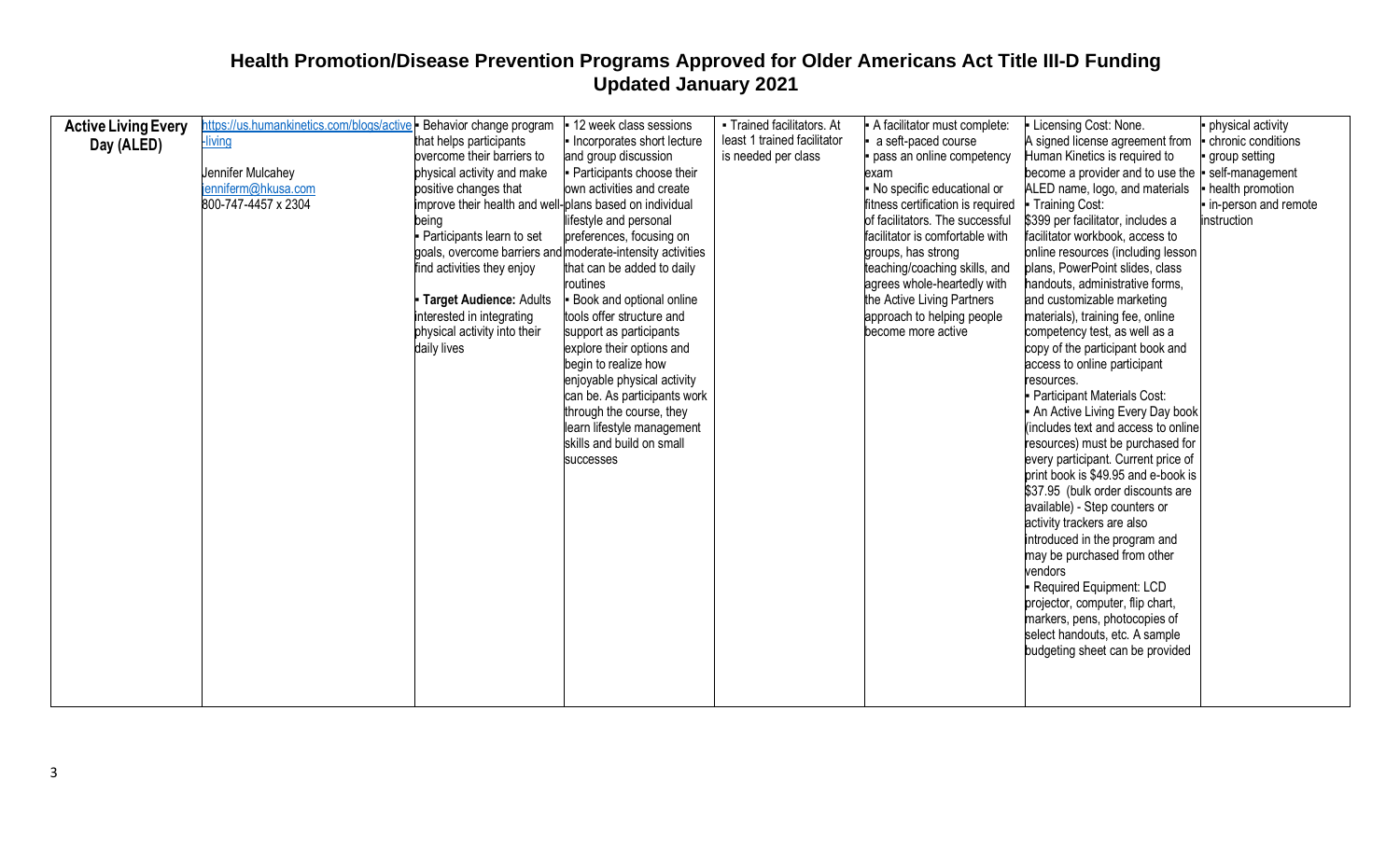| <b>AEA Arthritis</b><br><b>Foundation Aquatic</b><br>Program (AFAP) | www.aeawave.com | Overall sense of well-<br>being<br>• Better quality of life<br>• Reduce<br>pain/inflammation<br>• Increase social<br>interaction<br>• Fun, safe and effective<br>way to promote better<br>health<br>• Improved joint function<br>· Increased muscular<br>strength<br>- Target Audience:<br>Adults with arthritis,<br>related rheumatic<br>diseases or<br>musculoskeletal<br>conditions, ranging from<br>people who are older,<br>sedentary and very limited<br>by impaired joint mobility<br>to those who are relatively<br>active with only mild joint<br>involvement | Warm-water exercise<br>program suitable for every<br>fitness level, shown to<br>reduce pain and improve<br>overall health. Exercises<br>include range of motion,<br>muscle-strengthening,<br>socialization activities and<br>an optional, moderate-<br>intensity aerobic<br>component. | • Trained Program<br>Leaders | • Successful completion of<br>the AEA Arthritis<br>Foundation Program<br>Leader Training and<br>Examination. The<br>Program Leader<br>Training consists of<br>online preparation<br>and/or optional in-<br>person movement<br>review<br>• Current CPR/AED<br>· Recommended<br>Study/Preparation<br>Time: 10-25 Hours<br>• Examination: 90 minute<br>• Certificate is valid for 2<br>years and renewal is<br>required | • Licensing Fee: None<br>• AF Training & Exam-\$129.00-<br>\$149.00 | · warm pool exercise<br>• physical activity<br>arthritis<br>- chronic condition<br>• group setting<br>· self-management<br>- health promotion |
|---------------------------------------------------------------------|-----------------|------------------------------------------------------------------------------------------------------------------------------------------------------------------------------------------------------------------------------------------------------------------------------------------------------------------------------------------------------------------------------------------------------------------------------------------------------------------------------------------------------------------------------------------------------------------------|----------------------------------------------------------------------------------------------------------------------------------------------------------------------------------------------------------------------------------------------------------------------------------------|------------------------------|----------------------------------------------------------------------------------------------------------------------------------------------------------------------------------------------------------------------------------------------------------------------------------------------------------------------------------------------------------------------------------------------------------------------|---------------------------------------------------------------------|-----------------------------------------------------------------------------------------------------------------------------------------------|
|---------------------------------------------------------------------|-----------------|------------------------------------------------------------------------------------------------------------------------------------------------------------------------------------------------------------------------------------------------------------------------------------------------------------------------------------------------------------------------------------------------------------------------------------------------------------------------------------------------------------------------------------------------------------------------|----------------------------------------------------------------------------------------------------------------------------------------------------------------------------------------------------------------------------------------------------------------------------------------|------------------------------|----------------------------------------------------------------------------------------------------------------------------------------------------------------------------------------------------------------------------------------------------------------------------------------------------------------------------------------------------------------------------------------------------------------------|---------------------------------------------------------------------|-----------------------------------------------------------------------------------------------------------------------------------------------|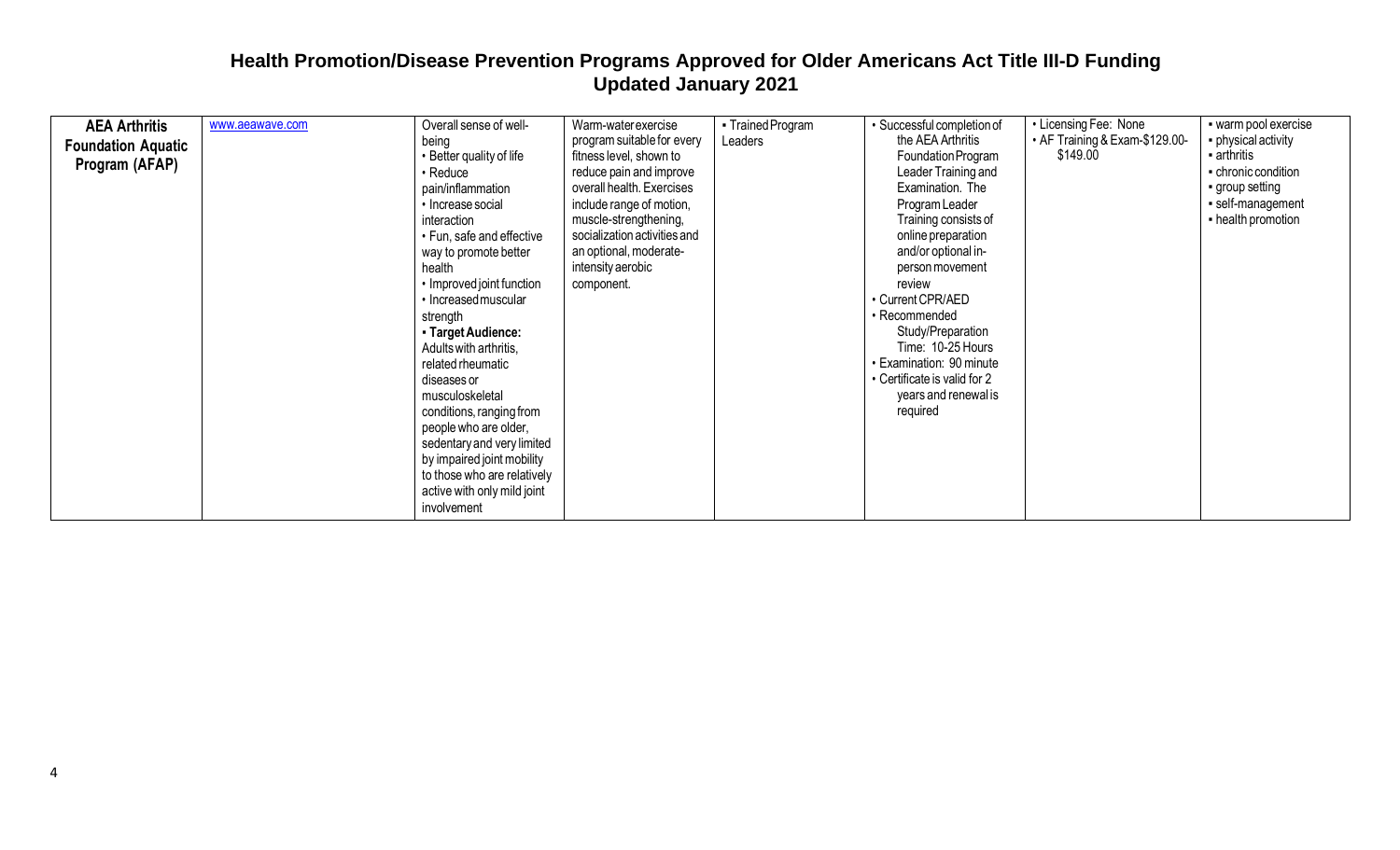| <b>AEA Arthritis</b><br><b>Foundation Exercise</b><br>Program (AFEP) | www.aeawave.com | • Overall sense of well-<br>being<br>• Better quality of life<br>$\cdot$ Reduce<br>pain/inflammation<br>• Increase social<br>interaction<br>• Fun, safe and effective<br>way to promote better<br>health<br>• Improved joint function<br>·Increased muscular<br>strength<br>- Target Audience:<br>Adults with arthritis,<br>related rheumatic<br>diseases or<br>musculoskeletal<br>conditions, ranging from<br>people who are older,<br>sedentary and very limited<br>by impaired joint mobility<br>to those who are relatively | Low-impactphysical<br>activity program proven to<br>reduce pain and decrease<br>stiffness. The sessions<br>include gentle range-of-<br>motion exercises that are<br>suitable for every fitness<br>level and ability. Led by a<br>trained program leader,<br>these enjoyable and<br>motivational classes may<br>be taken either standing<br>or sitting in a chair. | • Trained Program<br>Leaders | •Successful completion of<br>the AEA Arthritis<br>Foundation Program<br>Leader Training and<br>Examination. The<br>Program Leader<br>Training consists of<br>online preparation<br>and/or optional in-<br>person movement<br>review<br>• Current CPR/AED<br>• Recommended<br>Study/Preparation<br>Time: 10-25 Hours<br>· Examination: 90 minute<br>• Certificate is valid for 2<br>years and renewal is<br>required | • Training Cost<br>• Licensing Fee: None<br>• AF Training & Exam-\$129.00-<br>\$149.00 | • physical activity<br>arthritis<br>- chronic condition<br>group setting<br>· self-management<br>- health promotion |
|----------------------------------------------------------------------|-----------------|---------------------------------------------------------------------------------------------------------------------------------------------------------------------------------------------------------------------------------------------------------------------------------------------------------------------------------------------------------------------------------------------------------------------------------------------------------------------------------------------------------------------------------|-------------------------------------------------------------------------------------------------------------------------------------------------------------------------------------------------------------------------------------------------------------------------------------------------------------------------------------------------------------------|------------------------------|---------------------------------------------------------------------------------------------------------------------------------------------------------------------------------------------------------------------------------------------------------------------------------------------------------------------------------------------------------------------------------------------------------------------|----------------------------------------------------------------------------------------|---------------------------------------------------------------------------------------------------------------------|
|                                                                      |                 | active with only mild joint<br>involvement                                                                                                                                                                                                                                                                                                                                                                                                                                                                                      |                                                                                                                                                                                                                                                                                                                                                                   |                              |                                                                                                                                                                                                                                                                                                                                                                                                                     |                                                                                        |                                                                                                                     |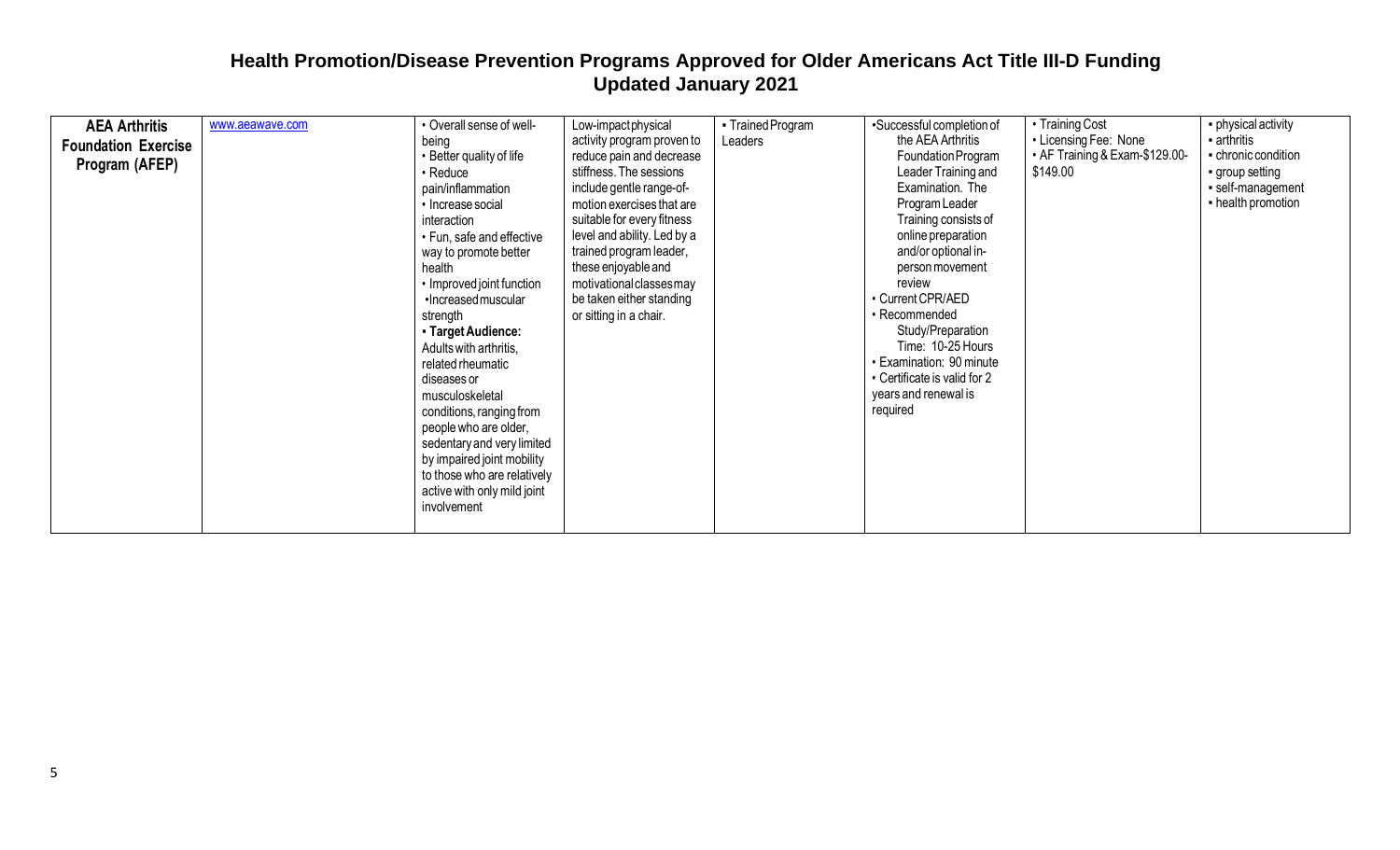| <b>BetterChoices,</b><br><b>Better Health -</b><br><b>Chronic Disease</b><br>(online Chronic<br>Disease Self-<br><b>Management</b><br><b>Program CDSMP)</b> | http://www.ncoa.org/improve-<br>health/chronic-conditions/better-<br>choices-better-health.html | • Enable participants to<br>build self-confidence to<br>take part in maintaining<br>their health and managing<br>their chronic health<br>conditions, such as<br>hypertension, arthritis,<br>heart disease, stroke, lung<br>disease, and diabetes<br>- Target Audience: Adults<br>with chronic health<br>conditions who are<br>comfortable using a<br>computer and checking<br>email | • On-line interactive<br>version of the Chronic<br>Disease Self-<br>Management Program<br>(CDSMP)<br>- 2 hours per week for 6<br>weeks<br>- Participants log on at their<br>convenience 2-3 times per<br>week for a total of about 2<br>hours per<br>week. Participants do not<br>need to log on at the<br>same time.<br>• Program is offered on a<br>dedicated website utilizing<br>discussion boards and<br>weekly lessons.<br>- Approximately 25 people<br>per workshop. All<br>interactions between<br>facilitator and participants<br>take place online<br>- All information is private<br>and anonymous | - Two trained peer<br>facilitators per workshop<br>- Facilitators follow a<br>script and assist<br>participants by modeling<br>action planning and<br>problem solving, offering<br>encouragement,<br>and posting to the<br>discussion boards<br>- Facilitators do not<br>deliver content, which<br>differs from the small-<br>group program | - Facilitators are trained<br>online by first participating in<br>a work<br>shop and then attend a<br>series of webinars. When<br>training is complete newly<br>train facilitators co-lead the<br>workshop with a previously<br>trained facilitator.<br>• There is a detailed online<br>and downloadable<br>facilitators' manual that<br>gives daily and weekly<br>instructions as to facilitator<br>duties | <b>Shared Workshop</b><br>Implementation:<br>Participants are pooled from<br>multiple organizations<br>- Minimum commitment of 300<br>participants over 24 months.<br>Exceptions will be considered.<br>- Total Per Participant Fee:<br>\$275 for between 300-500<br>enrollees over 2 years.<br>\$250 per enrollee over 500.<br>-License, workshop staff<br>and companion workbook<br>included. Marketing,<br>recruitment and<br>engagementservices<br>available | <b>BetterChoices,</b><br>Better Health -<br><b>Chronic Disease</b><br>(online Chronic<br>Disease Self-<br><b>Management</b><br>Program CDSMP) |
|-------------------------------------------------------------------------------------------------------------------------------------------------------------|-------------------------------------------------------------------------------------------------|-------------------------------------------------------------------------------------------------------------------------------------------------------------------------------------------------------------------------------------------------------------------------------------------------------------------------------------------------------------------------------------|---------------------------------------------------------------------------------------------------------------------------------------------------------------------------------------------------------------------------------------------------------------------------------------------------------------------------------------------------------------------------------------------------------------------------------------------------------------------------------------------------------------------------------------------------------------------------------------------------------------|---------------------------------------------------------------------------------------------------------------------------------------------------------------------------------------------------------------------------------------------------------------------------------------------------------------------------------------------|-------------------------------------------------------------------------------------------------------------------------------------------------------------------------------------------------------------------------------------------------------------------------------------------------------------------------------------------------------------------------------------------------------------|------------------------------------------------------------------------------------------------------------------------------------------------------------------------------------------------------------------------------------------------------------------------------------------------------------------------------------------------------------------------------------------------------------------------------------------------------------------|-----------------------------------------------------------------------------------------------------------------------------------------------|
|-------------------------------------------------------------------------------------------------------------------------------------------------------------|-------------------------------------------------------------------------------------------------|-------------------------------------------------------------------------------------------------------------------------------------------------------------------------------------------------------------------------------------------------------------------------------------------------------------------------------------------------------------------------------------|---------------------------------------------------------------------------------------------------------------------------------------------------------------------------------------------------------------------------------------------------------------------------------------------------------------------------------------------------------------------------------------------------------------------------------------------------------------------------------------------------------------------------------------------------------------------------------------------------------------|---------------------------------------------------------------------------------------------------------------------------------------------------------------------------------------------------------------------------------------------------------------------------------------------------------------------------------------------|-------------------------------------------------------------------------------------------------------------------------------------------------------------------------------------------------------------------------------------------------------------------------------------------------------------------------------------------------------------------------------------------------------------|------------------------------------------------------------------------------------------------------------------------------------------------------------------------------------------------------------------------------------------------------------------------------------------------------------------------------------------------------------------------------------------------------------------------------------------------------------------|-----------------------------------------------------------------------------------------------------------------------------------------------|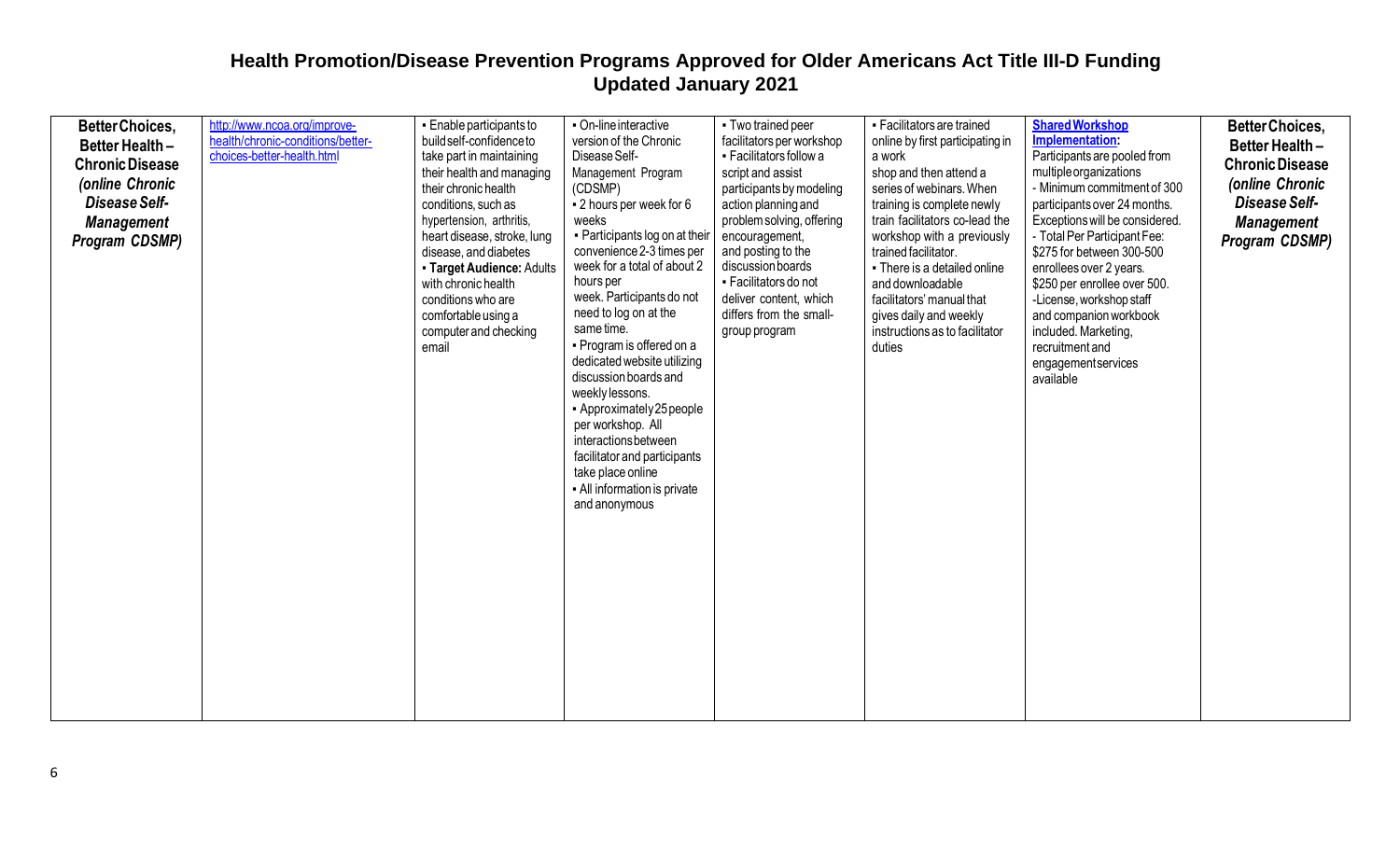| <b>BRI</b> Care | David Bass, PhD, Senior VP for Research BRI Care Consultation is an |                                          | <b>BRI Care Consultation™ is</b>                                             | <b>Trained Care Consultants</b> | The initial training includes a                              | Benjamin Rose Institute on Aging       | <b>BRI Care Consultation™</b> |
|-----------------|---------------------------------------------------------------------|------------------------------------------|------------------------------------------------------------------------------|---------------------------------|--------------------------------------------------------------|----------------------------------------|-------------------------------|
| Consultation™   | and Education (dbass@benrose.org;                                   | evidence-based care-                     | an evidence-based care-                                                      | with at least a Bachelor's      | one-day, live web-based                                      | has distinct pricing structures for    |                               |
|                 | 216.373.1664)                                                       |                                          | coaching program, owned by coaching program, owned by degree in Social Work, |                                 | training session followed by a                               | organizations who choose to            |                               |
|                 |                                                                     | the Benjamin Rose Institute              | the Benjamin Rose Institute                                                  | Nursing, or other health-       | series of refresher and fidelity                             | purchase a license, and                |                               |
|                 | Branka Primetica, MSW, BRI Care                                     | on Aging (BRIA), for older               | on Aging (BRIA), for older                                                   | related fields.                 | review sessions, estimated at                                | organizations who choose to            |                               |
|                 | <b>Consultation Program Manager</b>                                 | and younger adults with                  | and younger adults with                                                      |                                 | 16 hours during Year 1 and 4                                 | contract with Benjamin Rose to         |                               |
|                 | bprimetica@benrose.org; 216.373.1662)                               | chronic health                           | chronic health                                                               |                                 | hours annually. All training is                              | deliver the program to their clients   |                               |
|                 |                                                                     | conditions/disabilities and              | conditions/disabilities and                                                  |                                 | conducting by a Master                                       | for them.                              |                               |
|                 | www.benrose.org                                                     | family or friend caregivers. It          | family or friend caregivers. It                                              |                                 | Trainer.                                                     |                                        |                               |
|                 |                                                                     | is delivered via telephone,              | is delivered via telephone,                                                  |                                 |                                                              | The current 2018 non-profit            |                               |
|                 |                                                                     | mail, and email by trained               | mail, and email by trained                                                   |                                 | Supervisors receive the                                      | organization licensing fees are as     |                               |
|                 |                                                                     | Care Consultants.                        | Care Consultants.                                                            |                                 | Supervisor version of the Care                               | follows:                               |                               |
|                 |                                                                     |                                          |                                                                              |                                 | Consultation Information                                     |                                        |                               |
|                 |                                                                     | Goals:<br>Care Coordination, based       | The core components of the                                                   |                                 | System (CCIS) Manual, which<br>outlines access to additional | Year-one licensing fees total          |                               |
|                 |                                                                     | on a long-term relationship,             | Program include: 1)                                                          |                                 | CCIS features and their utility.                             | \$9,000. The cost of the Care          |                               |
|                 |                                                                     | links to and monitors the                | assessment, 2) action                                                        |                                 | Both Supervisors and Care                                    | <b>Consultation Information System</b> |                               |
|                 |                                                                     | use of healthcare and                    | planning, and 3) ongoing                                                     |                                 | Consultants participate in                                   | (CCIS) web-based software              |                               |
|                 |                                                                     | community services;                      | maintenance and support.                                                     |                                 | ongoing refresher, fidelity, and                             | installation and hosting by the        |                               |
|                 |                                                                     | organizes family and friend              |                                                                              |                                 | troubleshooting sessions.                                    | icensee is \$4,500. This fee           |                               |
|                 |                                                                     | assistance; and provides                 |                                                                              |                                 |                                                              | includes three (3) licenses with full  |                               |
|                 |                                                                     | information and emotional                |                                                                              |                                 | Printed and electronic copies of                             | access to the CCIS for Care            |                               |
|                 |                                                                     | support.                                 |                                                                              |                                 | Service Delivery and Care                                    | Consultants, Assistants, and/or        |                               |
|                 |                                                                     | Assessment and                           |                                                                              |                                 | Consultation Information                                     | Supervisor(s); one (1) Site            |                               |
|                 |                                                                     | Reassessment is                          |                                                                              |                                 | System (CCIS) Manuals are                                    | Administrator license with limited     |                               |
|                 |                                                                     | conducted in an ongoing                  |                                                                              |                                 | available at the time of training.                           | access to the CCIS and; one (1)        |                               |
|                 |                                                                     | manner; covers a broad                   |                                                                              |                                 | Accompanying materials                                       | Quality Assurance license with         |                               |
|                 |                                                                     | range of potential                       |                                                                              |                                 | include Assessment, Action                                   | limited access to the CCIS that        |                               |
|                 |                                                                     | problems/concerns (e.g.,                 |                                                                              |                                 | Step and Goal examples, tip                                  | includes the client satisfaction       |                               |
|                 |                                                                     | arranging services,                      |                                                                              |                                 | sheets, letter templates,                                    | survey. The cost of BRI Care           |                               |
|                 |                                                                     | depression, and home                     |                                                                              |                                 | marketing material templates,                                | Consultation and CCIS initial          |                               |
|                 |                                                                     | safety; capacity to provide              |                                                                              |                                 | vignettes, fidelity review                                   | training is \$2,500. This training     |                               |
|                 |                                                                     | care, strain).<br>Care Consultants coach |                                                                              |                                 | checklists, and case transition                              | includes a comprehensive one           |                               |
|                 |                                                                     | the adult and caregiver in               |                                                                              |                                 | protocols.                                                   | and a half (1.5) day live webinar-     |                               |
|                 |                                                                     | the creation of an Action                |                                                                              |                                 |                                                              | based training for up to ten (10)      |                               |
|                 |                                                                     | Plan                                     |                                                                              |                                 |                                                              | attendees.                             |                               |
|                 |                                                                     |                                          |                                                                              |                                 |                                                              |                                        |                               |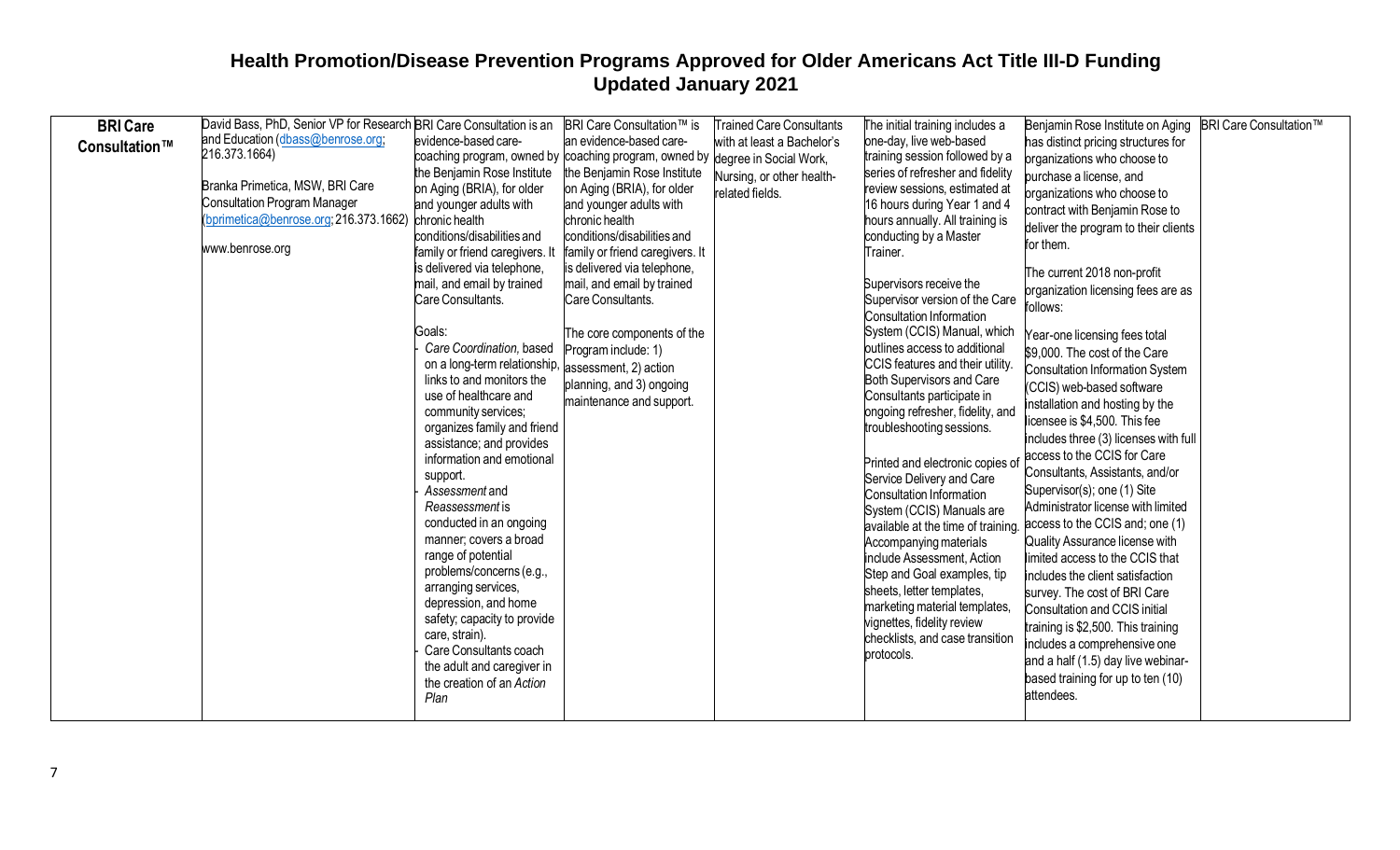| <b>BRI Care</b><br>(3) printed copies of all Care<br>Consultation™<br>Consultant manuals and<br>(continued)<br>accompanying training materials,<br>with one (1) printed Administrator<br>and Quality Assurance manual.<br>An electronic version of the<br>manuals is provided at no cost.<br>Ongoing support and replacement<br>staff training is provided during<br>year-one for \$2,000. This includes<br>up to two (2), two (2) hour<br>refresher trainings; up to four (4)<br>fidelity review sessions by<br>telephone/webinar, and; up to four<br>(4) hours of CCIS troubleshooting<br>and case consultation. In addition,<br>training for replacement Care<br>Consultants due to staff turnover<br>during year-one. Total support is<br>estimated at 16 hours during year<br>one. |
|-----------------------------------------------------------------------------------------------------------------------------------------------------------------------------------------------------------------------------------------------------------------------------------------------------------------------------------------------------------------------------------------------------------------------------------------------------------------------------------------------------------------------------------------------------------------------------------------------------------------------------------------------------------------------------------------------------------------------------------------------------------------------------------------|
|                                                                                                                                                                                                                                                                                                                                                                                                                                                                                                                                                                                                                                                                                                                                                                                         |
|                                                                                                                                                                                                                                                                                                                                                                                                                                                                                                                                                                                                                                                                                                                                                                                         |
|                                                                                                                                                                                                                                                                                                                                                                                                                                                                                                                                                                                                                                                                                                                                                                                         |
|                                                                                                                                                                                                                                                                                                                                                                                                                                                                                                                                                                                                                                                                                                                                                                                         |
|                                                                                                                                                                                                                                                                                                                                                                                                                                                                                                                                                                                                                                                                                                                                                                                         |
|                                                                                                                                                                                                                                                                                                                                                                                                                                                                                                                                                                                                                                                                                                                                                                                         |
|                                                                                                                                                                                                                                                                                                                                                                                                                                                                                                                                                                                                                                                                                                                                                                                         |
|                                                                                                                                                                                                                                                                                                                                                                                                                                                                                                                                                                                                                                                                                                                                                                                         |
|                                                                                                                                                                                                                                                                                                                                                                                                                                                                                                                                                                                                                                                                                                                                                                                         |
|                                                                                                                                                                                                                                                                                                                                                                                                                                                                                                                                                                                                                                                                                                                                                                                         |
|                                                                                                                                                                                                                                                                                                                                                                                                                                                                                                                                                                                                                                                                                                                                                                                         |
|                                                                                                                                                                                                                                                                                                                                                                                                                                                                                                                                                                                                                                                                                                                                                                                         |
|                                                                                                                                                                                                                                                                                                                                                                                                                                                                                                                                                                                                                                                                                                                                                                                         |
|                                                                                                                                                                                                                                                                                                                                                                                                                                                                                                                                                                                                                                                                                                                                                                                         |
|                                                                                                                                                                                                                                                                                                                                                                                                                                                                                                                                                                                                                                                                                                                                                                                         |
|                                                                                                                                                                                                                                                                                                                                                                                                                                                                                                                                                                                                                                                                                                                                                                                         |
|                                                                                                                                                                                                                                                                                                                                                                                                                                                                                                                                                                                                                                                                                                                                                                                         |
|                                                                                                                                                                                                                                                                                                                                                                                                                                                                                                                                                                                                                                                                                                                                                                                         |
|                                                                                                                                                                                                                                                                                                                                                                                                                                                                                                                                                                                                                                                                                                                                                                                         |
|                                                                                                                                                                                                                                                                                                                                                                                                                                                                                                                                                                                                                                                                                                                                                                                         |
|                                                                                                                                                                                                                                                                                                                                                                                                                                                                                                                                                                                                                                                                                                                                                                                         |
| After year-one, there is a yearly                                                                                                                                                                                                                                                                                                                                                                                                                                                                                                                                                                                                                                                                                                                                                       |
| renewal cost of \$2,100 (contact for                                                                                                                                                                                                                                                                                                                                                                                                                                                                                                                                                                                                                                                                                                                                                    |
| details)                                                                                                                                                                                                                                                                                                                                                                                                                                                                                                                                                                                                                                                                                                                                                                                |
|                                                                                                                                                                                                                                                                                                                                                                                                                                                                                                                                                                                                                                                                                                                                                                                         |
| All licensing fees listed above are                                                                                                                                                                                                                                                                                                                                                                                                                                                                                                                                                                                                                                                                                                                                                     |
| subject to change.                                                                                                                                                                                                                                                                                                                                                                                                                                                                                                                                                                                                                                                                                                                                                                      |
| Other additional costs: salary and                                                                                                                                                                                                                                                                                                                                                                                                                                                                                                                                                                                                                                                                                                                                                      |
| benefit costs for Care Consultants                                                                                                                                                                                                                                                                                                                                                                                                                                                                                                                                                                                                                                                                                                                                                      |
| and Supervisors of the program,                                                                                                                                                                                                                                                                                                                                                                                                                                                                                                                                                                                                                                                                                                                                                         |
| equipment necessary to deliver                                                                                                                                                                                                                                                                                                                                                                                                                                                                                                                                                                                                                                                                                                                                                          |
| the program, and telephone and                                                                                                                                                                                                                                                                                                                                                                                                                                                                                                                                                                                                                                                                                                                                                          |
| internet service fees.                                                                                                                                                                                                                                                                                                                                                                                                                                                                                                                                                                                                                                                                                                                                                                  |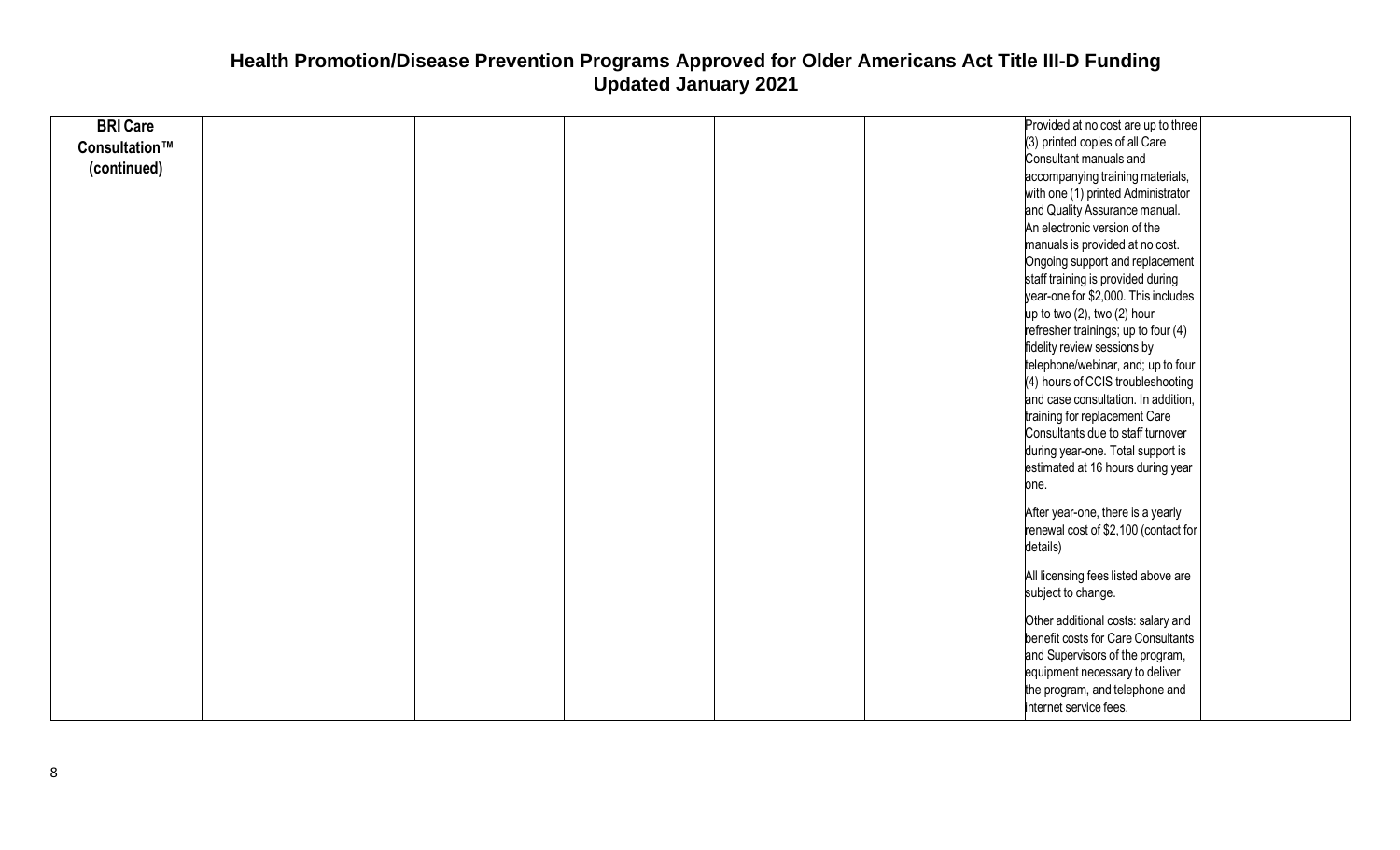| <b>Bingocize®</b>                                                         | www.bingocize.com<br>bingocize@wku.edu | • Improve functional<br>performance including<br>lower/upper body strength,<br>gait, balance, range of<br>motion<br>• Improve aspects of<br>cognition (executive<br>function)<br>• Increase social<br>engagement<br>• Improve knowledge of<br>falls risk reduction<br>• Improve health activation<br>• Target Audience: Older<br>adults at all physical and<br>cognitive ability levels in a<br>variety of settings | •10-week health promotion<br>program that strategically<br>combines the fun game of<br>bingo with exercise and<br>falls prevention education;<br>designed to increase<br>functional performance,<br>health knowledge,<br>cognition, and social<br>engagement of older adults<br>in a variety of settings.<br>Each twice weekly, one-<br>hour session is led by<br>certified leaders in licensed<br>facilities.<br>•An optional mobile app<br>version is also available as<br>an add on; Use mobile<br>devices to play Bingocize®;<br>includes educational<br>modules to help teach older<br>adults about falls prevention<br>and other health education<br>topics | • Trained lay leader<br>staff/volunteers<br>At least one trained<br>leader per session for up<br>to 20 people<br>Two trained leaders<br>required for sessions with<br>over 20 participants | • Online leader training<br>consisting of four self-<br>paced modules<br>• Onsite training available<br>(contact)<br>bingocize@wku.edu for<br>more pricing<br>information) | • Licensing cost: 2-year<br>license \$250.00 per facility<br>• Training cost: Online<br>training/certification \$150.00<br>per person; Recertification<br>\$75.00 after 2 years; online<br>access to targeted<br>educational and marketing<br>materials for participants, as<br>well as a manual for<br>certified leaders.<br>· Equipment cost:<br>"Bingocize® in a Box"-<br>durable and reusable box<br>contains equipment for up<br>to 20 participants; Includes<br>resistance bands and<br>therapy balls. \$250.00<br>(shipping not included)<br>• A Mobile App is available<br>as an add to the original<br>license (contact<br>bingocize@wku.edu for<br>pricing information) | Exercise<br><b>Falls prevention</b><br>Social engagement<br>· Self-management<br>· Health education<br>Health activation<br>Cognition<br>Games                |
|---------------------------------------------------------------------------|----------------------------------------|---------------------------------------------------------------------------------------------------------------------------------------------------------------------------------------------------------------------------------------------------------------------------------------------------------------------------------------------------------------------------------------------------------------------|-------------------------------------------------------------------------------------------------------------------------------------------------------------------------------------------------------------------------------------------------------------------------------------------------------------------------------------------------------------------------------------------------------------------------------------------------------------------------------------------------------------------------------------------------------------------------------------------------------------------------------------------------------------------|--------------------------------------------------------------------------------------------------------------------------------------------------------------------------------------------|----------------------------------------------------------------------------------------------------------------------------------------------------------------------------|-----------------------------------------------------------------------------------------------------------------------------------------------------------------------------------------------------------------------------------------------------------------------------------------------------------------------------------------------------------------------------------------------------------------------------------------------------------------------------------------------------------------------------------------------------------------------------------------------------------------------------------------------------------------------------------|---------------------------------------------------------------------------------------------------------------------------------------------------------------|
| <b>Brief Intervention &amp;</b><br><b>Treatment for Elders</b><br>(BRITE) | http://brite.fmhi.usf.edu/BRITE.htm    | Substance abuse<br>screening and intervention<br>program for community-<br>dwelling older adults who<br>are at-risk for or<br>experiencingsubstance<br>abuse problems<br>- Target Audience:<br>Adults 55+                                                                                                                                                                                                           | - 4 components:<br>- Screening (6-question<br>questionnaire)<br>- Brief intervention (1-5<br>sessions)<br>- Brief treatment that is<br>solution-focused and goal-<br>oriented (1-7 sessions)<br>- Referral for specialized<br>treatment services can<br>occur                                                                                                                                                                                                                                                                                                                                                                                                     | • Generalist provider or<br>substance abuse<br>specialist                                                                                                                                  | - Refer to website for more<br>information                                                                                                                                 | - Refer to website for more<br>information                                                                                                                                                                                                                                                                                                                                                                                                                                                                                                                                                                                                                                        | at-risk substance abuse<br>• prescription drug abuse<br>• screening<br>- brief intervention<br>- behavioral health<br>· self-management<br>- health promotion |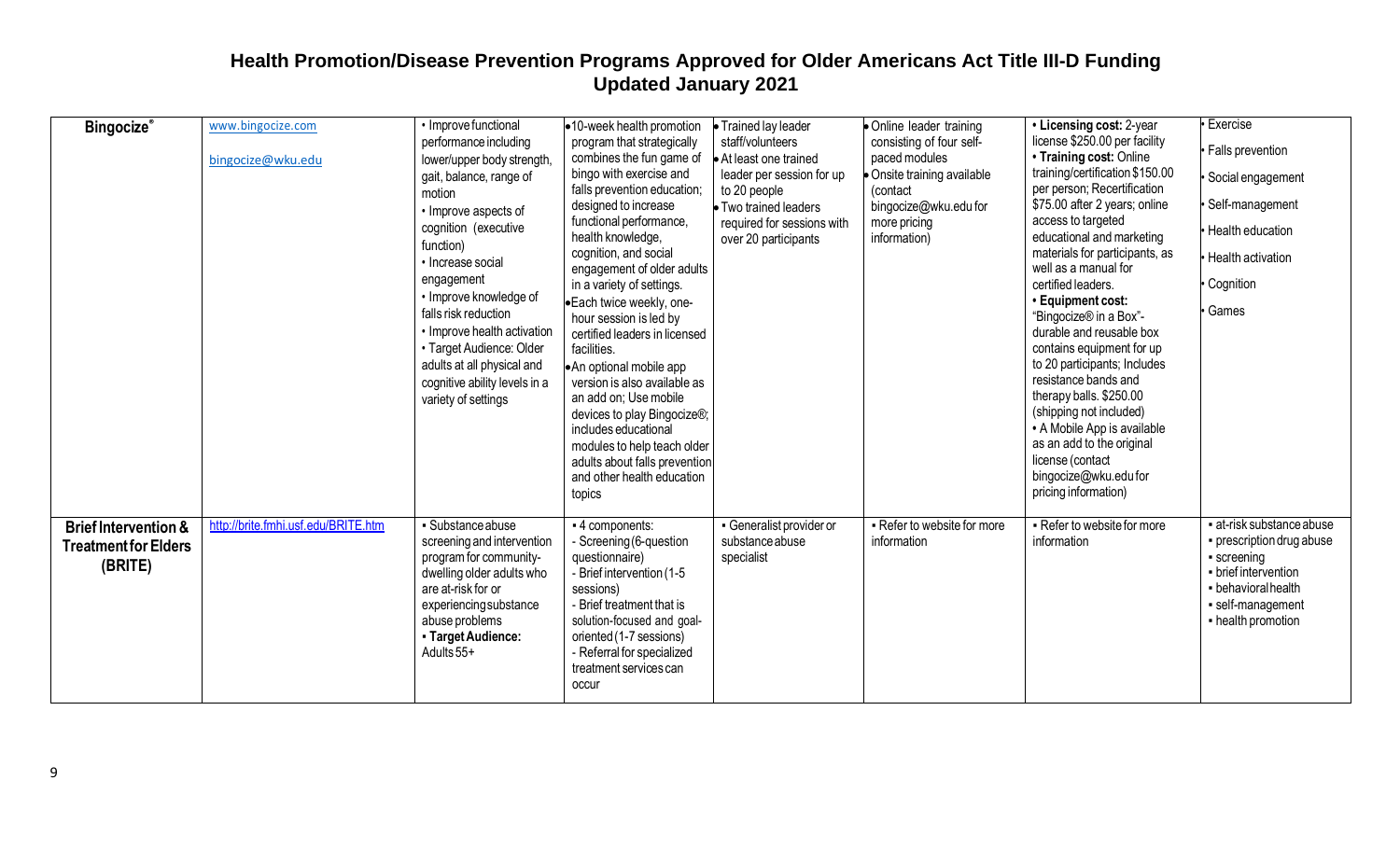| <b>CAPABLE</b> | nursing.jhu.edu/capable | Reduce fall risk<br>• Reduce fear of falling | - Individually-tailored,<br>delivered at home<br>• 6 Occupational Therapy<br>visits<br>- 4 Nurse visits<br>- Budget for home repairs,<br>modifications, and installation<br>of assistive devices<br>Occurs over a 4-5 month<br>period<br>- Is preventive in nature to<br>optimize daily functional<br>goals and decrease fear of<br>falling through tailored action<br>planning around participant-<br>chosen<br>goals<br>such as being able to get into<br>the bath safely. | Occupational therapist<br>∙ Nurse<br>"Handyman" or home<br>modification specialist | - 6 online modules plus<br>8 hours of training through<br>Skype or other distance-<br>learning<br>technology<br>- Follow up support calls or<br>monthly webinars<br>- Users group for support<br>available | - Licensing cost:<br>- None, everything is included in<br>the training fee.<br>- Training of RN or OT:<br>(includes manuals and<br>materials): \$3,000<br>- Group training rates possible at<br>a discount<br>• Post-training Materials for<br>participants (all optional)<br>- Cost:<br>- Health passport: \$10<br>- Exercise workbook for<br>participants: \$10<br>- Tips for Safe and<br>Independent Living book for<br>participants: \$12 | $\blacksquare$ Falls<br>- Fall prevention<br>- At-risk for falls<br>- Tailored program<br>Community setting<br>In-home<br><b>Preventive</b><br>Self-management<br>- Health promotion<br>Self-efficacy<br>Improved daily function |
|----------------|-------------------------|----------------------------------------------|------------------------------------------------------------------------------------------------------------------------------------------------------------------------------------------------------------------------------------------------------------------------------------------------------------------------------------------------------------------------------------------------------------------------------------------------------------------------------|------------------------------------------------------------------------------------|------------------------------------------------------------------------------------------------------------------------------------------------------------------------------------------------------------|-----------------------------------------------------------------------------------------------------------------------------------------------------------------------------------------------------------------------------------------------------------------------------------------------------------------------------------------------------------------------------------------------------------------------------------------------|----------------------------------------------------------------------------------------------------------------------------------------------------------------------------------------------------------------------------------|
|----------------|-------------------------|----------------------------------------------|------------------------------------------------------------------------------------------------------------------------------------------------------------------------------------------------------------------------------------------------------------------------------------------------------------------------------------------------------------------------------------------------------------------------------------------------------------------------------|------------------------------------------------------------------------------------|------------------------------------------------------------------------------------------------------------------------------------------------------------------------------------------------------------|-----------------------------------------------------------------------------------------------------------------------------------------------------------------------------------------------------------------------------------------------------------------------------------------------------------------------------------------------------------------------------------------------------------------------------------------------|----------------------------------------------------------------------------------------------------------------------------------------------------------------------------------------------------------------------------------|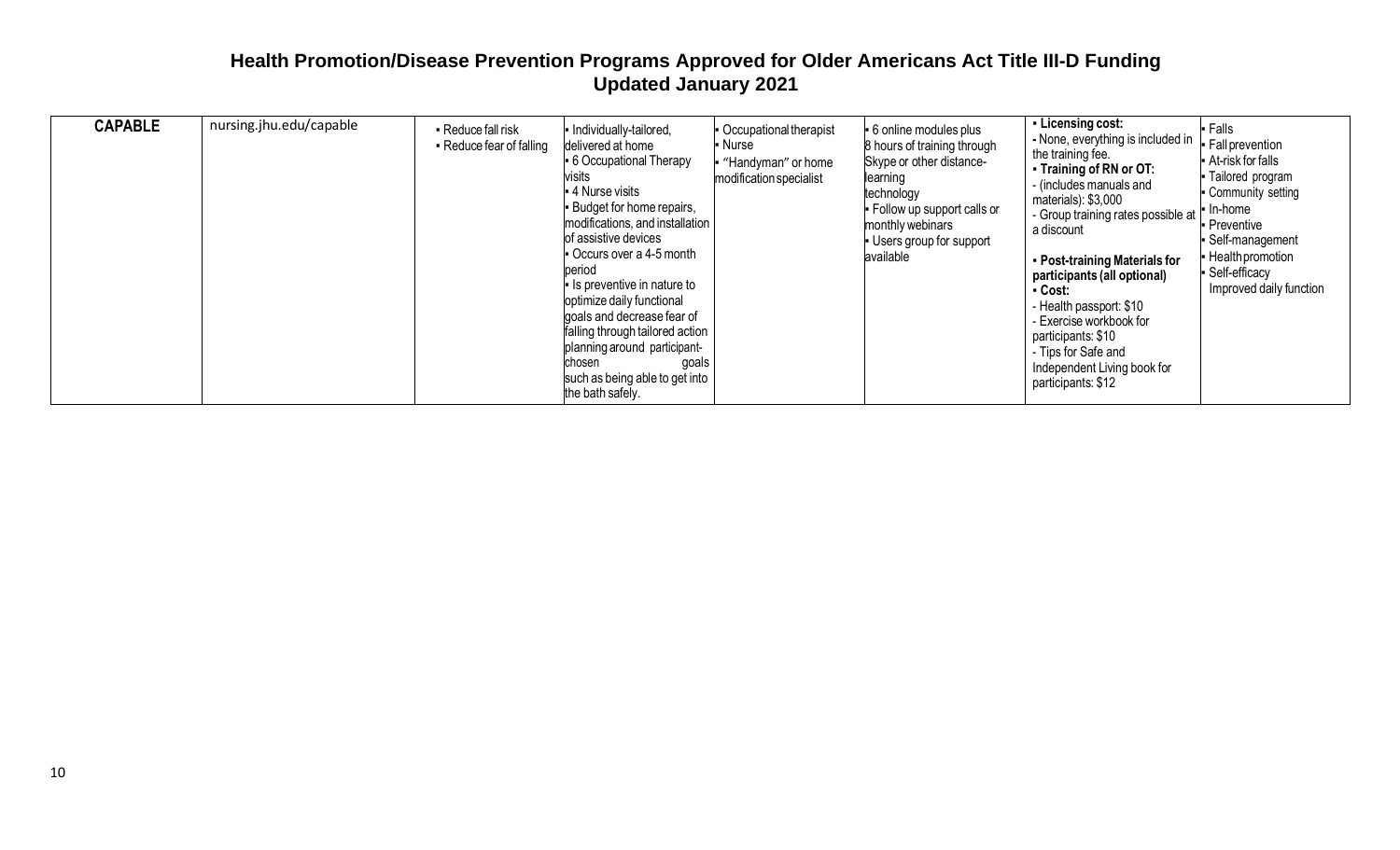| <b>Care Transitions</b> | www.caretransitions.org | - Promote self-identified    | - 4-week program that      | • Transitions Coach that is | - Initial on-line training,    | Contact the Care Transitions      | - transitional care |
|-------------------------|-------------------------|------------------------------|----------------------------|-----------------------------|--------------------------------|-----------------------------------|---------------------|
|                         |                         | personal goals around        | assists individuals with   | trained by the Care         | followed by a 1 day intensive  | Intervention (CTI) training staff | - case management   |
| Intervention (CTI)      |                         | symptommanagement            | complex care needs to      | Transitions Program         | and interactive training,      |                                   | - care transitions  |
|                         |                         | and functional recovery in   | learn self-management      |                             | either on-site in Aurora,      | through their website             |                     |
|                         |                         | the care transition from     | skills to ensure needs are |                             | Colorado or off-site (1.5 days |                                   |                     |
|                         |                         | hospital to home             | met during the transition  |                             | at a single agency for up      |                                   |                     |
|                         |                         | • Reduce hospital            | from hospital to home      |                             | to 35 trainees)                |                                   |                     |
|                         |                         | readmissions                 | - 4 conceptual domains:    |                             | - Key coach attributes: -      |                                   |                     |
|                         |                         | - Target Audience:           | - Medication self-         |                             | Ability to shift from doing    |                                   |                     |
|                         |                         | Adults 65+ who are           | management                 |                             | things for a given patient to  |                                   |                     |
|                         |                         | transitioning from hospital  | - Use of a dynamic         |                             | encouraging them to do as      |                                   |                     |
|                         |                         | to home who meet the         | patient-centered record    |                             | much as possible for           |                                   |                     |
|                         |                         | following criteria:          | - Primary care and         |                             | themselves                     |                                   |                     |
|                         |                         | - non-psychiatric-related    | specialistfollow-up        |                             | - Competence in medication     |                                   |                     |
|                         |                         | hospital admission           | - Knowledge of red flags   |                             | review and reconciliation      |                                   |                     |
|                         |                         | - community-dwelling (i.e.,  |                            |                             | - Experience in activating     |                                   |                     |
|                         |                         | not a long-term care         |                            |                             | patients to communicate        |                                   |                     |
|                         |                         | facility) residence within a |                            |                             | their needs to a variety of    |                                   |                     |
|                         |                         | predefined radius of the     |                            |                             | health care professionals      |                                   |                     |
|                         |                         | hospital (thereby making a   |                            |                             | • 1.5 day "Train the Trainer"  |                                   |                     |
|                         |                         | home visit feasible)         |                            |                             | session is also available for  |                                   |                     |
|                         |                         | - have a working             |                            |                             | experienced Coaches to         |                                   |                     |
|                         |                         | telephone                    |                            |                             | qualify to train new coaches   |                                   |                     |
|                         |                         | - have at least one of 11    |                            |                             | within their existing          |                                   |                     |
|                         |                         | diagnoses documented in      |                            |                             | organization. Held in          |                                   |                     |
|                         |                         | their record (congestive     |                            |                             | Denver, Colorado. Refer to     |                                   |                     |
|                         |                         | heart failure, chronic       |                            |                             | the website for the            |                                   |                     |
|                         |                         | obstructive pulmonary        |                            |                             | application process.           |                                   |                     |
|                         |                         | disease, coronary artery     |                            |                             |                                |                                   |                     |
|                         |                         | disease, diabetes, stroke,   |                            |                             |                                |                                   |                     |
|                         |                         | medical and surgical back    |                            |                             |                                |                                   |                     |
|                         |                         | conditions (predominantly    |                            |                             |                                |                                   |                     |
|                         |                         | spinal stenosis), hip        |                            |                             |                                |                                   |                     |
|                         |                         | fracture, peripheral         |                            |                             |                                |                                   |                     |
|                         |                         | vascular disease, cardiac    |                            |                             |                                |                                   |                     |
|                         |                         | arrhythmias, deep venous     |                            |                             |                                |                                   |                     |
|                         |                         | thrombosis, and              |                            |                             |                                |                                   |                     |
|                         |                         | pulmonary embolism)          |                            |                             |                                |                                   |                     |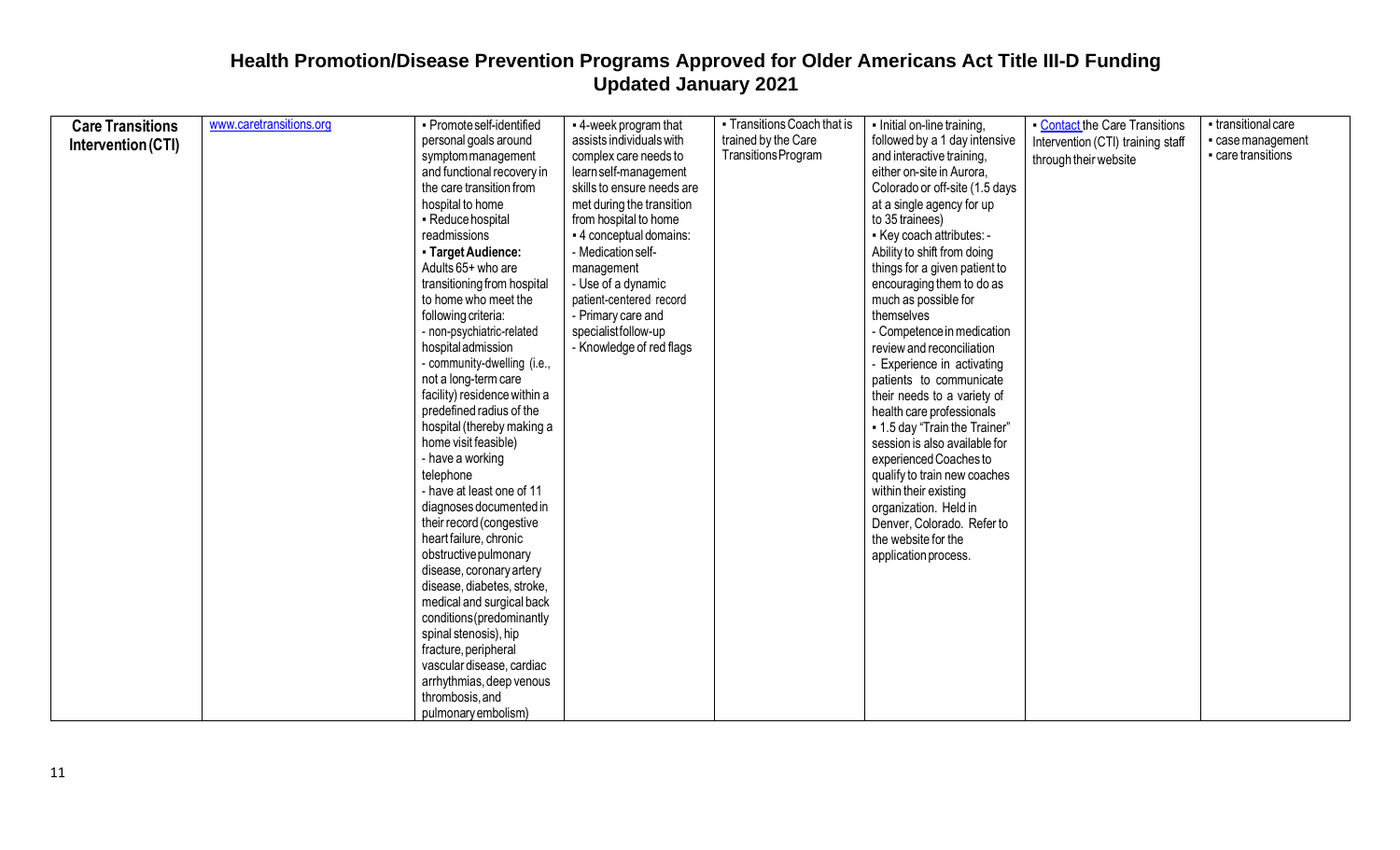| <b>Cancer: Thriving and</b><br><b>Surviving (CTS)</b>             | See details for the suite of chronic<br>disease self-management education<br>programs managed by the Self-<br>Management Resource Center at the end<br>of this document. This includes<br>community-based, Spanish, and online<br>versions. | -cancer<br>-physical activity<br>- chronic condition<br>• group setting<br>· self-management<br>- health promotion       |
|-------------------------------------------------------------------|---------------------------------------------------------------------------------------------------------------------------------------------------------------------------------------------------------------------------------------------|--------------------------------------------------------------------------------------------------------------------------|
| <b>Chronic Disease</b><br>Self-Management<br>Program (CDSMP)      | See details for the suite of chronic<br>disease self-management education<br>programs managed by the Self-<br>Management Resource Center at the end<br>of this document. This includes<br>community-based, Spanish, and online<br>versions. | · physical activity<br>- chronic condition<br>group setting<br>self-management<br>- health promotion                     |
| <b>Chronic Pain Self-</b><br><b>Management</b><br>Program (CPSMP) | See details for the suite of chronic<br>disease self-management education<br>programs managed by the Self-<br>Management Resource Center at the end<br>of this document. This includes<br>community-based, Spanish, and online<br>versions. | · physical activity<br>- chronic pain<br>- chronic condition<br>group setting<br>· self-management<br>- health promotion |
| <b>Diabetes Self-</b><br><b>Management</b><br>Program (DSMP)      | See details for the suite of chronic<br>disease self-management education<br>programs managed by the Self-<br>Management Resource Center at the end<br>of this document. This includes<br>community-based, Spanish, and online<br>versions. | - diabetes<br>- chronic condition<br>group setting<br>- medication management<br>· self-management<br>- health promotion |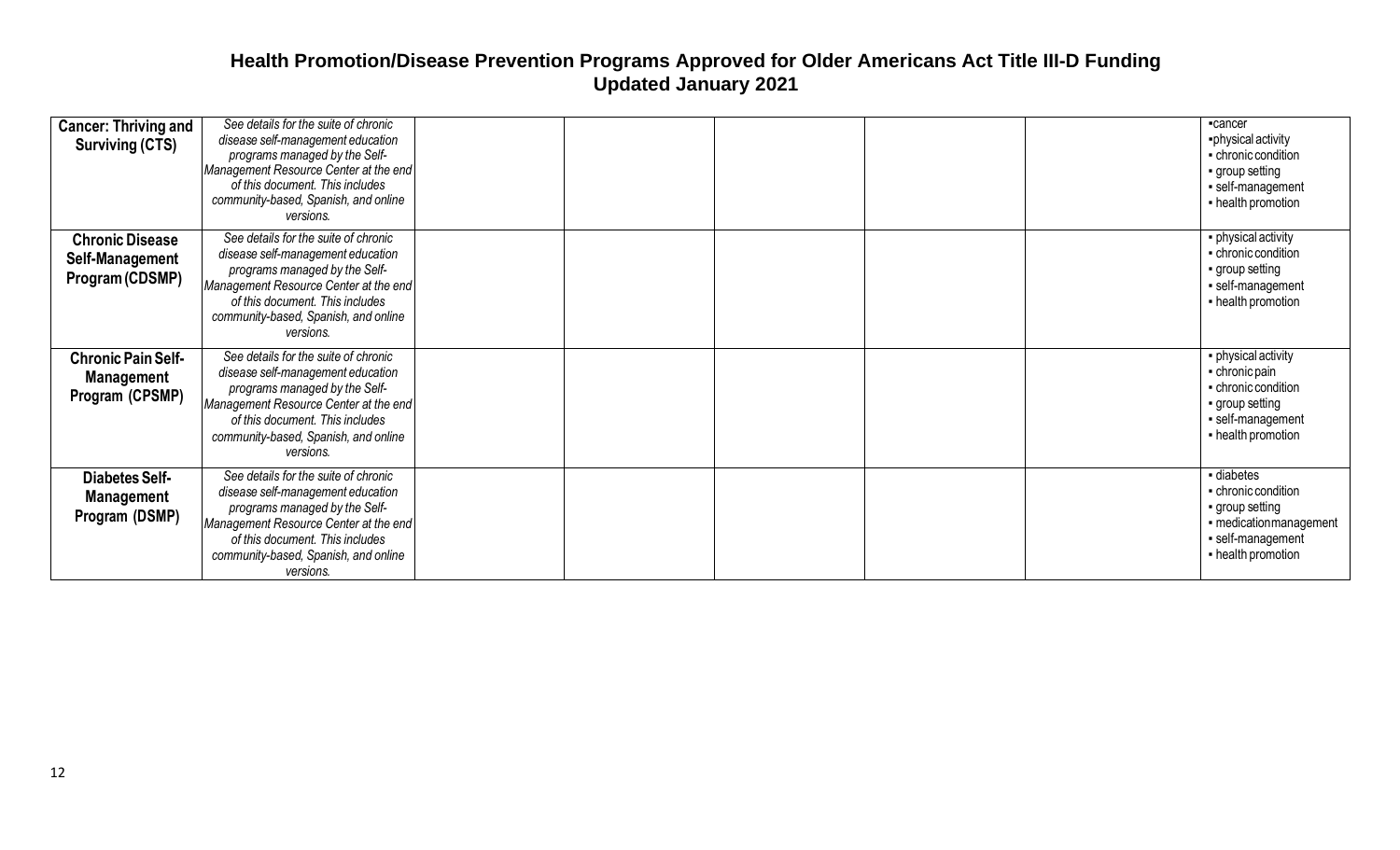| Eat Smart,<br>Move More,<br><b>Weigh Less</b> | www.esmmweighless.com<br>administrator@esmmweighless.com | Goals of the program are<br>to enable and empower<br>participants to:<br>- Learn about and adopt<br>evidence-based strategies<br>necessary for achieving and<br>maintaining a healthy<br>weight.<br>- Connect with<br>others working on<br>similar goals.<br>- Overcome<br>barriers to healthy<br>eating and physical<br>activity.<br><b>Target Audience:</b><br>Adults and older adults<br>interested in improving<br>their eating and physical<br>activity habits with the<br>goal of weight<br>maintenance and/or<br>weight loss. | - 15 one-hour long weekly<br>sessions delivered ONLINE<br>by a live Registered<br>Dietitian Nutritionist (RDN)<br>instructor.<br>- 20-40 participants per<br>class.<br>- Classes are accessible<br>on computers or mobile<br>devices (internet access<br>required).<br>- Lunchtime and evening<br>class times are available.<br>Flexible attendance for<br>schedule conflicts is<br>offered.<br>• Participants receive<br>one-on-one support<br>outside of class from<br>RDN instructor through a<br>secure, online portal.<br>- Each hour-long class<br>includes: evidence to<br>support the strategy,<br>practical steps for<br>adopting the behavior, 3-5<br>minute optional<br>movement break, ways<br>concepts can be adopted<br>by the whole family,<br>opportunities for sharing<br>and celebrating.<br>suggestions for living<br>mindfully and a guided<br>discussion of the strategy<br>for the week. | - Registered Dietitian<br>Nutritionist (RDN)<br>instructors who are also<br>Licensed Dietitian/<br>Nutritionists (LDNs).<br>All program instructors are<br>hired and trained by NC<br>State University.<br><b>NC State University</b><br>oversees the complete<br>delivery of this program.<br>Delivery of this program<br>does not involve a train-the-<br>trainer model. | • Registered Dietitian<br>Nutritionist (RDN) instructors<br>who are also Licensed<br>Dietetic Nutritionists (LDNs)<br>deliver the program. All<br>program instructors are hired<br>and trained by NC State<br>University. Individual sites<br>implementing the program<br>are not responsible for<br>training instructors. | - Individual Cost:<br>\$235/participant.<br>- Group Cost (groups of 20 or<br>more):<br>\$210/participant.<br>Purchased group slots can be<br>redeemed during any current or<br>future class series. New 15-<br>week class series are offered<br>eight times per calendar year. | - weight loss<br>- weight management<br>- healthy eating<br>· physical activity<br>- wellness |
|-----------------------------------------------|----------------------------------------------------------|--------------------------------------------------------------------------------------------------------------------------------------------------------------------------------------------------------------------------------------------------------------------------------------------------------------------------------------------------------------------------------------------------------------------------------------------------------------------------------------------------------------------------------------|----------------------------------------------------------------------------------------------------------------------------------------------------------------------------------------------------------------------------------------------------------------------------------------------------------------------------------------------------------------------------------------------------------------------------------------------------------------------------------------------------------------------------------------------------------------------------------------------------------------------------------------------------------------------------------------------------------------------------------------------------------------------------------------------------------------------------------------------------------------------------------------------------------------|----------------------------------------------------------------------------------------------------------------------------------------------------------------------------------------------------------------------------------------------------------------------------------------------------------------------------------------------------------------------------|----------------------------------------------------------------------------------------------------------------------------------------------------------------------------------------------------------------------------------------------------------------------------------------------------------------------------|--------------------------------------------------------------------------------------------------------------------------------------------------------------------------------------------------------------------------------------------------------------------------------|-----------------------------------------------------------------------------------------------|
|-----------------------------------------------|----------------------------------------------------------|--------------------------------------------------------------------------------------------------------------------------------------------------------------------------------------------------------------------------------------------------------------------------------------------------------------------------------------------------------------------------------------------------------------------------------------------------------------------------------------------------------------------------------------|----------------------------------------------------------------------------------------------------------------------------------------------------------------------------------------------------------------------------------------------------------------------------------------------------------------------------------------------------------------------------------------------------------------------------------------------------------------------------------------------------------------------------------------------------------------------------------------------------------------------------------------------------------------------------------------------------------------------------------------------------------------------------------------------------------------------------------------------------------------------------------------------------------------|----------------------------------------------------------------------------------------------------------------------------------------------------------------------------------------------------------------------------------------------------------------------------------------------------------------------------------------------------------------------------|----------------------------------------------------------------------------------------------------------------------------------------------------------------------------------------------------------------------------------------------------------------------------------------------------------------------------|--------------------------------------------------------------------------------------------------------------------------------------------------------------------------------------------------------------------------------------------------------------------------------|-----------------------------------------------------------------------------------------------|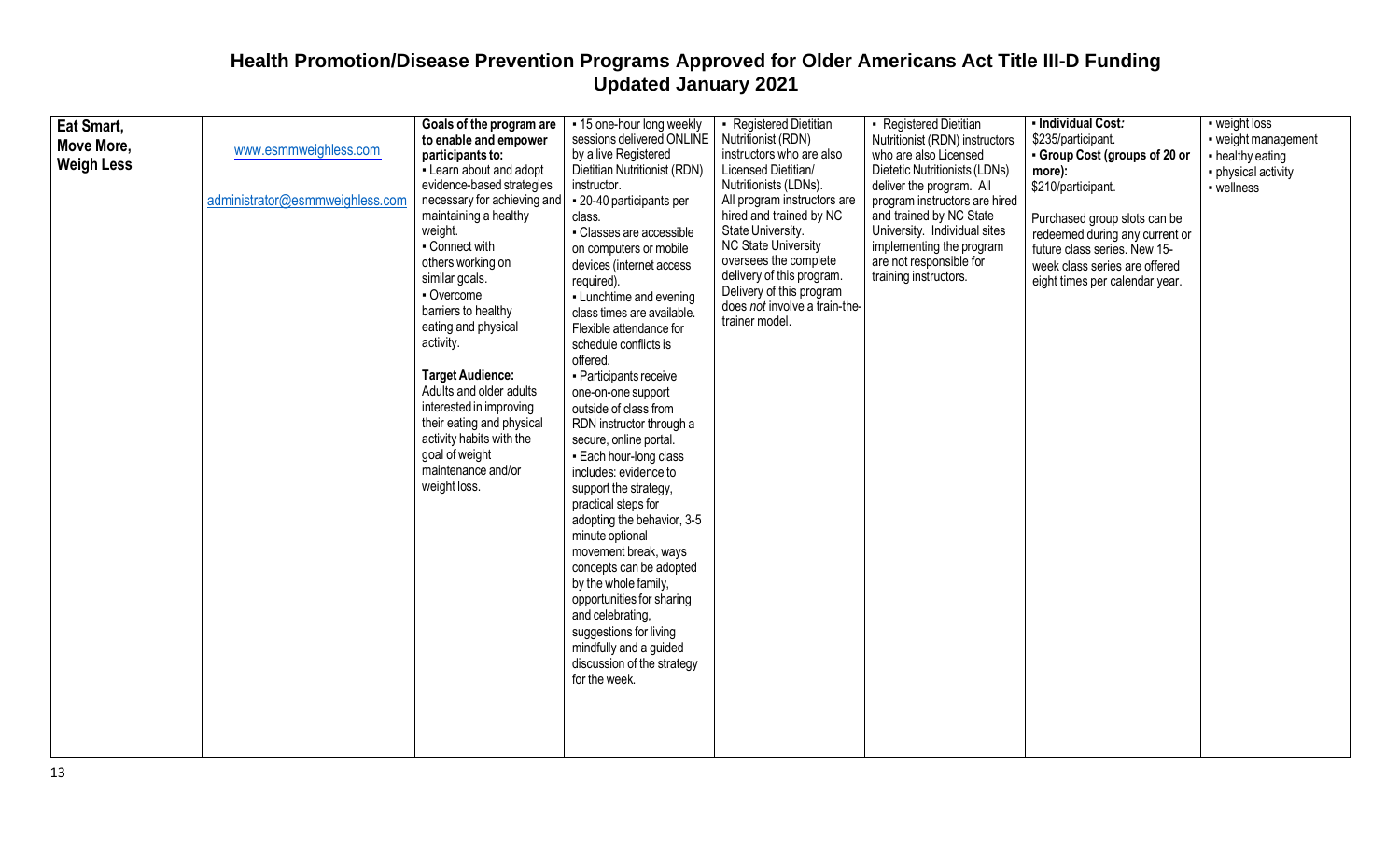| <b>Enhance®Fitness</b> | www.projectenhance.org | Goal: to improve the<br>overall functional fitness<br>and well-being of older<br>adults.<br>Target Audience: Older<br>adults, from the frail to the<br>fit. The class can be taken<br>seated or standing, and<br>instructors are trained in<br>how to modify the<br>exercises to suit the<br>varying abilities of<br>participants. | An ongoing, low-cost,<br>evidence-based group falls<br>prevention and physical<br>activity program developed<br>specifically for older adults.<br>The exercises focus on<br>four key areas important to<br>the health and fitness of<br>participants: low impact<br>cardiovascular;<br>dynamic/static balance<br>work, strength training and<br>stretching.<br>Classes meet three times<br>a week, an hour each<br>session, providing social<br>stimulation as well as<br>physical benefits. | A Certified Fitness<br>Instructor | Fitness instructors must be<br>certified by a nationally-<br>recognized fitness<br>organization such as YMCA,<br>ACE, or ACSM. They must<br>also attend the required 1.5-<br>day EnhanceFitness<br>Instructor training. | Basic fee, Year 1: \$3,200.<br>Package includes:<br>• License for one site (one-time<br>fee per each additional<br>physical site: \$500)<br>• 1.5 day instructor training for<br>up to 15 instructor candidates<br>• Instructor manual for each<br>instructor trained<br>• 1 Site Coordinator<br>Implementation Manual per<br>site<br>• Marketing materials<br>• Secure Web site link to<br>program resources<br>• Data collection forms<br>• One license for EF Online<br>Data Entry System (ODES)<br>for data entry, analysis, and<br>reports. (Licenses for<br>additional users cost \$200<br>per person per year.)<br>• Instructor support including<br>moderated discussion group<br>and newsletter<br>Annual License Renewal:<br>\$50/site and \$200/ODES<br>license<br><b>EnhanceFitness Master Trainer</b><br>Training Basic fee: \$2,000.<br>Package includes:<br>• 2-day in-person Master<br>Trainer training followed by a<br>1.5 day mentored New<br><b>Instructor Training</b><br>• Master Trainer Manual<br>• Quarterly National Master | Participant-centered<br><b>Falls Prevention</b><br>Physical Activity All In One<br>Self-efficacy<br>Ongoing<br>Inclusive<br>Increase function<br>Increase strength<br>Increase social activation<br>Decrease Depression<br>CDC Arthritis Approved<br>Hard ROI proven<br>Lowers Healthcare Cost<br>Decreases Unplanned<br>Hospitalizations<br>Decreases Mortality Rate<br>Medicare Advantage Plan<br>reimbursement available<br>Community setting<br>Fun! |
|------------------------|------------------------|------------------------------------------------------------------------------------------------------------------------------------------------------------------------------------------------------------------------------------------------------------------------------------------------------------------------------------|----------------------------------------------------------------------------------------------------------------------------------------------------------------------------------------------------------------------------------------------------------------------------------------------------------------------------------------------------------------------------------------------------------------------------------------------------------------------------------------------|-----------------------------------|-------------------------------------------------------------------------------------------------------------------------------------------------------------------------------------------------------------------------|-------------------------------------------------------------------------------------------------------------------------------------------------------------------------------------------------------------------------------------------------------------------------------------------------------------------------------------------------------------------------------------------------------------------------------------------------------------------------------------------------------------------------------------------------------------------------------------------------------------------------------------------------------------------------------------------------------------------------------------------------------------------------------------------------------------------------------------------------------------------------------------------------------------------------------------------------------------------------------------------------------------------------------------------------------|----------------------------------------------------------------------------------------------------------------------------------------------------------------------------------------------------------------------------------------------------------------------------------------------------------------------------------------------------------------------------------------------------------------------------------------------------------|
|                        |                        |                                                                                                                                                                                                                                                                                                                                    |                                                                                                                                                                                                                                                                                                                                                                                                                                                                                              |                                   |                                                                                                                                                                                                                         | <b>Trainer Calls</b>                                                                                                                                                                                                                                                                                                                                                                                                                                                                                                                                                                                                                                                                                                                                                                                                                                                                                                                                                                                                                                  |                                                                                                                                                                                                                                                                                                                                                                                                                                                          |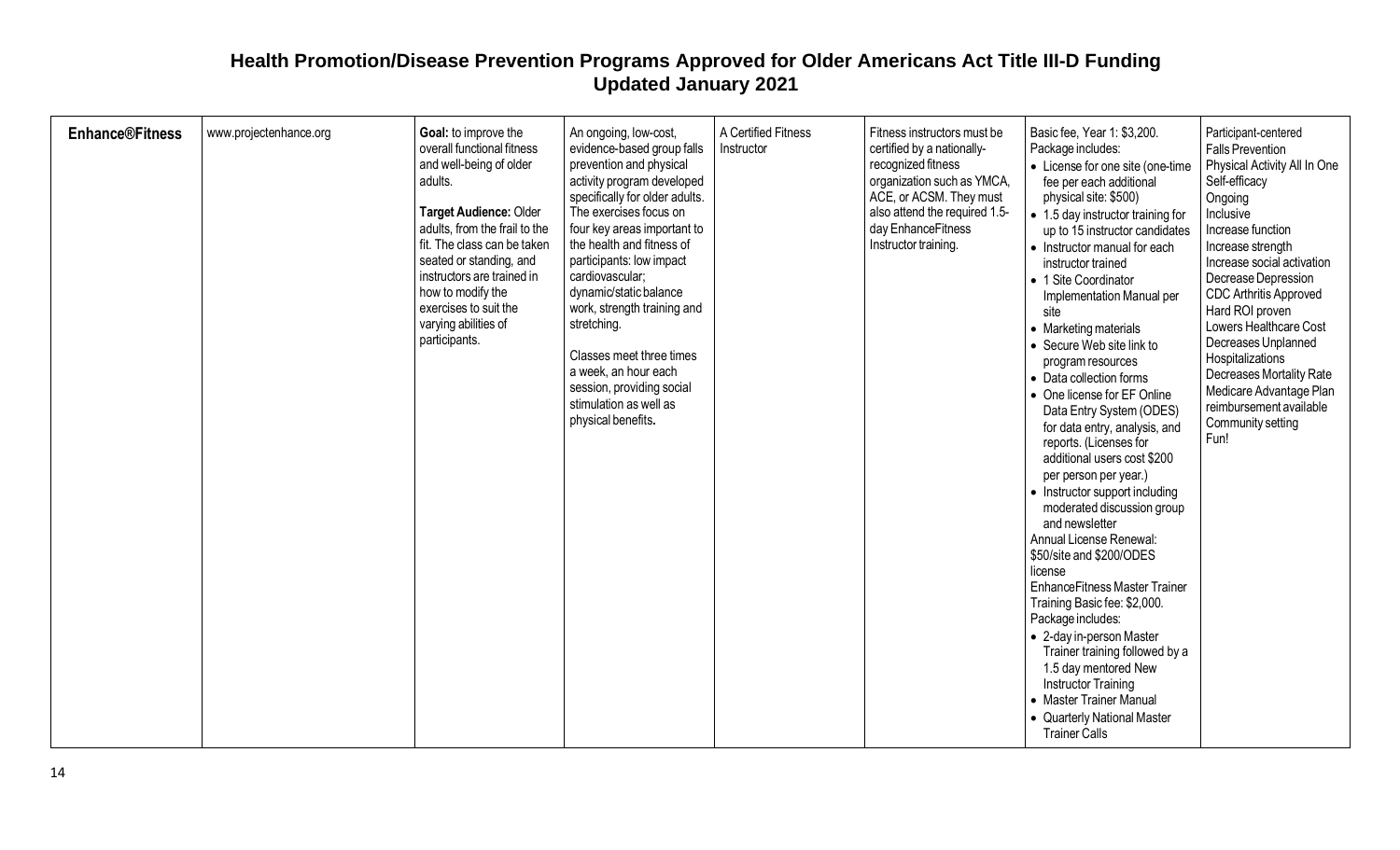| <b>EnhanceWellness</b> | www.projectenhance.org | Goal: Maintain or increase<br>the health and functional<br>status of community-<br>based older adults with<br>chronic conditions<br><b>Target Audience:</b><br>Adults aging with<br>disability and older<br>adults with one or more<br>chronic conditions,<br>excluding dementia | A six month individualized<br><b>Health Action Planning</b><br>program.<br>Works well as a cross<br>referral intervention for<br>regularly scheduled<br>optional support group<br>meetings and evidence-<br>based workshops such as<br>Chronic Disease Self-<br>Management Program<br>(CDSMP) and A Matter of<br>Balance (MOB) | An EnhanceWellness<br>Counselor | A Nurse, Social Worker or a<br>Community Health Worker with<br>prior motivational interviewing<br>training attend an in-person<br><b>EnhanceWellness New</b><br>Counselor Training certification.<br>EW certification includes a<br>pre-training online module<br>and a 2 day in-person<br>certification.<br>*Additional online support<br>modules for active<br>EnhanceWellness Counselors<br>are under development. | Basic fee, Year 1: \$3,200 (new<br>pricing as of June 2017)<br>Package includes:<br>• EnhanceWellness license for<br>organization<br>• 2 day EnhanceWellness<br>instructor training for up to 12<br>counselor candidates<br>• EnhanceWellness Instructor<br>manual for each instructor<br>trained<br>• EnhanceWellness marketing<br>material templates<br>Secure Web site link to program<br>resources on WellWare<br>• Data collection forms<br>• One license for EW WellWare<br>for charting Health Action Plan,<br>analysis, and reports. (Licenses<br>for additional counselors cost<br>\$200 per person per year.)<br>• Counselor support including<br>regularly scheduled calls with<br>EW T-Trainer and newsletter<br>Annual License Renewal:<br>\$50/organization and<br>\$200/WellWare license<br><b>EnhanceWellness Master Trainer</b><br>Training Basic fee: \$2,000.<br>Package includes: | Participant-centered<br>Individualized<br>Self-efficacy<br>Tailored<br>Chronic Disease<br>Self-Management<br>Inclusive<br>Motivational Interviewing<br><b>Physical Activity</b><br><b>Health Promotion</b><br>Cross-Referral Hub<br>Works in Diverse Settings:<br>Community, Home, Clinical |
|------------------------|------------------------|----------------------------------------------------------------------------------------------------------------------------------------------------------------------------------------------------------------------------------------------------------------------------------|--------------------------------------------------------------------------------------------------------------------------------------------------------------------------------------------------------------------------------------------------------------------------------------------------------------------------------|---------------------------------|-----------------------------------------------------------------------------------------------------------------------------------------------------------------------------------------------------------------------------------------------------------------------------------------------------------------------------------------------------------------------------------------------------------------------|-------------------------------------------------------------------------------------------------------------------------------------------------------------------------------------------------------------------------------------------------------------------------------------------------------------------------------------------------------------------------------------------------------------------------------------------------------------------------------------------------------------------------------------------------------------------------------------------------------------------------------------------------------------------------------------------------------------------------------------------------------------------------------------------------------------------------------------------------------------------------------------------------------|---------------------------------------------------------------------------------------------------------------------------------------------------------------------------------------------------------------------------------------------------------------------------------------------|
|                        |                        |                                                                                                                                                                                                                                                                                  |                                                                                                                                                                                                                                                                                                                                |                                 |                                                                                                                                                                                                                                                                                                                                                                                                                       | • 2-day in-person Master Trainer<br>training<br>• Master Trainer Manual<br><b>NOTE for Organizations offering</b>                                                                                                                                                                                                                                                                                                                                                                                                                                                                                                                                                                                                                                                                                                                                                                                     |                                                                                                                                                                                                                                                                                             |
| 15                     |                        |                                                                                                                                                                                                                                                                                  |                                                                                                                                                                                                                                                                                                                                |                                 |                                                                                                                                                                                                                                                                                                                                                                                                                       | PEARLS: WellWare is also used<br>for PEARLS. A single \$200<br>WellWare fee will cover access to<br>both PEARLS and<br>EnhanceWellness for an individual<br>counselor.                                                                                                                                                                                                                                                                                                                                                                                                                                                                                                                                                                                                                                                                                                                                |                                                                                                                                                                                                                                                                                             |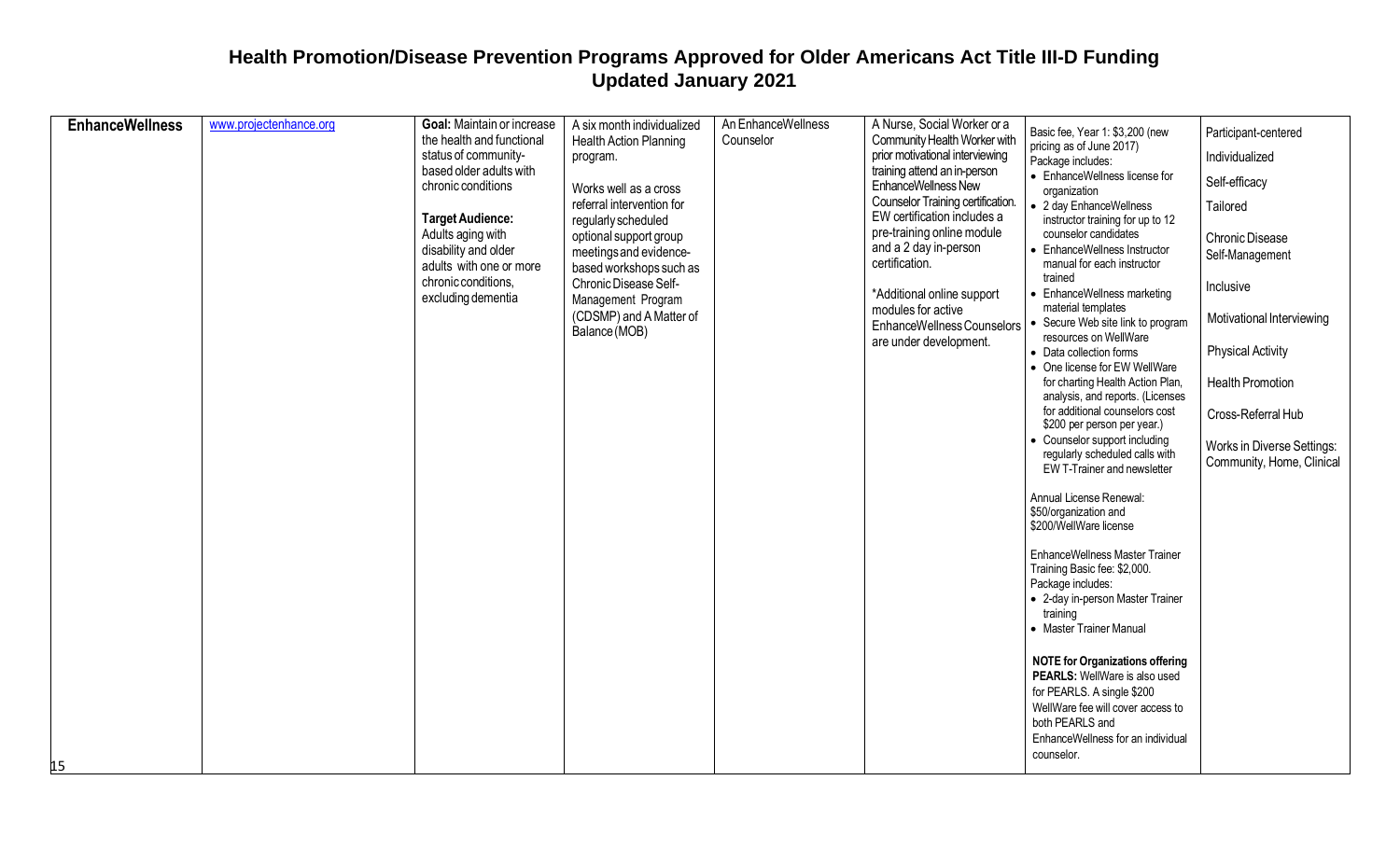| <b>FallsTalk</b> | www.fallscape.org | Goals - Increase falls<br>prevention behaviors and<br>falls self-management<br>skills<br>• Improve recognition of<br>fall threats (personal traits<br>and circumstances that<br>could cause a fall) & self-<br>efficacy<br>• Prevent participant falls<br>and reduce fall risk.<br>- Target Audience:<br>Adults 50+ who have<br>fallen OR are<br>experiencing regular loss<br>of balance, AND are at<br>risk for falls OR are<br>concerned about falling. | - A one to six month<br>personalized behavior<br>change program delivered<br>in two one-on-one<br>sessions utilizing easy-to-<br>use software (provided)<br>that includes: a) evidence-<br>based fall risk screening<br>and standardized<br>FallsTalk interview (10-20<br>minutes) which creates<br>customizedintervention<br>components and reports;<br>b) fall-related log training<br>$(5-10 \text{ min.})$ ; and telephone<br>check-ins (2-5 min. each);<br>c) follow-up interview and<br>log review (10-20 min.). | One or two trained<br>facilitators<br>Interview, follow-up and<br>telephone check-ins can<br>be delivered by separate<br>facilitators. | • One or two days which<br>can be completed<br>separately (course outline<br>on website)<br>In-person training is<br>mandatory to insure<br>program fidelity, no specific<br>educational pre-requisites<br>• Included software matches<br>trainee's abilities<br>• Training is offered at<br>various sites or can be<br>delivered on-site for groups<br>by custom arrangement. | • Licensing Cost: Included in<br>the training costs.<br><b>Training Cost: \$250 - \$395</b><br>(1 or 2 days) depending on<br>program components and<br>group rate; package includes<br>training, software and support<br>for one year.<br>- Annual Subscription Cost:<br>Starts at \$250 based on both<br>the number of Users on-site<br>and program components (see<br>website for details).<br>Subscription provides on-going<br>site support, software updates<br>and web-based training. | $-falls$<br>- fall prevention<br>at-risk for falls<br>• personal program<br>community setting<br>$\blacksquare$ in-home<br>out-patient<br>- telephone-based portion<br>· self-management<br>- health promotion<br>- self-efficacy<br>fall risk screening |
|------------------|-------------------|-----------------------------------------------------------------------------------------------------------------------------------------------------------------------------------------------------------------------------------------------------------------------------------------------------------------------------------------------------------------------------------------------------------------------------------------------------------|------------------------------------------------------------------------------------------------------------------------------------------------------------------------------------------------------------------------------------------------------------------------------------------------------------------------------------------------------------------------------------------------------------------------------------------------------------------------------------------------------------------------|----------------------------------------------------------------------------------------------------------------------------------------|--------------------------------------------------------------------------------------------------------------------------------------------------------------------------------------------------------------------------------------------------------------------------------------------------------------------------------------------------------------------------------|----------------------------------------------------------------------------------------------------------------------------------------------------------------------------------------------------------------------------------------------------------------------------------------------------------------------------------------------------------------------------------------------------------------------------------------------------------------------------------------------|----------------------------------------------------------------------------------------------------------------------------------------------------------------------------------------------------------------------------------------------------------|
|------------------|-------------------|-----------------------------------------------------------------------------------------------------------------------------------------------------------------------------------------------------------------------------------------------------------------------------------------------------------------------------------------------------------------------------------------------------------------------------------------------------------|------------------------------------------------------------------------------------------------------------------------------------------------------------------------------------------------------------------------------------------------------------------------------------------------------------------------------------------------------------------------------------------------------------------------------------------------------------------------------------------------------------------------|----------------------------------------------------------------------------------------------------------------------------------------|--------------------------------------------------------------------------------------------------------------------------------------------------------------------------------------------------------------------------------------------------------------------------------------------------------------------------------------------------------------------------------|----------------------------------------------------------------------------------------------------------------------------------------------------------------------------------------------------------------------------------------------------------------------------------------------------------------------------------------------------------------------------------------------------------------------------------------------------------------------------------------------|----------------------------------------------------------------------------------------------------------------------------------------------------------------------------------------------------------------------------------------------------------|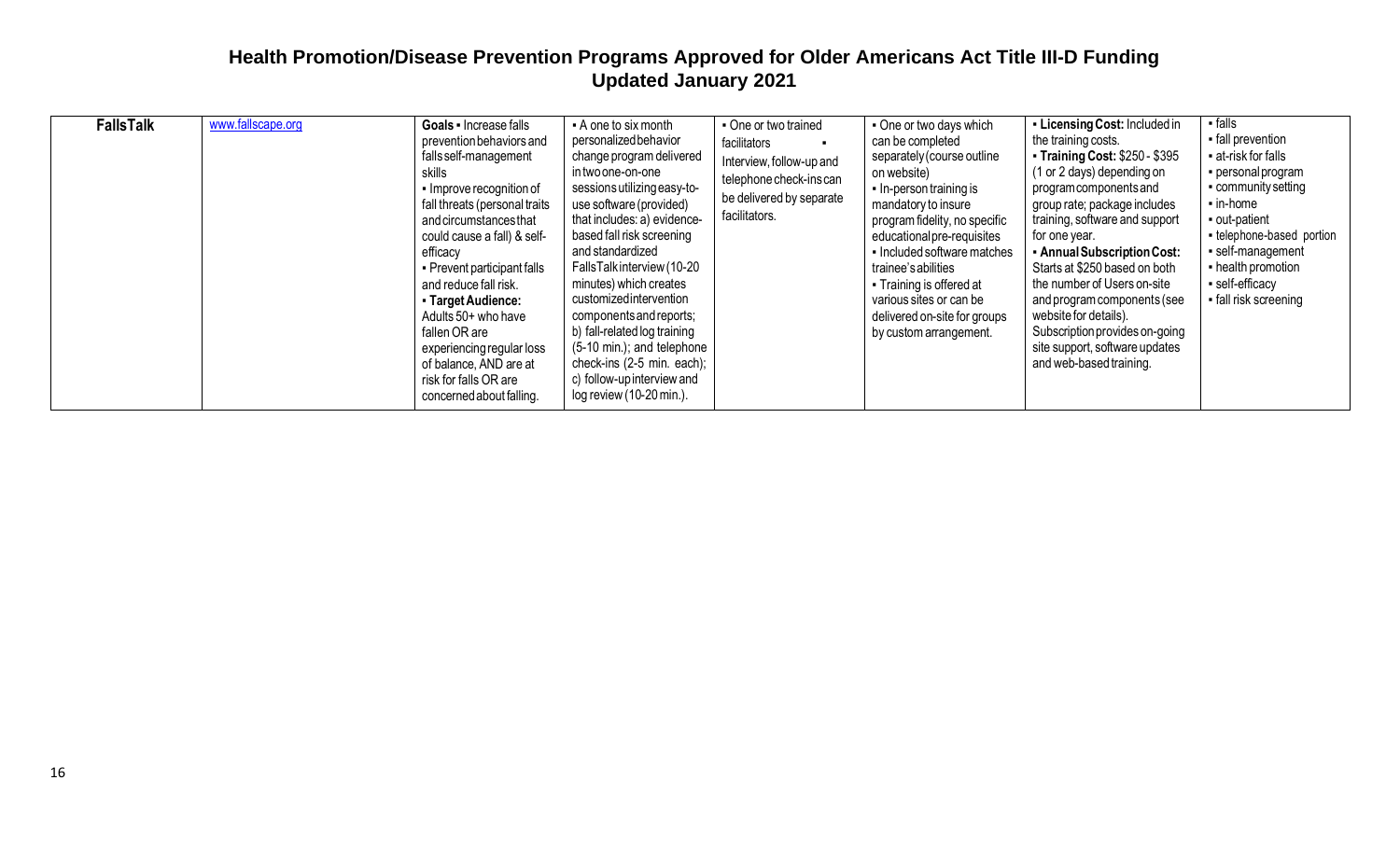| <b>FallScape</b> | www.fallscape.org | Goals - Increase falls<br>prevention behaviors and<br>falls self-management<br>skills<br>• Improve recognition of<br>fall threats (personal traits<br>and circumstances that<br>could cause a fall) & self-<br>efficacy<br>• Enhance fall threat<br>recognition and<br>prevention behaviors with<br>multimedia<br>• Prevent participant falls<br>and reduce fall risk.<br>- Target Audience:<br>Adults 50+ who have<br>fallen OR are<br>experiencing regular loss<br>of balance, AND are at<br>risk for falls OR are<br>concerned about falling. | - A one to six month<br>personalized multimedia<br>behavior change program<br>delivered in two to four one-<br>on-one sessions utilizing<br>easy-to-use software<br>(provided) that includes: a)<br>evidence- based fall risk<br>screening and standardized<br>FallsTalkinterview (10-20<br>minutes) which creates<br>customizedintervention<br>components and reports; b)<br>FallScape interactive<br>multimedia training (one or<br>two 15-30 min.<br>sessions); c) fall-related<br>$log training (5-10 min.);$<br>and telephone check-ins<br>(2-5 min. each); d) follow-<br>up interview and log<br>review (10-20 min.); e)<br>FallScape interactive<br>multimedia evaluation (10-<br>15 min.). | • One to four trained<br>facilitators<br>• Interview, follow-up and<br>telephone check-ins; as<br>well as multimedia<br>training, and multimedia<br>evaluation can also be<br>delivered by separate<br>facilitators. | • One or two days which<br>must be completed<br>separately. Two days of<br>FallsTalk training and<br>demonstration of<br>competency are required<br>before FallScape training<br>can begin (course outline on<br>website)<br>In-person training is<br>mandatory to insure<br>program fidelity, FallScape<br>training is a pre-requisite for<br>enrollment in Advanced<br>FallScape (Day 2)<br>• Included software matches<br>trainee's abilities<br>• Training is offered at<br>various sites or can be<br>delivered on-site for groups<br>by custom arrangement. | - Licensing Cost: Included in<br>the training costs.<br>• Training Cost: FallsTalk<br>training plus \$250 - \$490<br>depending on program<br>components (1 or 2 days-<br>which must be taken separately<br>from FallsTalk training and<br>each other); Package includes<br>training, software, multimedia<br>elements, support for one year<br>and required competency<br>testing.<br>• Annual Subscription Cost:<br>Starts at \$600 including<br>FallsTalk license. Fee is based<br>on both the number of users<br>on-site and program components<br>(see website for details).<br>Subscription provides on-going<br>site support, software and<br>multimedia element updates, as<br>well as web-based training. | $-$ falls<br>• multimedia<br>• fall prevention<br>at-risk for falls<br>· personal program<br>• community setting<br>$\blacksquare$ in-home<br>out-patient<br>- telephone-based portion<br>· self-management<br>- health promotion<br>• self-efficacy<br>• fall risk screening |
|------------------|-------------------|--------------------------------------------------------------------------------------------------------------------------------------------------------------------------------------------------------------------------------------------------------------------------------------------------------------------------------------------------------------------------------------------------------------------------------------------------------------------------------------------------------------------------------------------------|----------------------------------------------------------------------------------------------------------------------------------------------------------------------------------------------------------------------------------------------------------------------------------------------------------------------------------------------------------------------------------------------------------------------------------------------------------------------------------------------------------------------------------------------------------------------------------------------------------------------------------------------------------------------------------------------------|----------------------------------------------------------------------------------------------------------------------------------------------------------------------------------------------------------------------|-------------------------------------------------------------------------------------------------------------------------------------------------------------------------------------------------------------------------------------------------------------------------------------------------------------------------------------------------------------------------------------------------------------------------------------------------------------------------------------------------------------------------------------------------------------------|-------------------------------------------------------------------------------------------------------------------------------------------------------------------------------------------------------------------------------------------------------------------------------------------------------------------------------------------------------------------------------------------------------------------------------------------------------------------------------------------------------------------------------------------------------------------------------------------------------------------------------------------------------------------------------------------------------------------|-------------------------------------------------------------------------------------------------------------------------------------------------------------------------------------------------------------------------------------------------------------------------------|
|------------------|-------------------|--------------------------------------------------------------------------------------------------------------------------------------------------------------------------------------------------------------------------------------------------------------------------------------------------------------------------------------------------------------------------------------------------------------------------------------------------------------------------------------------------------------------------------------------------|----------------------------------------------------------------------------------------------------------------------------------------------------------------------------------------------------------------------------------------------------------------------------------------------------------------------------------------------------------------------------------------------------------------------------------------------------------------------------------------------------------------------------------------------------------------------------------------------------------------------------------------------------------------------------------------------------|----------------------------------------------------------------------------------------------------------------------------------------------------------------------------------------------------------------------|-------------------------------------------------------------------------------------------------------------------------------------------------------------------------------------------------------------------------------------------------------------------------------------------------------------------------------------------------------------------------------------------------------------------------------------------------------------------------------------------------------------------------------------------------------------------|-------------------------------------------------------------------------------------------------------------------------------------------------------------------------------------------------------------------------------------------------------------------------------------------------------------------------------------------------------------------------------------------------------------------------------------------------------------------------------------------------------------------------------------------------------------------------------------------------------------------------------------------------------------------------------------------------------------------|-------------------------------------------------------------------------------------------------------------------------------------------------------------------------------------------------------------------------------------------------------------------------------|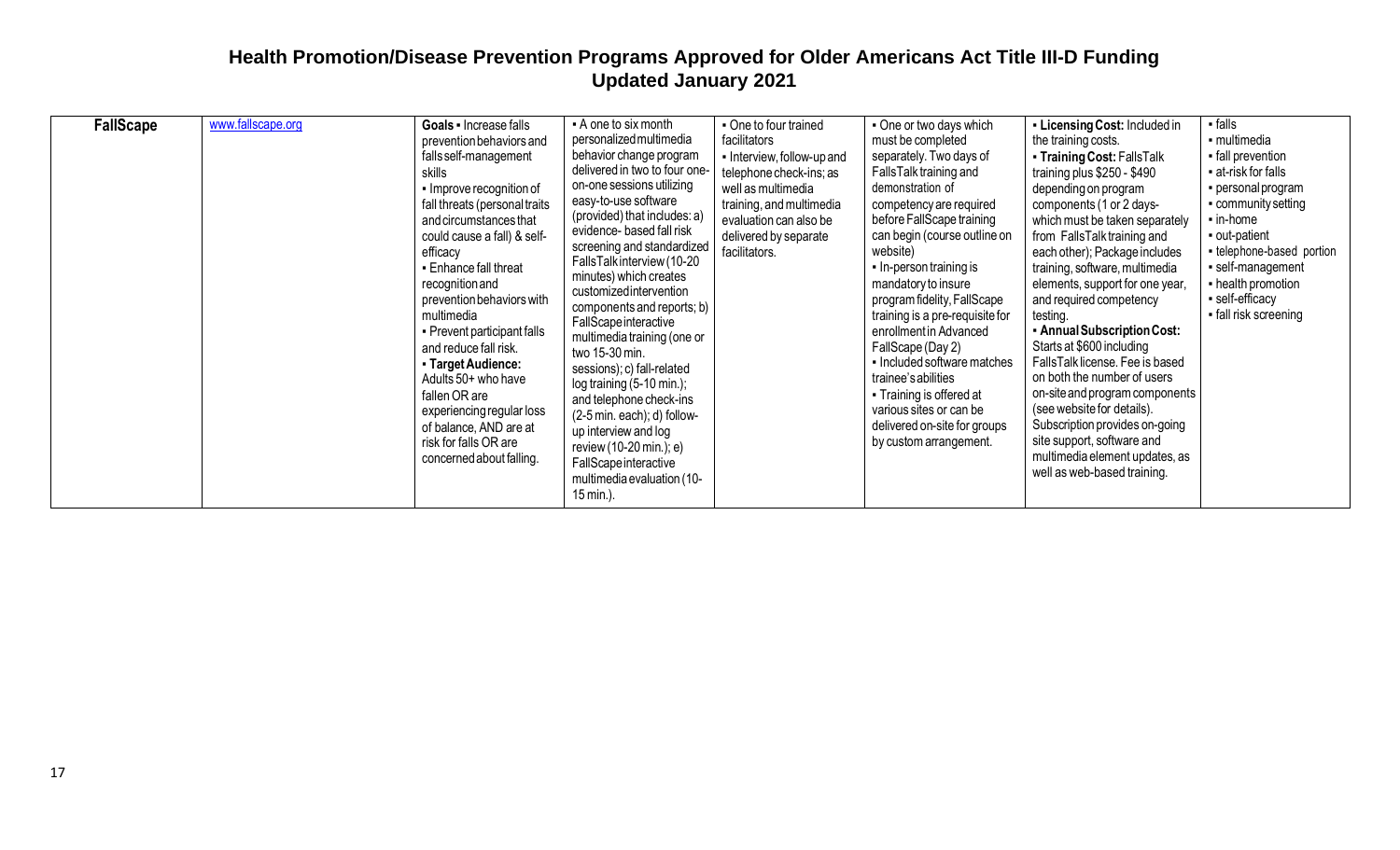| <b>Fit and Strong!</b> | www.fitandstrong.org | • Manage lower-extremity<br>osteoarthritis through<br>engagement in safe,<br>balanced program of<br>physical activity that<br>builds lower extremity<br>strength<br>- Target Audience:<br>Sedentary older adults<br>who are experiencing<br>lower-extremityjointpain<br>and stiffness and have<br>received physician<br>clearance to participate in<br>exercise | - 8 weeks<br>■ 3 times per week<br>• 90 minutes per session | - Fit and Strong! Master<br>Trainer | • 8 hour Master Trainer-led<br>training<br>• Must be a certified<br>exercise instructor or<br>licensed physical therapist,<br>or PT or OT aide or student | - Licensing Cost: (includes<br>training) \$2,000 for a system<br>and \$400 for each system site<br>in Year One; \$1,000 for stand-<br>alone site in Year One<br>- Sites may need to reimburse<br>their instructors for their<br>training time<br>- Certified Exercise Instructor<br>Training (\$30/ hour for 8 hours)<br>- Equipment Cost:<br>- Ankle Weights \$22 each<br>- Exercise Bands \$5 each<br>- Manuals (Instructor \$30 and<br>Participant \$30 each)<br>- CD Player \$25<br>- Exercise Music CD \$20 each<br>- Mats \$40<br>- Instructor liability insurance<br>\$160/ year if site does not<br>already have in place | • physical activity<br>• osteoarthritis<br>• lower extremity strength<br>- chronic condition<br>self-management<br>- health promotion |
|------------------------|----------------------|-----------------------------------------------------------------------------------------------------------------------------------------------------------------------------------------------------------------------------------------------------------------------------------------------------------------------------------------------------------------|-------------------------------------------------------------|-------------------------------------|-----------------------------------------------------------------------------------------------------------------------------------------------------------|-----------------------------------------------------------------------------------------------------------------------------------------------------------------------------------------------------------------------------------------------------------------------------------------------------------------------------------------------------------------------------------------------------------------------------------------------------------------------------------------------------------------------------------------------------------------------------------------------------------------------------------|---------------------------------------------------------------------------------------------------------------------------------------|
|------------------------|----------------------|-----------------------------------------------------------------------------------------------------------------------------------------------------------------------------------------------------------------------------------------------------------------------------------------------------------------------------------------------------------------|-------------------------------------------------------------|-------------------------------------|-----------------------------------------------------------------------------------------------------------------------------------------------------------|-----------------------------------------------------------------------------------------------------------------------------------------------------------------------------------------------------------------------------------------------------------------------------------------------------------------------------------------------------------------------------------------------------------------------------------------------------------------------------------------------------------------------------------------------------------------------------------------------------------------------------------|---------------------------------------------------------------------------------------------------------------------------------------|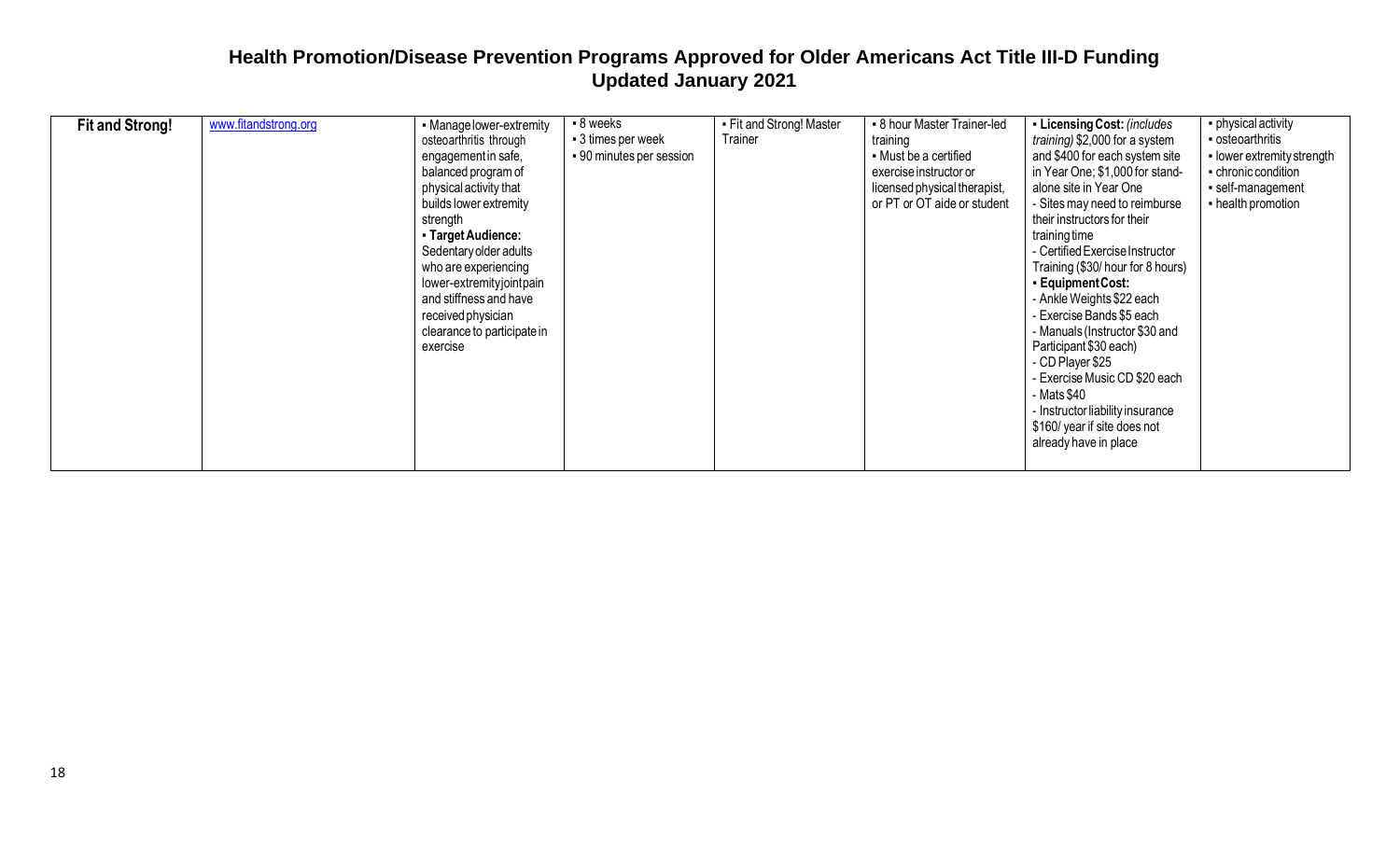| Geri-Fit <sup>®</sup> Strength<br><b>Training Workout</b> | www.gerifit.com<br>1-888-GERI-FIT (437-4348)<br>Francesca Fisher, CSSTS | • Increases strength,<br>flexibility, range of motion,<br>mobility, gait and balance.<br>• Target Audience<br>Older adults age 65+. | - An ongoing, 45-minute,<br>twice-weekly progressive<br>resistance strength<br>training exercise program.<br>-Participants start out<br>using a set of 2-pound<br>dumbbells and then, as<br>their strength increases,<br>they can use heavier<br>weights in order to build<br>more strength and<br>balance. Most older<br>adults graduate to using a<br>set of 4-pound dumbbells<br>within a year's time.<br>-Exercises are performed<br>seated in chairs (optional<br>standing).<br>-Geri-Fit is a group<br>setting class | - Accredited online<br>training and certification<br>through gerifit.com | Certified and non-certified<br>fitness instructors, lay leaders<br>of other EBHP programs,<br>volunteers or staff with<br>experience in working with the<br>older adult population. | • Licensing Cost:<br>-Licensing: \$2500 per facility<br>(includes online training<br>and certification for two<br>instructors). Each<br>additional instructor: \$315<br>-On-site training and<br>certification is also available,<br>but at an additional cost. | -Lower body strength<br>-Balance program<br>-Physical activity<br>-Group setting<br>-Private Training<br>-Health promotion<br>-Caregiver<br>-Self-management<br>-Memory care |
|-----------------------------------------------------------|-------------------------------------------------------------------------|-------------------------------------------------------------------------------------------------------------------------------------|----------------------------------------------------------------------------------------------------------------------------------------------------------------------------------------------------------------------------------------------------------------------------------------------------------------------------------------------------------------------------------------------------------------------------------------------------------------------------------------------------------------------------|--------------------------------------------------------------------------|-------------------------------------------------------------------------------------------------------------------------------------------------------------------------------------|-----------------------------------------------------------------------------------------------------------------------------------------------------------------------------------------------------------------------------------------------------------------|------------------------------------------------------------------------------------------------------------------------------------------------------------------------------|
|-----------------------------------------------------------|-------------------------------------------------------------------------|-------------------------------------------------------------------------------------------------------------------------------------|----------------------------------------------------------------------------------------------------------------------------------------------------------------------------------------------------------------------------------------------------------------------------------------------------------------------------------------------------------------------------------------------------------------------------------------------------------------------------------------------------------------------------|--------------------------------------------------------------------------|-------------------------------------------------------------------------------------------------------------------------------------------------------------------------------------|-----------------------------------------------------------------------------------------------------------------------------------------------------------------------------------------------------------------------------------------------------------------|------------------------------------------------------------------------------------------------------------------------------------------------------------------------------|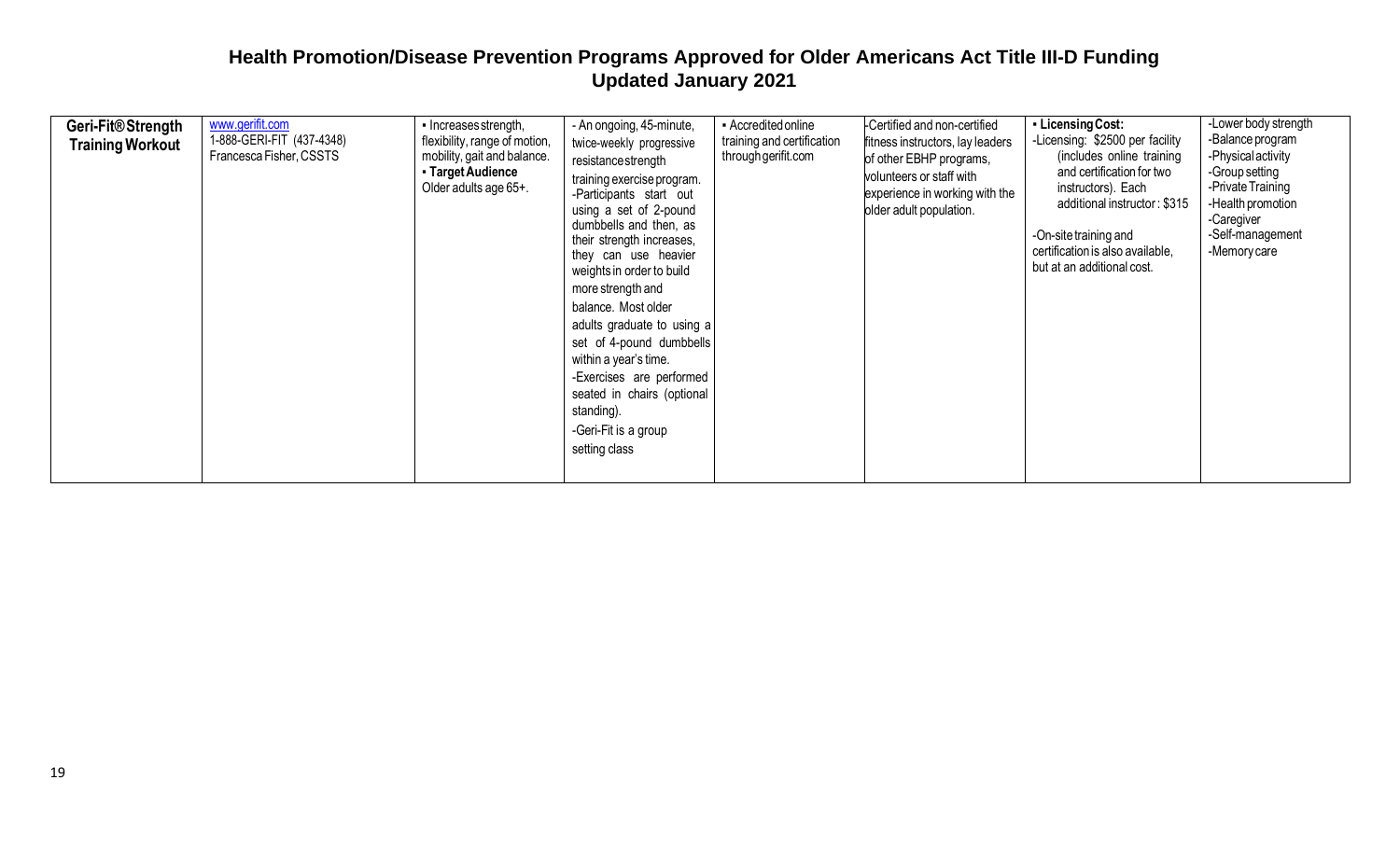| Health<br><b>Coaches for</b><br><b>Hypertension</b><br>Control<br>(HCHC) | http://www.clemson.edu/cbshs/centers-<br>institutes/aging/resources/health-<br>coaches/index.html | ncrease knowledge about<br>hypertension self-<br>management<br>ncrease stage of readiness<br>to make lifestyle changes<br>required for successful self-<br>management.<br>Promote behavior<br>changes in nutrition,<br>physical activity, stress<br>management, tobacco<br>use, and medication<br>management.<br>Target Audience-<br>Those aged 50 years and<br>above diagnosed with<br>hypertension | <b>HCHC</b> consists of eight<br>weekly sessions averaging<br>about 1.5 hours each. The<br>weekly sessions are offered<br>by a pair of trained lay<br>leaders (Health Coaches) in<br>various community sites. The<br>eight core sessions include:<br>Basics of Hypertension<br>Control; Nutrition; Physical<br><b>Activity (includes Weight)</b><br>Control); Tobacco Use;<br>Stress Management;<br>Medication Management;<br>Long-Term Action Plan. | Trained, local<br>community members<br>who use a scripted<br>manual, posters, and<br>participant notebooks<br>and supplies such as<br>blood pressure monitor<br>and pedometer to<br>implement the program. | Community members desiring<br>to be trained as Health<br>Coaches would be screened<br>through a structured interview<br>and would pass a criminal<br>background check.<br>Those wishing to be trained<br>as Master Trainers, would<br>need to have a background in<br>a health-related field and have<br>experience working with older<br>adults. | The approximate cost per<br>participant for printed materials,<br>supplies (pedometer, relaxation<br>CD, cookbook, blood pressure<br>monitor, and the Living a Healthy<br>Life with Chronic Conditions<br>book is \$180. If a community<br>coordinator is needed to manage<br>the program, that would add a<br>salary of about \$35,000.<br>The fee to train Master Trainers<br>would be \$500 per participant for<br>trainings conducted at Clemson<br>University. This fee would cover<br>a 1.5 day training, a hard copy of<br>a Health Coach manual and an<br>electronic copy of all other<br>materials such as training PPT,<br>HCHC participant notebooks,<br>and posters used in each<br>session. |  |
|--------------------------------------------------------------------------|---------------------------------------------------------------------------------------------------|------------------------------------------------------------------------------------------------------------------------------------------------------------------------------------------------------------------------------------------------------------------------------------------------------------------------------------------------------------------------------------------------------|------------------------------------------------------------------------------------------------------------------------------------------------------------------------------------------------------------------------------------------------------------------------------------------------------------------------------------------------------------------------------------------------------------------------------------------------------|------------------------------------------------------------------------------------------------------------------------------------------------------------------------------------------------------------|---------------------------------------------------------------------------------------------------------------------------------------------------------------------------------------------------------------------------------------------------------------------------------------------------------------------------------------------------|----------------------------------------------------------------------------------------------------------------------------------------------------------------------------------------------------------------------------------------------------------------------------------------------------------------------------------------------------------------------------------------------------------------------------------------------------------------------------------------------------------------------------------------------------------------------------------------------------------------------------------------------------------------------------------------------------------|--|
|--------------------------------------------------------------------------|---------------------------------------------------------------------------------------------------|------------------------------------------------------------------------------------------------------------------------------------------------------------------------------------------------------------------------------------------------------------------------------------------------------------------------------------------------------------------------------------------------------|------------------------------------------------------------------------------------------------------------------------------------------------------------------------------------------------------------------------------------------------------------------------------------------------------------------------------------------------------------------------------------------------------------------------------------------------------|------------------------------------------------------------------------------------------------------------------------------------------------------------------------------------------------------------|---------------------------------------------------------------------------------------------------------------------------------------------------------------------------------------------------------------------------------------------------------------------------------------------------------------------------------------------------|----------------------------------------------------------------------------------------------------------------------------------------------------------------------------------------------------------------------------------------------------------------------------------------------------------------------------------------------------------------------------------------------------------------------------------------------------------------------------------------------------------------------------------------------------------------------------------------------------------------------------------------------------------------------------------------------------------|--|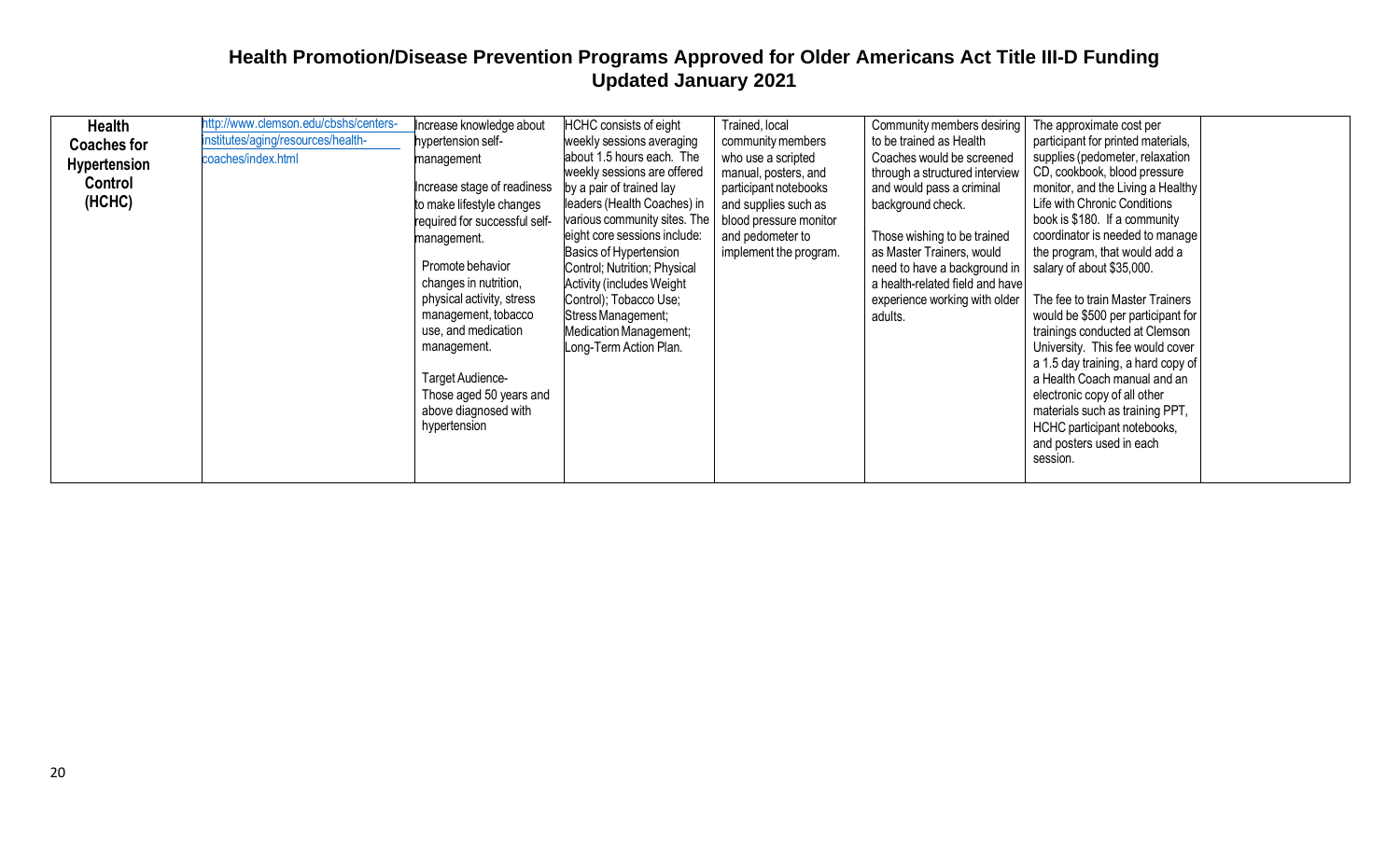| <b>HealthMatters</b> | www.HealthMattersProgram.org                       | <b>Program Goals:</b>                                                                                                                                                                                                                                                                                                                                                                                                                                                                                              | HealthMatters™ Program:                                                                                                                                                                                                                             | - 1-3 Certified Instructor, at | <b>Certified Instructor</b>                                                                                                                                                                                                                                                   | <b>TRAINING</b>                                                                                                                                                                                                                                                                                                                                                                                                                                                                | Physical Activity,                                                                                       |
|----------------------|----------------------------------------------------|--------------------------------------------------------------------------------------------------------------------------------------------------------------------------------------------------------------------------------------------------------------------------------------------------------------------------------------------------------------------------------------------------------------------------------------------------------------------------------------------------------------------|-----------------------------------------------------------------------------------------------------------------------------------------------------------------------------------------------------------------------------------------------------|--------------------------------|-------------------------------------------------------------------------------------------------------------------------------------------------------------------------------------------------------------------------------------------------------------------------------|--------------------------------------------------------------------------------------------------------------------------------------------------------------------------------------------------------------------------------------------------------------------------------------------------------------------------------------------------------------------------------------------------------------------------------------------------------------------------------|----------------------------------------------------------------------------------------------------------|
| ™ Program            |                                                    |                                                                                                                                                                                                                                                                                                                                                                                                                                                                                                                    | Certified Instructor                                                                                                                                                                                                                                | least one Certified            |                                                                                                                                                                                                                                                                               |                                                                                                                                                                                                                                                                                                                                                                                                                                                                                | Behavioral Health,                                                                                       |
|                      | nfo@healthmattersprogram.org                       | HealthMatters™                                                                                                                                                                                                                                                                                                                                                                                                                                                                                                     | Workshop Webinar (6                                                                                                                                                                                                                                 | instructor per 1-4             | Completion of webinar - 6                                                                                                                                                                                                                                                     | HealthMatters <sup>™</sup> Program                                                                                                                                                                                                                                                                                                                                                                                                                                             | Caregiver Support,                                                                                       |
|                      | Beth Marks, PhD, RN, FAAN, Program                 | <b>Program: Certified</b>                                                                                                                                                                                                                                                                                                                                                                                                                                                                                          | hours, 90 minutes over 3                                                                                                                                                                                                                            | participants with IDD          | hours, three-90-minute                                                                                                                                                                                                                                                        | Train-the-TrainerWorkshop                                                                                                                                                                                                                                                                                                                                                                                                                                                      | Chronic Disease,                                                                                         |
|                      | Co-Director                                        | <b>Instructor Workshop</b>                                                                                                                                                                                                                                                                                                                                                                                                                                                                                         | days, 90 minutes offline                                                                                                                                                                                                                            |                                | webinars over 3 days plus 90                                                                                                                                                                                                                                                  | Webinar (up to 100 attendees):<br>\$3500                                                                                                                                                                                                                                                                                                                                                                                                                                       | Falls Prevention,                                                                                        |
|                      |                                                    | Webinar                                                                                                                                                                                                                                                                                                                                                                                                                                                                                                            | work)                                                                                                                                                                                                                                               |                                | minutes offline work                                                                                                                                                                                                                                                          |                                                                                                                                                                                                                                                                                                                                                                                                                                                                                | <b>Medication Management,</b>                                                                            |
|                      | Jasmina Sisirak, PhD, MPH, Program Co-<br>Director | Implement a 12-week<br>Health Matters Program, a<br>physical activity, exercise,<br>and health education<br>program using the Health<br><b>Matters: The Exercise</b><br>and Nutrition Health<br>Education Curriculum for Program-three 1.5-2h<br>People with<br>Developmental<br>Disabilities to engage<br>adults with intellectual and<br>developmental disabilities<br>(IDD) in a physical activity<br>and health education;<br>Teach core concepts<br>related to physical activity<br>and nutrition and support | Health Matters: The Exercise<br>and Nutrition Health<br>Education Curriculum for<br>People with Developmental<br>Disabilities (Curriculum)<br>12-Week HealthMatters™<br>sessions per week (4-6 hours<br>per week) for 12 weeks, total<br>36 lessons |                                | No specific educational or<br>fitness certification is required<br>of Certified Instructors. A<br>successful Certified Instructor<br>is comfortable with working<br>with people with IDD, likes to<br>teach and advocate, and is<br>interested in health promotion<br>topics. | <b>Health Matters Curriculum:</b><br>\$33-\$50 (per curriculum,<br>depending where purchased,<br>available at Amazon.com)<br>Workbook: \$20 (one per<br>webinar attendee)<br>Toolkit: \$10 (posters, copies of<br>surveys, sign in sheets), can be<br>downloaded for free from<br>HealthMattersProgram.org<br>website.<br><b>EVALUATION</b> (optional):<br>12-Week HealthMatters<br>Program™ Evaluation: \$500<br>(Program evaluation for people<br>with IDD, pre/post Report) | Pain Management,<br>Other (please specify):<br>nutrition, advocacy, healthy<br>choices, lifestyle change |
|                      |                                                    | adults with IDD to<br>incorporate physical<br>activity and healthy<br>lifestyles into activities of<br>daily living; and,<br>Evaluate and sustain the<br>effectiveness of the 12-<br>week HealthMatters<br>Program.<br>12-Week HealthMatters™<br>Program for people IDD<br>(12-Week-HMP)                                                                                                                                                                                                                           |                                                                                                                                                                                                                                                     |                                |                                                                                                                                                                                                                                                                               | <b>HealthMatters Assessments</b><br>(HMA): \$750 per organization<br>(organizational assessments,<br>Time 1 and Time 2 Report)<br>Rapid HMA Report: \$250 per<br>state (Statewide needs<br>assessment)                                                                                                                                                                                                                                                                         |                                                                                                          |
| 21                   |                                                    | Aims to improve health<br>behaviors (increase<br>physical activity and<br>improve nutrition) and                                                                                                                                                                                                                                                                                                                                                                                                                   |                                                                                                                                                                                                                                                     |                                |                                                                                                                                                                                                                                                                               |                                                                                                                                                                                                                                                                                                                                                                                                                                                                                |                                                                                                          |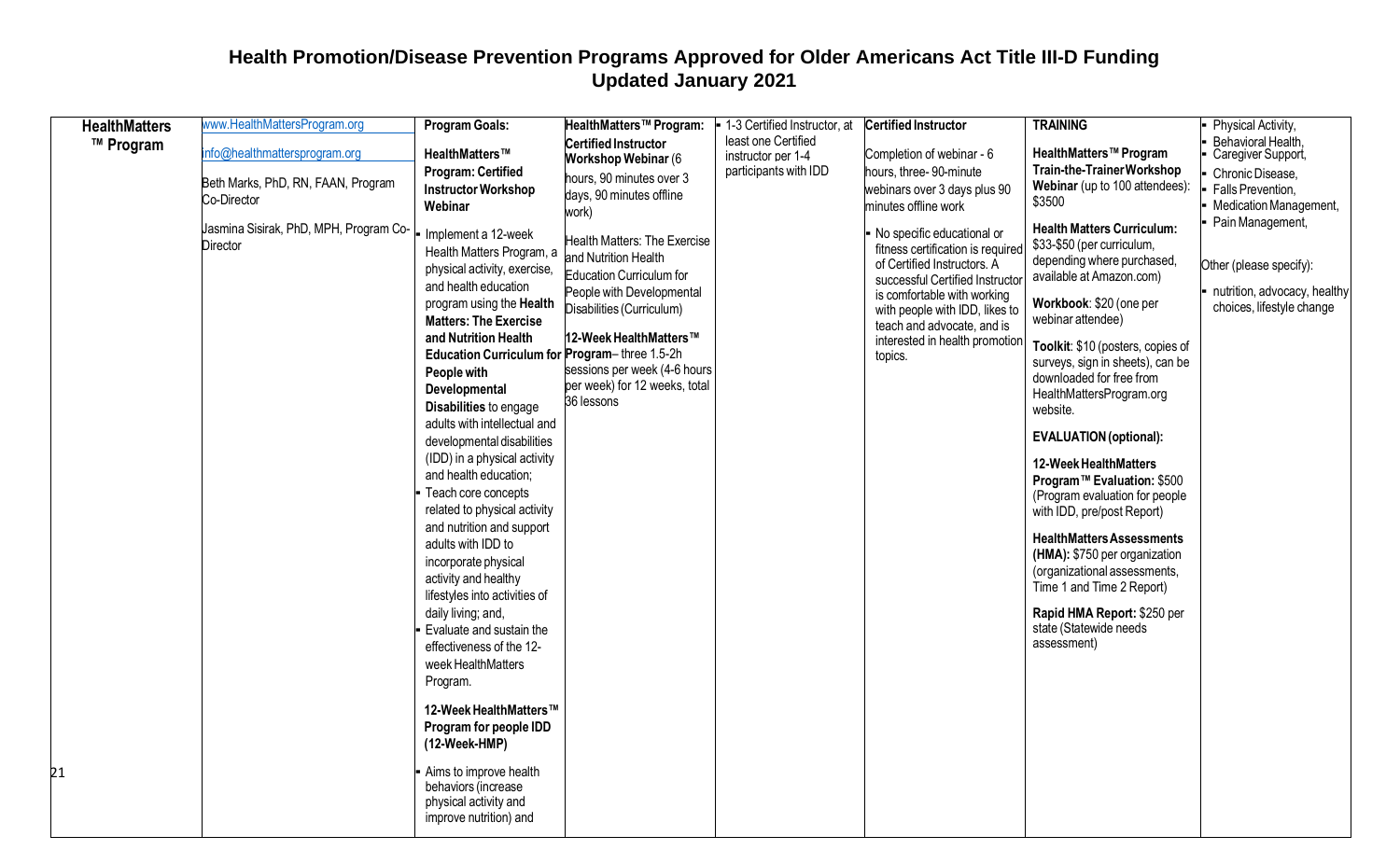| health status of people with<br>IDD.<br>- Provides access to healthy<br>lifestyle opportunities<br>where people with IDD live,<br>work, learn, and play.                                                                                                                                                                                                                                                                 |  |  |
|--------------------------------------------------------------------------------------------------------------------------------------------------------------------------------------------------------------------------------------------------------------------------------------------------------------------------------------------------------------------------------------------------------------------------|--|--|
| Target Audience:                                                                                                                                                                                                                                                                                                                                                                                                         |  |  |
| - People with intellectual and<br>developmental disabilities<br>(IDD)<br>- Support persons for people<br>with IDD employed in<br>day/residential/employment<br>community-based<br>programs for people with<br>IDD (direct support<br>professionals, Case<br>managers, Licensed social<br>workers, Health care<br>professionals, Community<br>health workers, Certified<br>fitness instructors, Lay<br>leaders, Students) |  |  |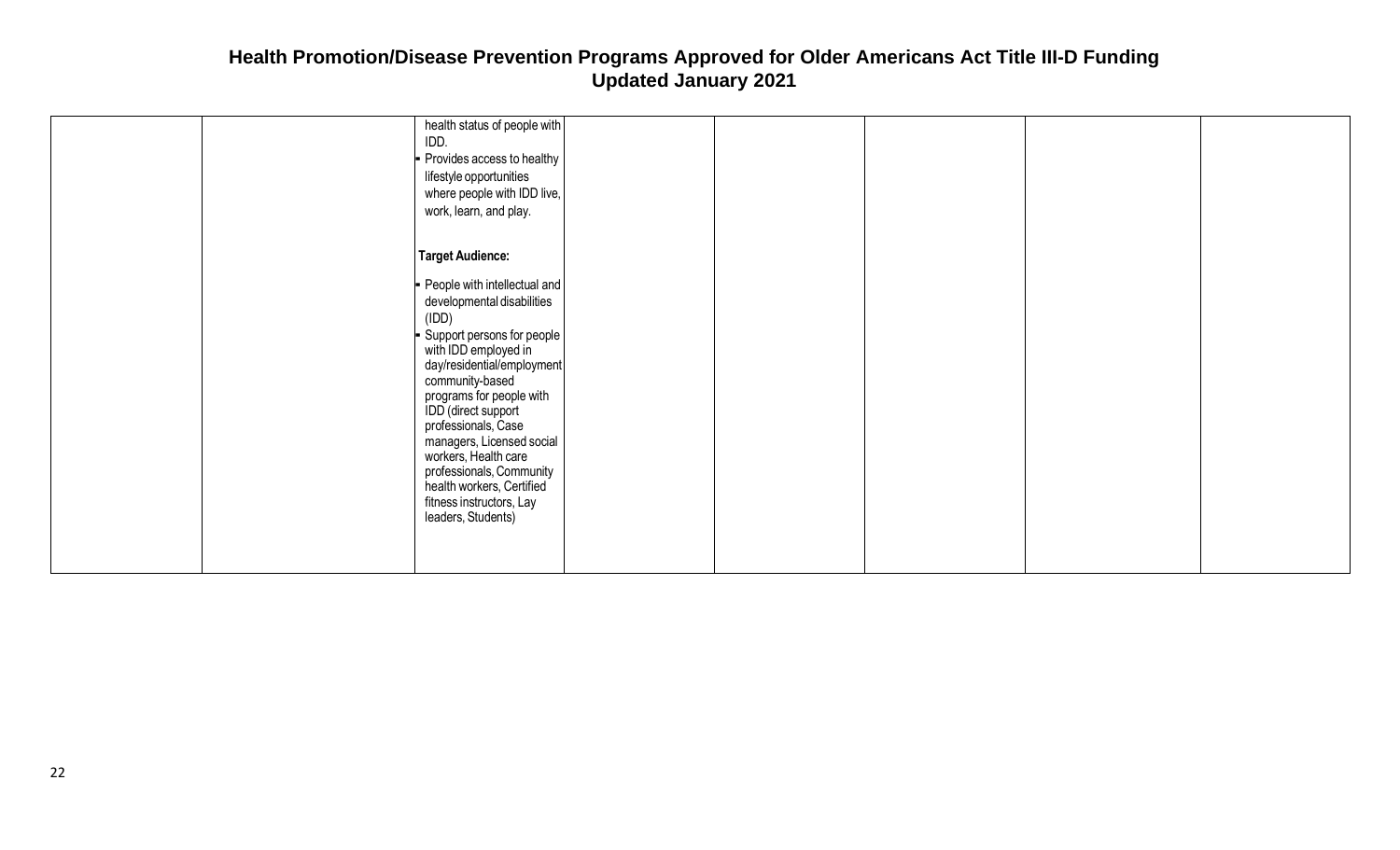| <b>Healthy IDEAS</b><br>(Identifying<br>Depression,<br><b>Empowering</b><br><b>Activities for</b><br>Seniors) | www.careforelders.org/healthyideas | - Reduce the severity of<br>depressive symptoms in<br>frail, high risk and diverse<br>older clients of community<br>agencies<br>- Target Audience:<br><b>Ethnically and</b><br>socioeconomically diverse<br>populations of older adults<br>and family caregivers who<br>are living in the<br>community and are at high<br>risk for depressive<br>symptoms | • 3-6 month program<br>• Minimum of 3 in-person<br>visits in the client's home<br>and 5 or<br>more telephone contacts<br>- 4 components include:<br>- Screening and<br>assessment of<br>depressive symptoms<br>- Education about<br>depression and self-care<br>for clients and family<br>caregivers<br>- Referral and linkage to<br>health and mental health<br>professionals<br>Behavioral activation | • Trained case manager<br>or other social service<br>provider in the client's<br>home or other private<br>location | - 2-day (12 hours), on-site<br>training with one certified<br>trainer for every 25<br>attendees. Training<br>arranged by national<br>Healthy IDEAS Team and<br>provided by a certified<br>national or regional trainer<br>- Local trainer/coach<br>provides pre-training on<br>depression as well as<br>follow-up training and<br>support. Ideally a<br>local trainer/coach will have<br>mental health or behavioral<br>health background,<br>knowledge of depression<br>and its presentation in older<br>adults, and experience<br>working with older adults | • Licensing Cost: None<br>- Training and Technical<br>Assistance Cost:<br>- One-time fee of \$4,000 plus<br>related travel expenses from<br>Houston for the full technical-<br>assistance and training<br>package, which includes 2<br>days on-site training and<br>unlimited telephone/email<br>consultation<br>- \$500 additional fee plus travel<br>expenses if more than one<br>national trainer is required<br>(more than 25 trainees).<br>- One-time fee is reduced by<br>\$1600 if a regional trainer is<br>available<br>• Materials Cost:<br>- Intervention manual/<br>handouts reproduced for each<br>staff person approximately<br>\$25/ person | - depression<br>- behavioral health<br>in-home visits<br>· self-management<br>- health promotion |
|---------------------------------------------------------------------------------------------------------------|------------------------------------|-----------------------------------------------------------------------------------------------------------------------------------------------------------------------------------------------------------------------------------------------------------------------------------------------------------------------------------------------------------|---------------------------------------------------------------------------------------------------------------------------------------------------------------------------------------------------------------------------------------------------------------------------------------------------------------------------------------------------------------------------------------------------------|--------------------------------------------------------------------------------------------------------------------|---------------------------------------------------------------------------------------------------------------------------------------------------------------------------------------------------------------------------------------------------------------------------------------------------------------------------------------------------------------------------------------------------------------------------------------------------------------------------------------------------------------------------------------------------------------|-----------------------------------------------------------------------------------------------------------------------------------------------------------------------------------------------------------------------------------------------------------------------------------------------------------------------------------------------------------------------------------------------------------------------------------------------------------------------------------------------------------------------------------------------------------------------------------------------------------------------------------------------------------|--------------------------------------------------------------------------------------------------|
|---------------------------------------------------------------------------------------------------------------|------------------------------------|-----------------------------------------------------------------------------------------------------------------------------------------------------------------------------------------------------------------------------------------------------------------------------------------------------------------------------------------------------------|---------------------------------------------------------------------------------------------------------------------------------------------------------------------------------------------------------------------------------------------------------------------------------------------------------------------------------------------------------------------------------------------------------|--------------------------------------------------------------------------------------------------------------------|---------------------------------------------------------------------------------------------------------------------------------------------------------------------------------------------------------------------------------------------------------------------------------------------------------------------------------------------------------------------------------------------------------------------------------------------------------------------------------------------------------------------------------------------------------------|-----------------------------------------------------------------------------------------------------------------------------------------------------------------------------------------------------------------------------------------------------------------------------------------------------------------------------------------------------------------------------------------------------------------------------------------------------------------------------------------------------------------------------------------------------------------------------------------------------------------------------------------------------------|--------------------------------------------------------------------------------------------------|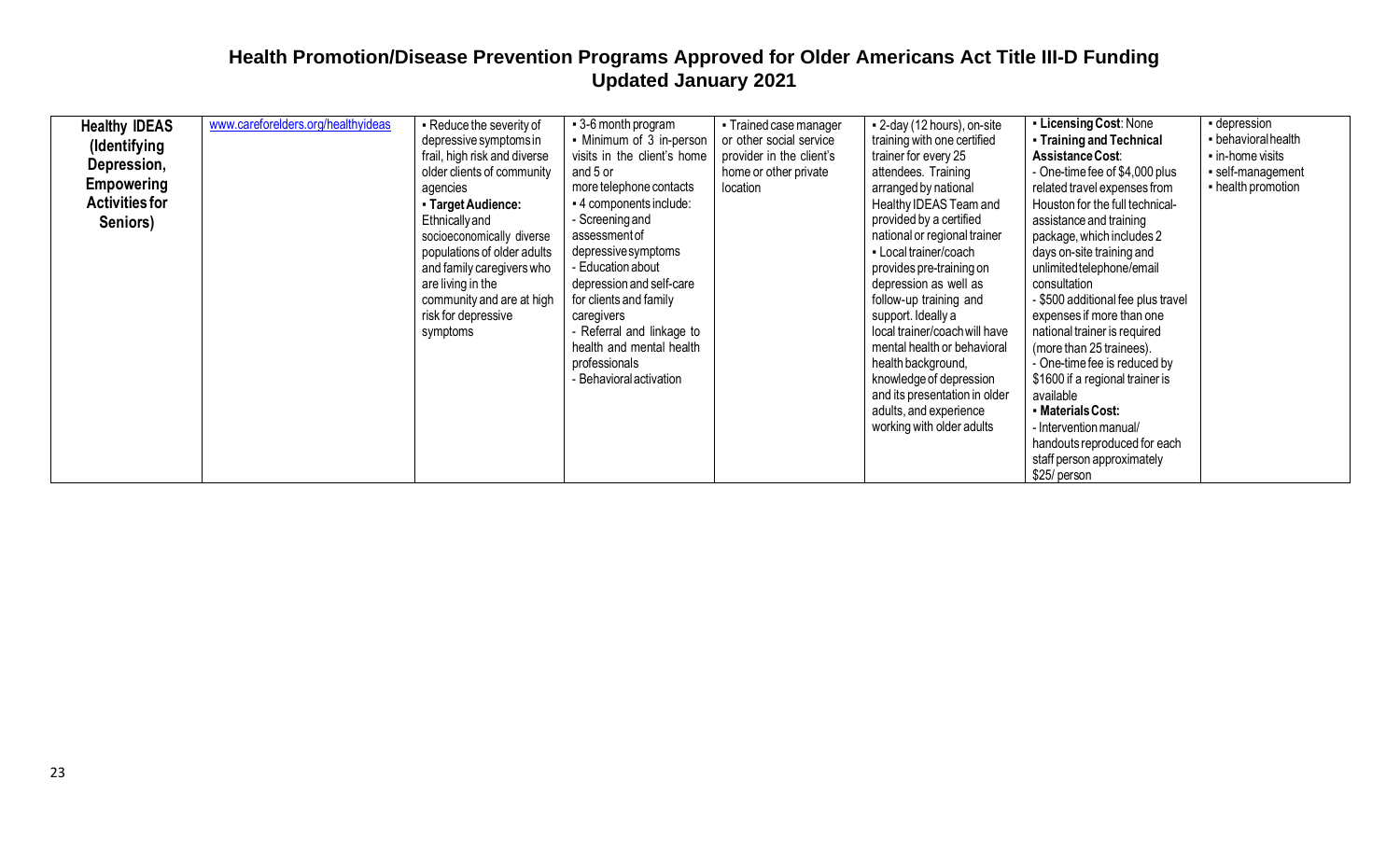| <b>Healthy Moves for</b> | www.picf.org/landing_pages/22,3.html | - In-home physical activity  | - Movement repetitions 3-  | • Care managers and        | - Significant expertise in   | - Licensing Cost:                 | • physical activity    |
|--------------------------|--------------------------------------|------------------------------|----------------------------|----------------------------|------------------------------|-----------------------------------|------------------------|
|                          |                                      | intervention (chair bound    | 5 days per week, multiple  | motivational volunteer     | lifestyle change counseling  | - Year 1: \$5,000                 | $\blacksquare$ in-home |
| <b>Aging Well</b>        |                                      | and advanced exercises)      | times per day              | phone coaches teach        | and in Brief Negotiation     | - Year 2 and subsequent years:    | · self-management      |
|                          |                                      | that is focused on           | • One 15-minute session    | program exercises to       | methods                      | \$2,000                           | - health promotion     |
|                          |                                      | maintaining health status    | between participant and    | participants in their home | • Training time estimates:   | - Annual License Fee will cover   |                        |
|                          |                                      | and quality of life of frail | care manager               |                            | - Brief Negotiation/         | up to 20 users (care managers)    |                        |
|                          |                                      | elders                       | - 3 month follow up period |                            | Motivational Interviewing:   | • Training Cost:                  |                        |
|                          |                                      | - Target Audience:           | with weekly or biweekly    |                            | approx 8 hours               | - Training and support will be    |                        |
|                          |                                      | Adults 65+ who are           | phone calls                |                            | - Fitness expert: approx 2-4 | offered at a consultant rate of   |                        |
|                          |                                      | currently enrolled in a      |                            |                            | hours                        | \$160 per hour and can be         |                        |
|                          |                                      | care management              |                            |                            |                              | approximated at 75-100 hours      |                        |
|                          |                                      | program that includes an     |                            |                            |                              | - Travel costs are charged        |                        |
|                          |                                      | ongoing, problem-solving     |                            |                            |                              | separately and will be billed at  |                        |
|                          |                                      | relationship with a care     |                            |                            |                              | the actual rate                   |                        |
|                          |                                      | manager                      |                            |                            |                              | - Travel time will be billed at   |                        |
|                          |                                      | - Participant criteria       |                            |                            |                              | 50% of the hourly rate.           |                        |
|                          |                                      | includes assistance with     |                            |                            |                              | - Agencies are responsible for    |                        |
|                          |                                      | 2-4 ADLs, motivation to      |                            |                            |                              | providing a Behavioral change     |                        |
|                          |                                      | participate and ability to   |                            |                            |                              | educator & a Fitness expert       |                        |
|                          |                                      | stand unassisted or with     |                            |                            |                              | during training. Agencies         |                        |
|                          |                                      | caregiverassistance          |                            |                            |                              | should estimate 1) Behavior       |                        |
|                          |                                      |                              |                            |                            |                              | change educator \$1,000-          |                        |
|                          |                                      |                              |                            |                            |                              | \$1,500/day; \$100/hr for follow  |                        |
|                          |                                      |                              |                            |                            |                              | up mentoring and 2) Fitness       |                        |
|                          |                                      |                              |                            |                            |                              | expert \$400-\$1,000/day; \$50/hr |                        |
|                          |                                      |                              |                            |                            |                              | for follow up mentoring           |                        |
|                          |                                      |                              |                            |                            |                              | - Participant Materials Cost:     |                        |
|                          |                                      |                              |                            |                            |                              | - Client materials \$3 each       |                        |
|                          |                                      |                              |                            |                            |                              | - Stop Watch \$9 each             |                        |
|                          |                                      |                              |                            |                            |                              | - Healthy Moves video             |                        |
|                          |                                      |                              |                            |                            |                              | (optional): \$75 per organization |                        |
|                          |                                      |                              |                            |                            |                              |                                   |                        |
|                          |                                      |                              |                            |                            |                              |                                   |                        |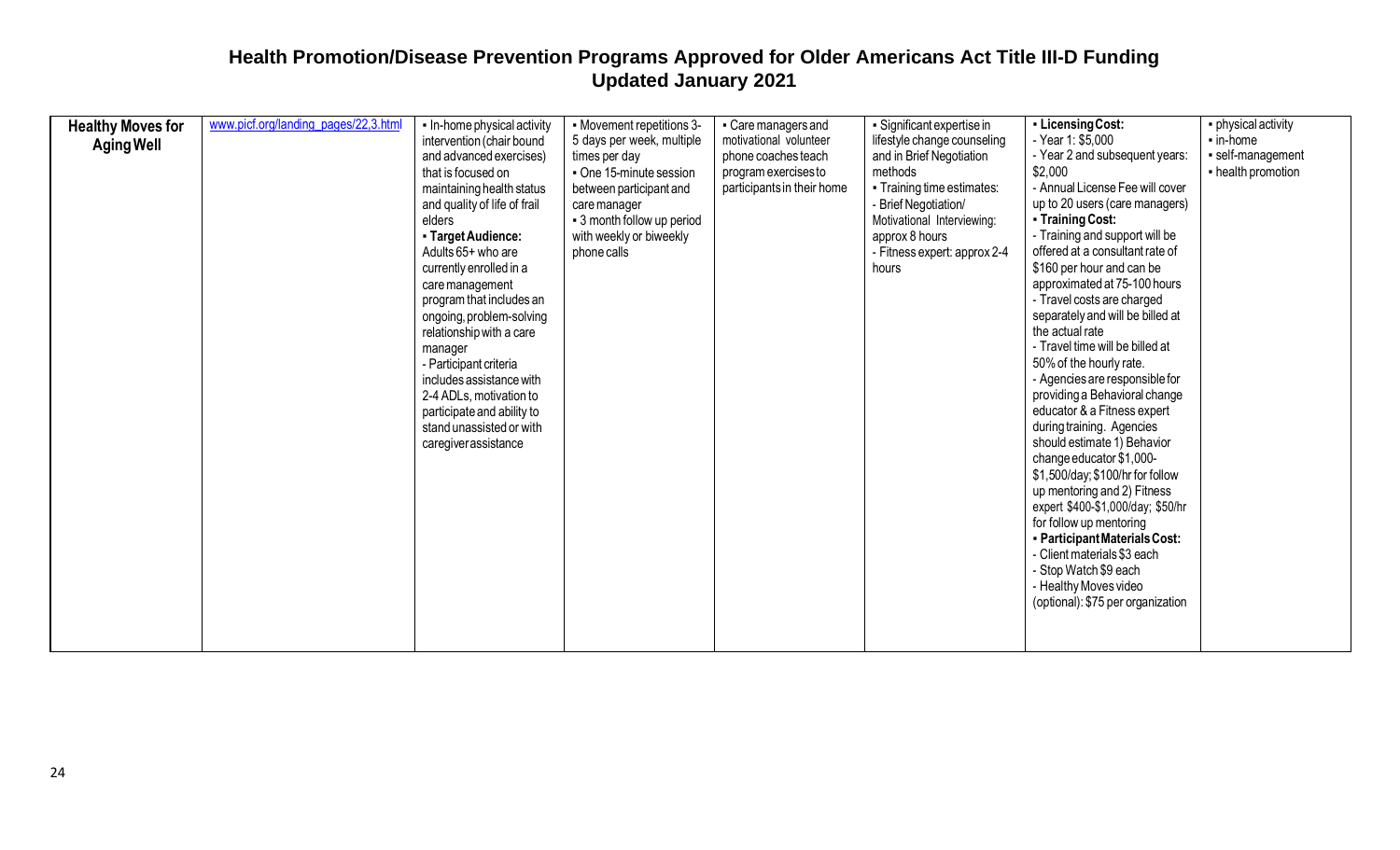| <b>Healthy Steps for</b>   | Website: http://www.aging.                                                               | Goal(s):                                                                               | • Healthy Steps for                                                                                                                                                                                                                   | Certified instructors | • Completion of three                                                                                            | HSOA workshops are offered                                                                                                                                                                                                                                                                                                                             | • Fall Prevention                                                                     |
|----------------------------|------------------------------------------------------------------------------------------|----------------------------------------------------------------------------------------|---------------------------------------------------------------------------------------------------------------------------------------------------------------------------------------------------------------------------------------|-----------------------|------------------------------------------------------------------------------------------------------------------|--------------------------------------------------------------------------------------------------------------------------------------------------------------------------------------------------------------------------------------------------------------------------------------------------------------------------------------------------------|---------------------------------------------------------------------------------------|
| <b>Older Adults (HSOA)</b> | pa.gov/aging-services/health-<br>wellness/Pages/He althy-Steps-<br>for-Older-Adults.aspx | and injuries resulting<br>areness of risks for falls                                   | <b>Older Adults</b><br>(HSOA) provides<br>screening,<br>assessment, and                                                                                                                                                               |                       | HSOA Workshop Leader<br>online training modules<br>(approximately 45<br>minutes each)                            | to older adults ages 50 and up<br>at no charge through<br>Pennsylvania's 52 Area                                                                                                                                                                                                                                                                       | • Fall Risk Screening<br>• Group workshop<br>• Balance                                |
|                            | Contact:<br>PDA Health and Wellness Staff at<br>wellness@pa.gov                          | ethods to reduce falls<br><b>Target Audience:</b><br>Adults ages 50 years<br>and older | education to<br>reduce the<br>incidence of falls.<br>• Two 2-hour workshops<br>are offered to<br>interested individuals in<br>the community at<br>facilities such as senior<br>community centers and<br>health care<br>organizations. |                       | • Completion of a two-day<br>HSOA Workshop Leader<br>classroomtraining<br>(approximately 6.5 hours)<br>each day) | Agencies on Aging (AAAs).<br>Other organizations and<br>facilities outside of<br>Pennsylvania's AAA network<br>can purchase a license to train<br>HSOA Workshop Leaders and<br>to conduct HSOA workshops.<br>For information on HSOA<br>program licensing costs or for<br>additional information about the<br>program please email<br>wellness@pa.gov. | $\bullet$ Strength<br>$\bullet$ Exercise<br>• Community Setting<br>• Health Promotion |
|                            |                                                                                          |                                                                                        |                                                                                                                                                                                                                                       |                       |                                                                                                                  |                                                                                                                                                                                                                                                                                                                                                        |                                                                                       |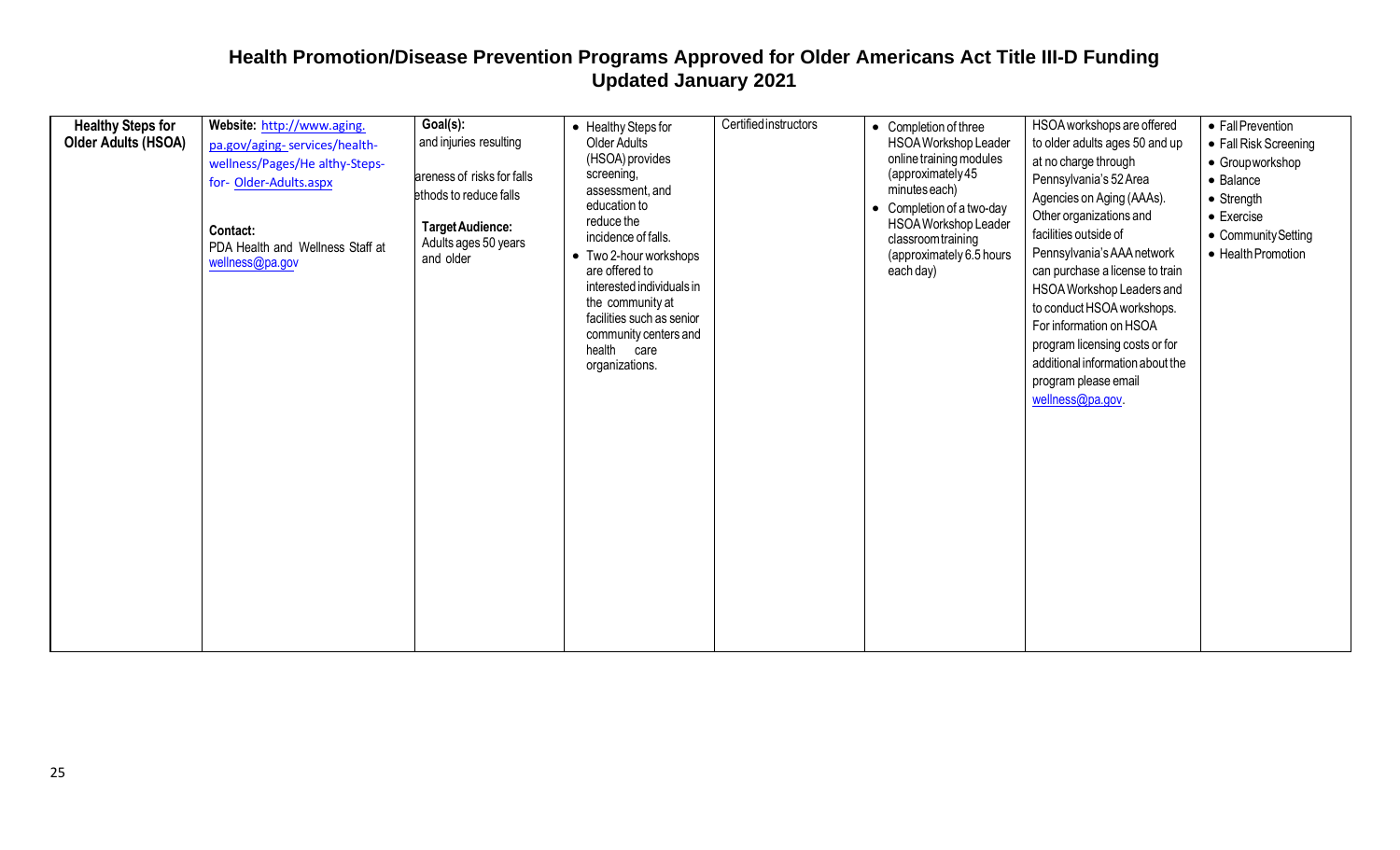| <b>Healthy Steps in Motion Website:</b> |                                  | Goal(s):                           | $\bullet$ HSIM is a         | <b>Certified Workshop</b> |                           | Completion of a two-day HSIM workshops are offered to $\bullet$ Fall Prevention |                       |
|-----------------------------------------|----------------------------------|------------------------------------|-----------------------------|---------------------------|---------------------------|---------------------------------------------------------------------------------|-----------------------|
| (HSIM)                                  | www.aging.pa.gov/wellness        | • Prevent falls and injuries       | comprehensive fall          | Leaders                   |                           | HSIM Certified Workshop older adults ages 50 and up at                          | • Fall Risk Screening |
|                                         |                                  | resulting from falls               | prevention program.         |                           | Leader classroom          | no charge through                                                               | • Group Workshop      |
|                                         | Contact:                         | • Promote health                   | Participants in HSIM        |                           | training (approximately 7 | Pennsylvania's 52 Area                                                          | • Balance             |
|                                         | Pennsylvania Department of Aging | $\bullet$ Ensure that older adults | enjoy more exercises        |                           | hours each day)           | Agencies on Aging (AAAs).                                                       | • Strength            |
|                                         | (PDA) Health & Wellness Staff at | can remain as                      | including exercises for     |                           |                           |                                                                                 | $\bullet$ Exercise    |
|                                         | wellness@pa.gov                  | independent as possible            | people at advanced          |                           |                           | Other organizations and                                                         |                       |
|                                         |                                  | for as long as possible            | fitness levels or that      |                           |                           | racilities outside of                                                           | • Community Setting   |
|                                         |                                  |                                    | have specific medical       |                           |                           | Pennsylvania's AAA network                                                      | • Health Promotion    |
|                                         |                                  | <b>Target Audience:</b>            | conditions. HSIM            |                           |                           | can purchase a license to train                                                 |                       |
|                                         |                                  | Adults ages 50 years and           | workshops are often         |                           |                           | <b>HSIM Certified Workshop</b>                                                  |                       |
|                                         |                                  | older                              | repeated due to the         |                           |                           | Leaders and to conduct HSIM                                                     |                       |
|                                         |                                  |                                    | physical and social         |                           |                           | workshops. For information on                                                   |                       |
|                                         |                                  |                                    | benefits participants       |                           |                           | HSIM program licensing and                                                      |                       |
|                                         |                                  |                                    | receive from attending.     |                           |                           | training costs or for additional                                                |                       |
|                                         |                                  |                                    | HSIM is an 8-session        |                           |                           | information about the program                                                   |                       |
|                                         |                                  |                                    | program. It can be          |                           |                           | please email                                                                    |                       |
|                                         |                                  |                                    | presented as a 4-week       |                           |                           | wellness@pa.gov.                                                                |                       |
|                                         |                                  |                                    | program with 2 one-         |                           |                           |                                                                                 |                       |
|                                         |                                  |                                    | hour workshops each         |                           |                           |                                                                                 |                       |
|                                         |                                  |                                    | week or as an 8-week        |                           |                           |                                                                                 |                       |
|                                         |                                  |                                    | program with a 1 one-       |                           |                           |                                                                                 |                       |
|                                         |                                  |                                    | hour workshop each<br>week. |                           |                           |                                                                                 |                       |
|                                         |                                  |                                    | HSIM can be offered at      |                           |                           |                                                                                 |                       |
|                                         |                                  |                                    | senior centers, older       |                           |                           |                                                                                 |                       |
|                                         |                                  |                                    | adult living centers,       |                           |                           |                                                                                 |                       |
|                                         |                                  |                                    | recreation centers,         |                           |                           |                                                                                 |                       |
|                                         |                                  |                                    | hospitals and               |                           |                           |                                                                                 |                       |
|                                         |                                  |                                    | YMCAs/YWCAs.                |                           |                           |                                                                                 |                       |
|                                         |                                  |                                    |                             |                           |                           |                                                                                 |                       |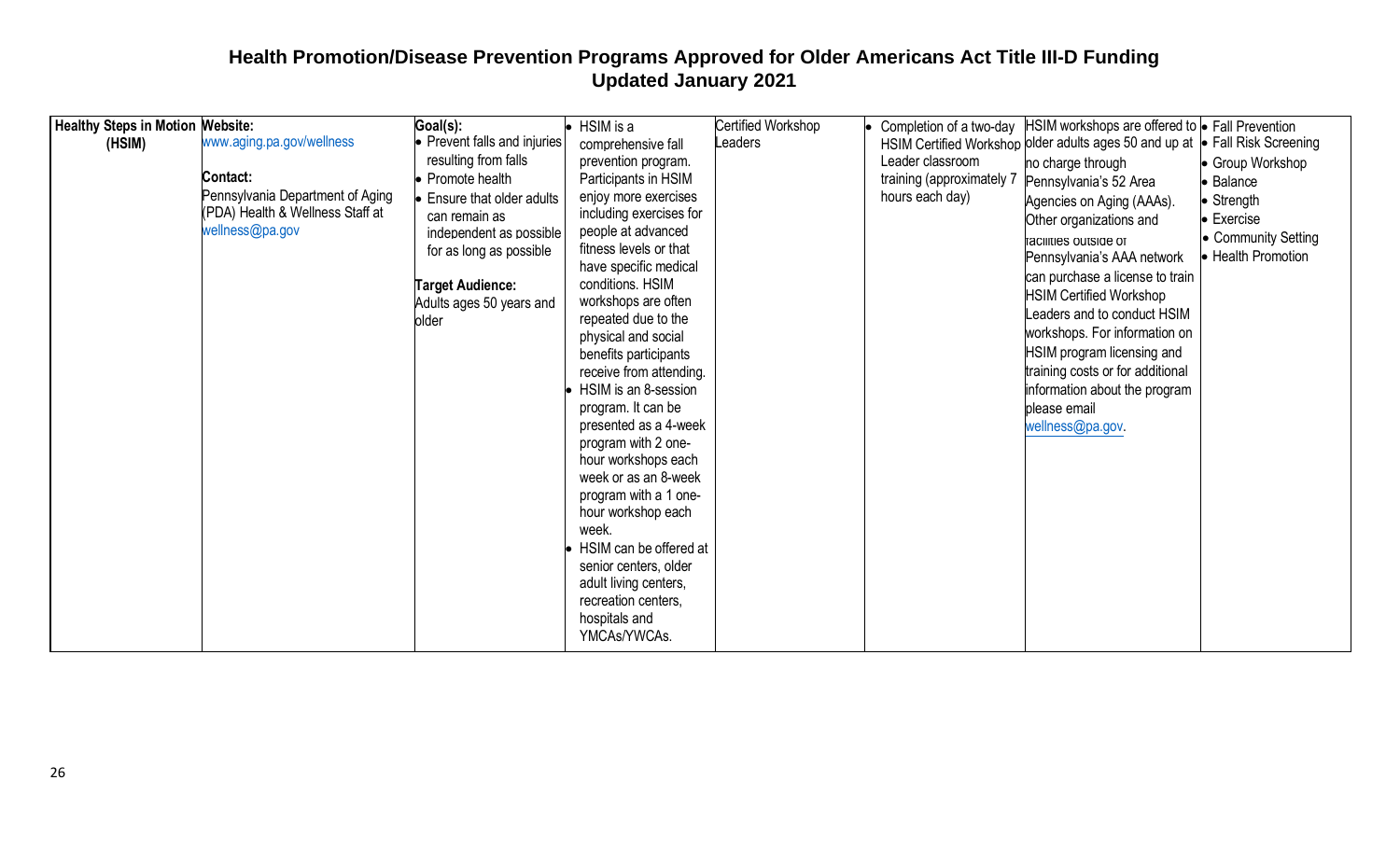| <b>HomeMeds</b> | www.HomeMeds.org | • Enable community<br>agencies to address<br>medication-related<br>problems and errors that<br>endanger the lives and<br>well-being of community-<br>dwelling elders<br>- Target Audience: Area<br>Agencies on Aging (AAA),<br>care management<br>programs and home care<br>agencies with community-<br>dwelling elder clients.<br>- Amenable also to typical<br>Title III-D screening<br>events, senior housing,<br>care transitions<br>coaching, and caregiver<br>support and education<br>sessions | - Individualized in-home<br>screening, assessment<br>and alert process to identify<br>medication problems -<br>Computerized screening<br>and pharmacist review<br>can help prevent falls,<br>dizziness, confusion, and<br>other medication-related<br>problems for elders living<br>at home<br>• The model is<br>adaptable to<br>contexts where<br>medications can be<br>reviewed as part of<br>a screening event or<br>using consumers to<br>complete the<br>medication risk<br>assessmentform | • Care managers, working<br>in partnership with client,<br>physician and pharmacist.<br>Usual practice of care<br>management programs<br>without additional staff<br>• Should have consulting<br>pharmacist or other<br>medication expert<br>involved in the process<br>(e.g., pharmacy school,<br>local pharmacist, Part D<br>plan, geriatric nurse<br>practitioner)<br>- Data entry can be done<br>live in the field using<br>laptop or tablet or it can be<br>done in the office after<br>documentation on paper<br>form | . Time to train staff on<br>computer system usage and<br>proper data collection | • Licensing Cost: None<br>• Training and Startup<br><b>Consultation Cost:</b><br>\$3,000-\$5,000, depending<br>upon method of delivery<br>(webinar vs. on-site)<br>- Additional Cost:<br>- Computerized risk<br>assessment screening (online<br>system). Approx \$200/month,<br>but cost is negotiable based on<br>number of users and overall<br>volume of use<br>- Pharmacist cost, approx \$60-<br>\$75/hour. The average review<br>requires 20 minutes and of<br>patients screened 30-40% will<br>typically require review | - medication management<br>self-management<br>- health promotion |
|-----------------|------------------|-------------------------------------------------------------------------------------------------------------------------------------------------------------------------------------------------------------------------------------------------------------------------------------------------------------------------------------------------------------------------------------------------------------------------------------------------------------------------------------------------------|-------------------------------------------------------------------------------------------------------------------------------------------------------------------------------------------------------------------------------------------------------------------------------------------------------------------------------------------------------------------------------------------------------------------------------------------------------------------------------------------------|-----------------------------------------------------------------------------------------------------------------------------------------------------------------------------------------------------------------------------------------------------------------------------------------------------------------------------------------------------------------------------------------------------------------------------------------------------------------------------------------------------------------------------|---------------------------------------------------------------------------------|--------------------------------------------------------------------------------------------------------------------------------------------------------------------------------------------------------------------------------------------------------------------------------------------------------------------------------------------------------------------------------------------------------------------------------------------------------------------------------------------------------------------------------|------------------------------------------------------------------|
|-----------------|------------------|-------------------------------------------------------------------------------------------------------------------------------------------------------------------------------------------------------------------------------------------------------------------------------------------------------------------------------------------------------------------------------------------------------------------------------------------------------------------------------------------------------|-------------------------------------------------------------------------------------------------------------------------------------------------------------------------------------------------------------------------------------------------------------------------------------------------------------------------------------------------------------------------------------------------------------------------------------------------------------------------------------------------|-----------------------------------------------------------------------------------------------------------------------------------------------------------------------------------------------------------------------------------------------------------------------------------------------------------------------------------------------------------------------------------------------------------------------------------------------------------------------------------------------------------------------------|---------------------------------------------------------------------------------|--------------------------------------------------------------------------------------------------------------------------------------------------------------------------------------------------------------------------------------------------------------------------------------------------------------------------------------------------------------------------------------------------------------------------------------------------------------------------------------------------------------------------------|------------------------------------------------------------------|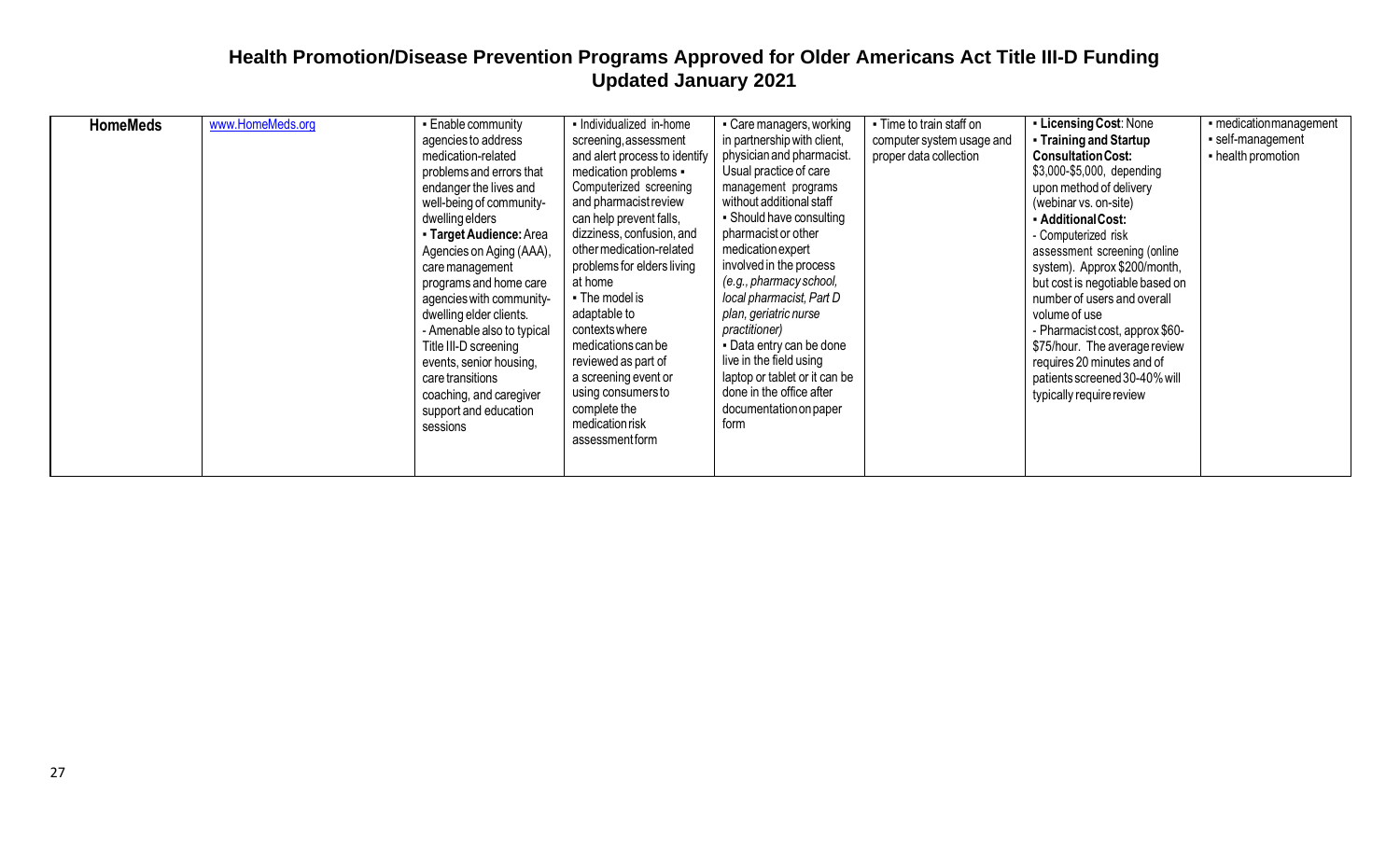| <b>National Diabetes</b>  | www.cdc.gov/diabetes/prevention | - Prevent or delay the       | - 16 weekly core sessions                 | • Trained Lifestyle Coach | - Lifestyle Coach: 2 day     | To learn more about program     | self-management    |
|---------------------------|---------------------------------|------------------------------|-------------------------------------------|---------------------------|------------------------------|---------------------------------|--------------------|
| <b>Prevention Program</b> |                                 | onset of Type 2 diabetes     | - 6 monthly post-core                     | facilitates the group     | training an ongoing          | costs and organizations         | - health promotion |
| (NDPP)                    |                                 | - Increase physical activity | sessions                                  | session.                  | mentoring. Coaches comply    | offering training, please visit |                    |
|                           |                                 | to 150 minutes of            | • 1 hour per session                      |                           | with quality and fidelity    | the CDC website                 |                    |
|                           |                                 | moderate physical activity   | ■ 12-15 group participants                |                           | standards and meet CDC       | (www.cdc.gov/diabetes/prevent   |                    |
|                           |                                 | • Lose a minimum of 5%       | • Emphasizes sustainable                  |                           | Diabetes Prevention          | <u>ion</u>                      |                    |
|                           |                                 | bodyweight                   | lifestyle changes including               |                           | Recognition Program          |                                 |                    |
|                           |                                 | - Target Audience:           | improved nutrition,                       |                           | (DPRP) standards.            |                                 |                    |
|                           |                                 | Adults 18+ who are at        | increased physical                        |                           | Master Trainers: 2 day       |                                 |                    |
|                           |                                 | high risk for developing     | activity, stress reduction                |                           | training after successfully  |                                 |                    |
|                           |                                 | Type 2 diabetes based on     | and coping strategies.                    |                           | facilitating at least one    |                                 |                    |
|                           |                                 | fasting glucose or A1C or    | Program goal is 5%                        |                           | NDPP course. Exceptions      |                                 |                    |
|                           |                                 | via a short risk survey.     | weight loss to lower risk                 |                           | for experience with chronic- |                                 |                    |
|                           |                                 | Adults 60+ automatically     | for developing Type 2                     |                           | disease self-management      |                                 |                    |
|                           |                                 | qualify.                     | diabetes.                                 |                           | programs will be             |                                 |                    |
|                           |                                 |                              | • Structured group<br>activities with CDC |                           | considered.                  |                                 |                    |
|                           |                                 |                              |                                           |                           |                              |                                 |                    |
|                           |                                 |                              | approved curriculum<br>including group    |                           |                              |                                 |                    |
|                           |                                 |                              | discussion, problem                       |                           |                              |                                 |                    |
|                           |                                 |                              | solving, skill building,                  |                           |                              |                                 |                    |
|                           |                                 |                              | videos, sharing practical                 |                           |                              |                                 |                    |
|                           |                                 |                              | solutions and group                       |                           |                              |                                 |                    |
|                           |                                 |                              | support. Weight and                       |                           |                              |                                 |                    |
|                           |                                 |                              | minutes of physical                       |                           |                              |                                 |                    |
|                           |                                 |                              | activity recorded weekly.                 |                           |                              |                                 |                    |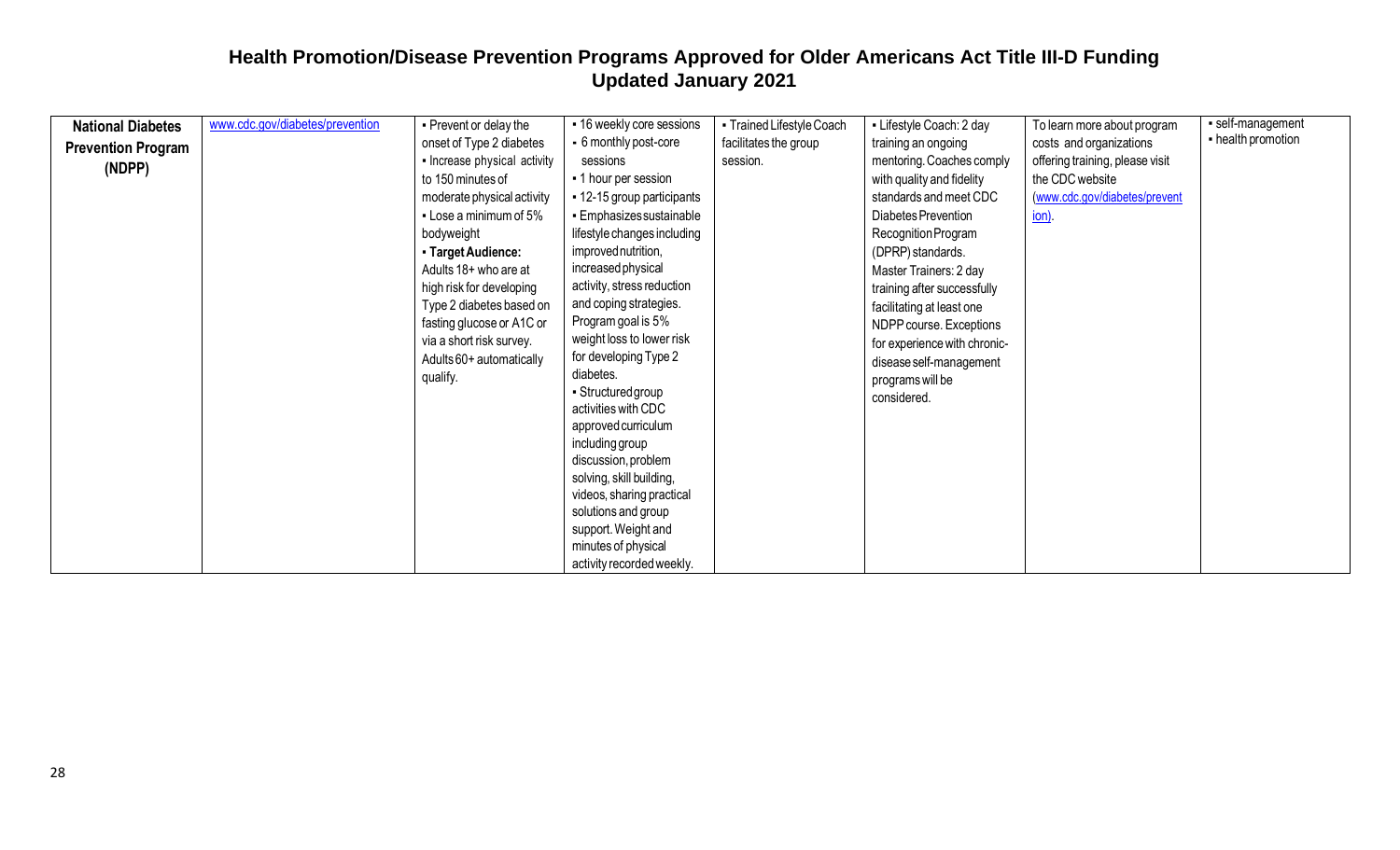| <b>NYU Caregiver</b><br>Intervention (NYUCI) | http://nrepp.samhsa.gov/ViewIntervent<br>ion.aspx?id=74 | • Provide psychosocial<br>counseling and support to<br>improve the well-being of<br>spousal caregivers of<br>people with Alzheimer's<br>disease<br>Delay institutional<br>placement of the care<br>recipient into a nursing<br>home<br>- Target Audience:<br>Family caregivers of<br>people with dementia | • 6 sessions of individual<br>and family counseling,<br>support group participation,<br>and additional on-call<br>telephone consultations in a<br>flexible counseling<br>approach that is tailored to<br>each caregiving family.<br>Includes:<br>- 2 individual counseling<br>sessions of 1-3 hours<br>tailored to each<br>caregiver's specific<br>situation<br>- 4 family counseling<br>sessions with the primary<br>caregiver and family<br>members selected by that<br>caregiver<br>- Support group<br>participation<br>- Ad hoc counseling | - Counselors with<br>advanced degrees in<br>social work or allied<br>professions | • Workbook for counselors<br>required<br>- 2 day initial in-person<br>training<br>• Follow-up training includes<br>regular case conferences with<br>the developer and clinical<br>colleague<br>• Knowledge about<br>Alzheimer's disease<br>- High degree of clinical skill,<br>competence in both<br>individual and family<br>treatment modes preferred | • Licensing Cost: None<br>• Training Cost:<br>- Training time for counselors.<br>Specific cost data is unavailable.<br>Multiphase training process and<br>continued telephone consultation<br>(includes initial 2-day training,<br>follow-up training, regular case<br>conferences with the<br>developer, and ongoing<br>support as needed): About<br>\$30,000 per year plus travel<br>expenses. Limit 15 trainees.<br>- Online training, certification<br>and licensing, continuing<br>education credits currently<br>under development. Pricing<br>information ETA: June 2013.<br>• Materials Cost:<br>- Alzheimer's Disease<br>Resource Book (required):<br>\$39.95 | - caregiver support<br>• Alzheimer's disease<br>counseling<br>- behavioral health<br>· self-management<br>- health promotion |
|----------------------------------------------|---------------------------------------------------------|-----------------------------------------------------------------------------------------------------------------------------------------------------------------------------------------------------------------------------------------------------------------------------------------------------------|------------------------------------------------------------------------------------------------------------------------------------------------------------------------------------------------------------------------------------------------------------------------------------------------------------------------------------------------------------------------------------------------------------------------------------------------------------------------------------------------------------------------------------------------|----------------------------------------------------------------------------------|---------------------------------------------------------------------------------------------------------------------------------------------------------------------------------------------------------------------------------------------------------------------------------------------------------------------------------------------------------|------------------------------------------------------------------------------------------------------------------------------------------------------------------------------------------------------------------------------------------------------------------------------------------------------------------------------------------------------------------------------------------------------------------------------------------------------------------------------------------------------------------------------------------------------------------------------------------------------------------------------------------------------------------------|------------------------------------------------------------------------------------------------------------------------------|
|----------------------------------------------|---------------------------------------------------------|-----------------------------------------------------------------------------------------------------------------------------------------------------------------------------------------------------------------------------------------------------------------------------------------------------------|------------------------------------------------------------------------------------------------------------------------------------------------------------------------------------------------------------------------------------------------------------------------------------------------------------------------------------------------------------------------------------------------------------------------------------------------------------------------------------------------------------------------------------------------|----------------------------------------------------------------------------------|---------------------------------------------------------------------------------------------------------------------------------------------------------------------------------------------------------------------------------------------------------------------------------------------------------------------------------------------------------|------------------------------------------------------------------------------------------------------------------------------------------------------------------------------------------------------------------------------------------------------------------------------------------------------------------------------------------------------------------------------------------------------------------------------------------------------------------------------------------------------------------------------------------------------------------------------------------------------------------------------------------------------------------------|------------------------------------------------------------------------------------------------------------------------------|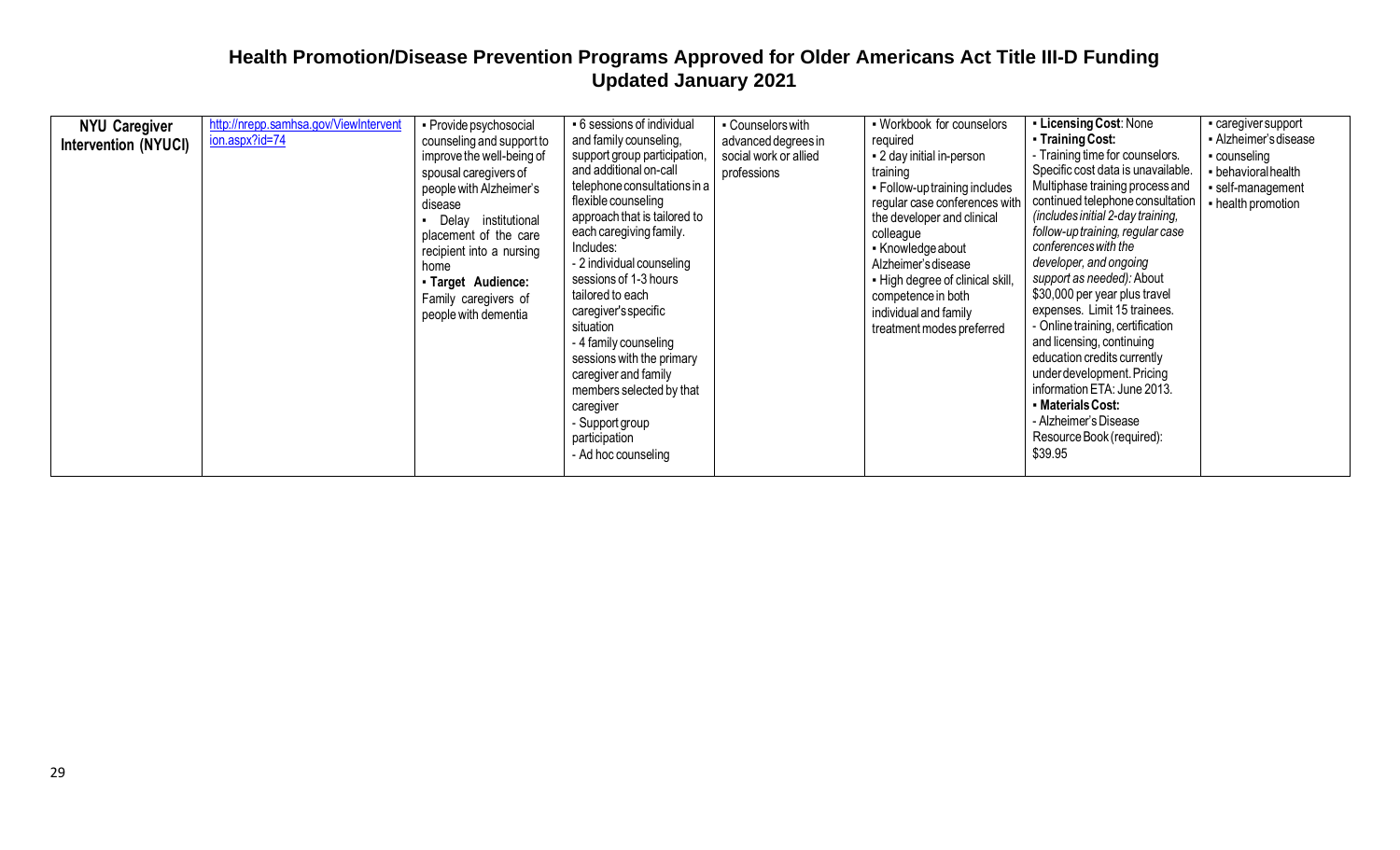| On the<br>Move<br>(OTM) | www.onthemove.pitt.edu | Program goals:<br>1) To improve and sustain<br>mobility so individuals can<br>participate more easily in<br>daily activities<br>2) to improve mobility and<br>decrease risk for disability<br>Target audience: Older<br>adults who are medically<br>stable and can walk<br>household distances<br>independently or with a<br>straight cane. | On the Move is a<br>group-based exercise<br>program for older<br>adults designed to<br>target key principles of<br>the biomechanics and<br>motor control of<br>walking. Classes are<br>50 minutes in duration<br>and held twice a week,<br>for 12 weeks. The<br>program contains a<br>warm-up, stepping<br>patterns, walking<br>patterns, strengthening<br>exercises, and cool-<br>down exercises. The<br>unique stepping and<br>walking patterns<br>promote the timing<br>and coordination of<br>stepping and are<br>integrated with the<br>phases of the gait<br>cycle. Patterns are<br>goal-oriented and<br>progressed in difficulty<br>to continually<br>challenge participants. | Health professionals<br>(physical therapists,<br>physical therapy<br>assistants, occupational<br>therapists and certified<br>occupational therapy<br>assistant) and certified<br>fitness instructors<br>(certified by a nationally<br>recognized fitness<br>organization such as<br>ACE or ACSM), who are<br>trained to be certified<br>On the Move instructors. | Training to become a certified<br>On the Move instructor<br>involves: attending a 12-hour<br>training course, achieving a<br>passing grade on a written<br>examination, and<br>demonstrating competency<br>with the program. Certification<br>is for three years, at which<br>time it needs to be renewed<br>by achieving a passing grade<br>on a renewal examination. | License fee (3 years):<br>Non-profit = $$0$<br>For profit = Based on number of<br>sites:<br>1-5 sites license fee=\$1,000;<br>6-10 sites license fee = $$2,500$ ;<br>and $11+$ sites license fee =<br>\$5,000.<br>Instructor training: \$750 per<br>instructor. Includes 12-hour<br>training course, On the Move<br>manual and materials, 12<br>playground balls, and 9 cones.<br>On the Move instructor<br>certification is for 3 years. | Mobility<br>Walking<br>Group exercise<br>Motor control |
|-------------------------|------------------------|---------------------------------------------------------------------------------------------------------------------------------------------------------------------------------------------------------------------------------------------------------------------------------------------------------------------------------------------|--------------------------------------------------------------------------------------------------------------------------------------------------------------------------------------------------------------------------------------------------------------------------------------------------------------------------------------------------------------------------------------------------------------------------------------------------------------------------------------------------------------------------------------------------------------------------------------------------------------------------------------------------------------------------------------|------------------------------------------------------------------------------------------------------------------------------------------------------------------------------------------------------------------------------------------------------------------------------------------------------------------------------------------------------------------|------------------------------------------------------------------------------------------------------------------------------------------------------------------------------------------------------------------------------------------------------------------------------------------------------------------------------------------------------------------------|-------------------------------------------------------------------------------------------------------------------------------------------------------------------------------------------------------------------------------------------------------------------------------------------------------------------------------------------------------------------------------------------------------------------------------------------|--------------------------------------------------------|
|-------------------------|------------------------|---------------------------------------------------------------------------------------------------------------------------------------------------------------------------------------------------------------------------------------------------------------------------------------------------------------------------------------------|--------------------------------------------------------------------------------------------------------------------------------------------------------------------------------------------------------------------------------------------------------------------------------------------------------------------------------------------------------------------------------------------------------------------------------------------------------------------------------------------------------------------------------------------------------------------------------------------------------------------------------------------------------------------------------------|------------------------------------------------------------------------------------------------------------------------------------------------------------------------------------------------------------------------------------------------------------------------------------------------------------------------------------------------------------------|------------------------------------------------------------------------------------------------------------------------------------------------------------------------------------------------------------------------------------------------------------------------------------------------------------------------------------------------------------------------|-------------------------------------------------------------------------------------------------------------------------------------------------------------------------------------------------------------------------------------------------------------------------------------------------------------------------------------------------------------------------------------------------------------------------------------------|--------------------------------------------------------|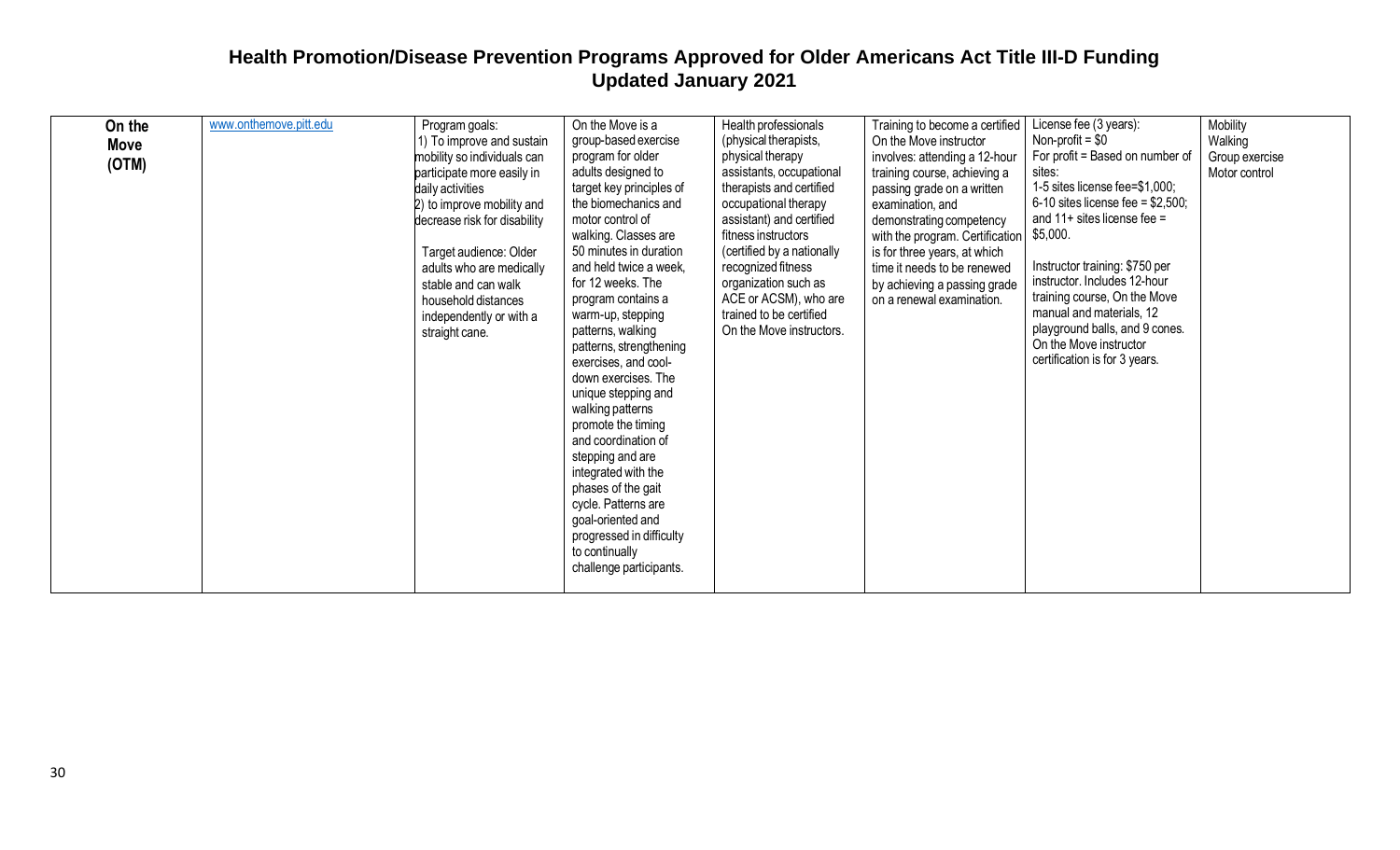| The Otago Exercise | http://www.med.unc.edu/aging/cgec/ex | - Increase strength,         | - 4-5 visits with a physical     | - The initial evaluation   | - Completion of the online          | - Training Cost:               | - fall prevention       |
|--------------------|--------------------------------------|------------------------------|----------------------------------|----------------------------|-------------------------------------|--------------------------------|-------------------------|
|                    | ercise-program                       | balance, and endurance.      | therapist (PT) over 8            | and prescription are done  | "Otago Exercise Program             | -Online training cost \$25;    | - strength              |
| Program            |                                      | Lifestyle change to          | weeks with monthly phone         | by a licensed physical     | <b>Online Training for Physical</b> | Therapists receive up to 3.0   | - balance               |
|                    |                                      | incorporate strength and     | calls for a year and             | therapist                  | Therapists"                         | CEUs upon completion.          | · physical activity     |
|                    |                                      | balance training a           | optional follow up visits at     | - The follow up visits can |                                     | -If patient demonstrates       | · progressiveresistance |
|                    |                                      | minimum of 2 hours per       | 6, 9, and 12 months              | be done by a licensed      | - Optional participation in a       | medical necessity and has a    | - evidence-based        |
|                    |                                      | week. RCT demonstrated       | $-17$ exercises total $-$ the    | physical therapy assistant | free database to track              | physician referral, then       | • physical therapy      |
|                    |                                      | a 35% reduction in falls in  | PT evaluates the older           | - The follow up phone      | patient progress and                | Medicare can potentially cover | - health promotion      |
|                    |                                      | high risk older adults.      | adult and selects the most       | calls can be done by the   | program fidelity at                 | cost of physical therapy under | self-management         |
|                    |                                      |                              | appropriate exercises            | PT, a health coach, or     | www.otagoexerciseusa.com            | Medicare Part B which does     |                         |
|                    |                                      | • Target Audience            | from the 17 to challenge         | other individual who is    |                                     | require a patient co-pay.      |                         |
|                    |                                      | Community-dwelling frail     | the older adult.                 | able to communicate        | • Note: Therapists and              | - Training Supplies:           |                         |
|                    |                                      | older adults. Most           | • Exercises are                  | progress to the PT         | agencies who participate in         | -Adjustable ankle weights for  |                         |
|                    |                                      | effective for those who are  | progressed to challenge          | - The exercises can be     | the database are eligible to        | patients up to 20# cost varies |                         |
|                    |                                      | age 80 and over or 65 and    | the older adult as they          | done independently or      | be promoted nationally for          | -Exercises and patient         |                         |
|                    |                                      | older and frail. Can be      | improve strength/balance         | supervised in a one on     | offering the OEP                    | resources can be               |                         |
|                    |                                      | implemented in the home,     | - Adjustable ankle weights       | one or group setting       |                                     | downloaded in video or         |                         |
|                    |                                      | outpatient, assisted living  | are used for 3 of the            |                            |                                     | hard copy format               |                         |
|                    |                                      | facilities as well as in the | exercises and weight is          |                            |                                     |                                |                         |
|                    |                                      | community                    | progressively increased          |                            |                                     |                                |                         |
|                    |                                      |                              | . The older adult does the       |                            |                                     |                                |                         |
|                    |                                      |                              | exercises for                    |                            |                                     |                                |                         |
|                    |                                      |                              | approximately 30 minutes         |                            |                                     |                                |                         |
|                    |                                      |                              | three times a week.              |                            |                                     |                                |                         |
|                    |                                      |                              | . When the older adult is        |                            |                                     |                                |                         |
|                    |                                      |                              | strong enough to walk for        |                            |                                     |                                |                         |
|                    |                                      |                              | exercise, a walking              |                            |                                     |                                |                         |
|                    |                                      |                              | program is prescribed and        |                            |                                     |                                |                         |
|                    |                                      |                              | progressed to up to 30           |                            |                                     |                                |                         |
|                    |                                      |                              | minutes three times a            |                            |                                     |                                |                         |
|                    |                                      |                              | week<br>- The older adult can do |                            |                                     |                                |                         |
|                    |                                      |                              | their prescribed exercises       |                            |                                     |                                |                         |
|                    |                                      |                              | at home independently or         |                            |                                     |                                |                         |
|                    |                                      |                              | with assistance, or in a         |                            |                                     |                                |                         |
|                    |                                      |                              | group exercise settings          |                            |                                     |                                |                         |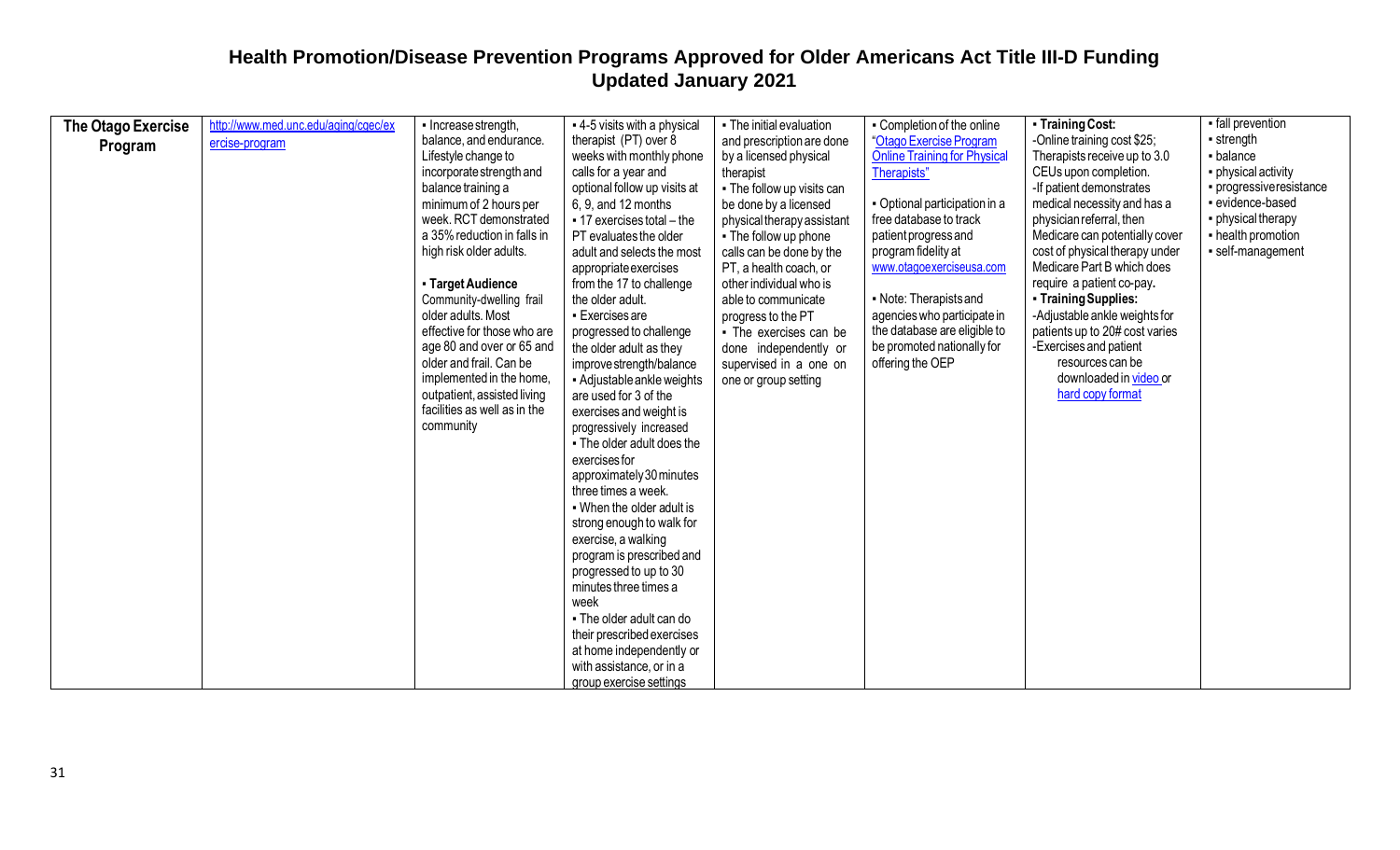| <b>PEARLS (Program</b><br>to Encourage<br>Active, Rewarding<br><b>Lives for Seniors)</b> | www.pearlsprogram.org<br>Lesley Steinman, M.S.W., M.P.H.<br>University of Washington Health<br>Promotion Research Center<br>(206) 543-9837<br>mlesles@uw.edu                                                                                  | - Reduce symptoms of<br>depression and improve<br>health-related quality of<br>life.<br>- Target Audience:<br>Adults 60+ who have<br>minor depression or<br>dysthymia and are<br>receiving home-based<br>social services from<br>community services<br>agencies. | - Eight 50-minute<br>sessions with a trained<br>social service worker in<br>the client's home over 19<br>weeks.<br>- Counselors use 3<br>depressionmanagement<br>techniques: (1) problem-<br>solving treatment, in<br>which clients are taught to<br>recognize depressive<br>symptoms, define<br>problems that may<br>contribute to depression,<br>and devise steps to solve<br>these problems; (2) social<br>and physical activity<br>planning; and (3) planning<br>to participate in pleasant<br>events. Counselors<br>encourage participants to<br>use existing community<br>services and attend local<br>events. | • Trained social service<br>worker. | - 2-day training. | - Training Cost:<br>PEARLS Toolkit includes<br>background; detailed<br>instructions, guidance, tips<br>for implementing within an<br>organization and carrying out<br>the components of PEARLS<br>sessions with clients; forms<br>for creating the organizational<br>and<br>data management-Free<br>infrastructure necessary for<br>the implementation of<br><b>PEARLS</b><br>- 2-day, off-site training in<br>Seattle, WA (includestuition,<br>course materials, continental<br>breakfast, and snacks), \$395<br>per participant<br>• On-site training,<br>varies depending on the<br>number of participants<br>(minimum of 15-<br>20 persons), plus<br>travel expenses<br>- PEARLS Fidelity Instrument<br>- Free (brief, 20-item multiple-<br>choice survey). | www.pearlsprogram.org<br>Lesley Steinman,<br>M.S.W., M.P.H.<br>University of<br>Washington Health<br>Promotion Research<br>Center<br>(206) 543-9837<br>mlesles@uw.edu |
|------------------------------------------------------------------------------------------|-----------------------------------------------------------------------------------------------------------------------------------------------------------------------------------------------------------------------------------------------|------------------------------------------------------------------------------------------------------------------------------------------------------------------------------------------------------------------------------------------------------------------|----------------------------------------------------------------------------------------------------------------------------------------------------------------------------------------------------------------------------------------------------------------------------------------------------------------------------------------------------------------------------------------------------------------------------------------------------------------------------------------------------------------------------------------------------------------------------------------------------------------------|-------------------------------------|-------------------|-----------------------------------------------------------------------------------------------------------------------------------------------------------------------------------------------------------------------------------------------------------------------------------------------------------------------------------------------------------------------------------------------------------------------------------------------------------------------------------------------------------------------------------------------------------------------------------------------------------------------------------------------------------------------------------------------------------------------------------------------------------------|-----------------------------------------------------------------------------------------------------------------------------------------------------------------------|
| <b>Positive Self-</b><br><b>Management for HIV</b><br>(PSMP)                             | See details for the suite of chronic<br>disease self-management<br>education programs managed by<br>the Self-Management Resource<br>Center at the end of this<br>document. This includes<br>community-based, Spanish, and<br>online versions. |                                                                                                                                                                                                                                                                  |                                                                                                                                                                                                                                                                                                                                                                                                                                                                                                                                                                                                                      |                                     |                   |                                                                                                                                                                                                                                                                                                                                                                                                                                                                                                                                                                                                                                                                                                                                                                 | - HIV/AIDS<br>group setting<br>· self-management<br>- health promotion                                                                                                |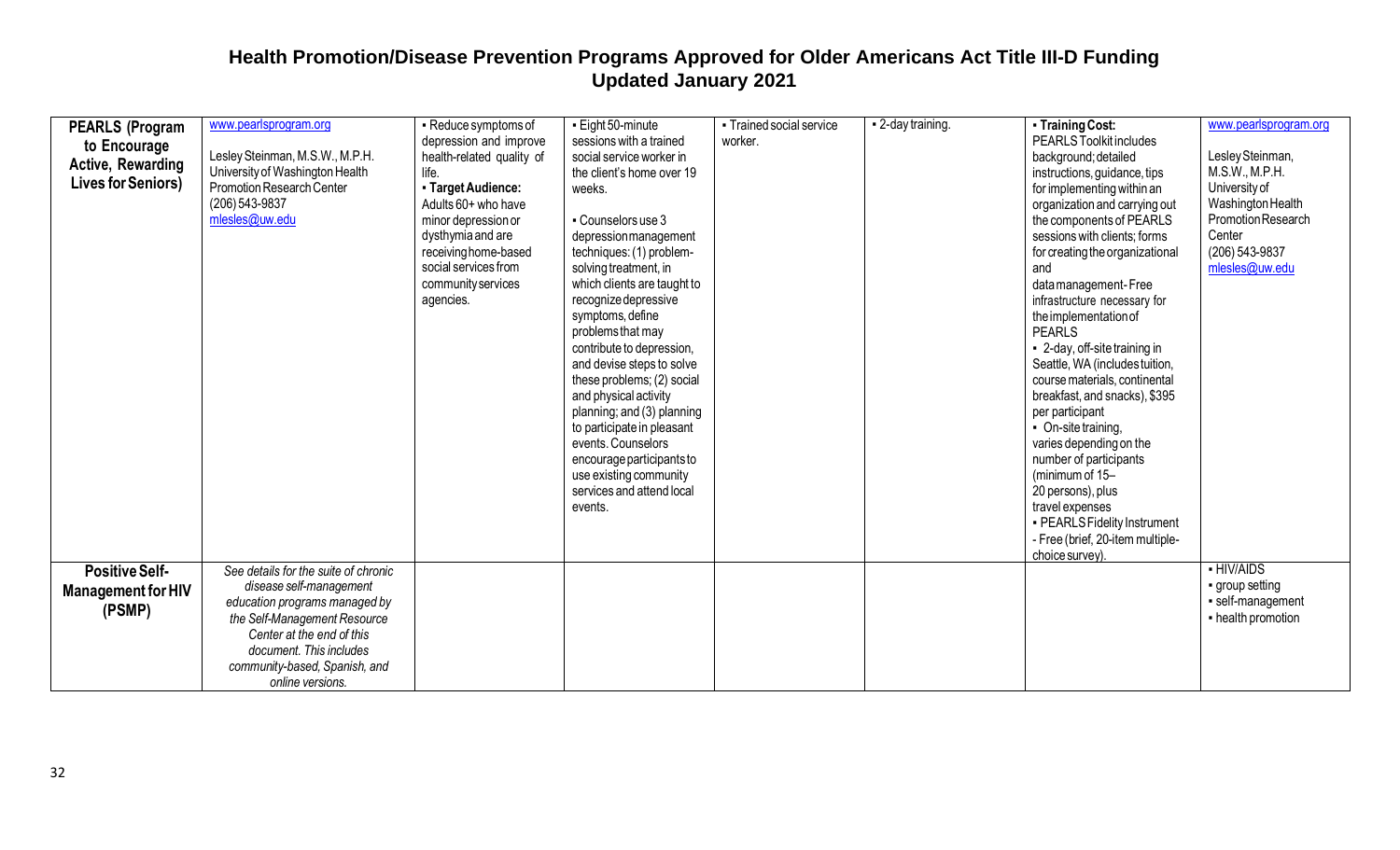| <b>Powerful Tools for</b><br><b>Caregivers</b>                                             | http://www.powerfultoolsforcaregivers.<br>$org$                | - A self-care education<br>program for family<br>caregivers to improve:<br>self-care behaviors,<br>management of emotions,<br>self-efficacy, and use of<br>community resources<br>- Target Audience:<br>Family caregivers of<br>adults with chronic<br>conditions | Community-based group<br>program<br>- Six consecutive weeks<br>$-90$ minutes or 2-1/2<br>hours per week<br>■ 10-15 participants<br>• Scripted curriculum<br>providing tools that can be<br>individualized to meet the<br>challenges of caregiving<br>in a supportive and<br>interactive environment | - Caregiver classes co-led<br>by certified, trained class<br>leaders | - Class Leaders:<br>-Completion of a two-day<br>Class Leader training led by<br>certified Master Trainers<br>• Master Trainers:<br>- Completion of three, 6-<br>week series of caregiver<br>classes<br>- Application and approval<br>by national office prior to<br>teleconference training<br>- Teleconference training<br>with national PTC office | - Class Leaders:<br>- Cost varies, includes<br>licensing fee and cannot<br>exceed cost<br>reimbursement<br>-Training conducted by<br>two certified Master<br>Trainers at<br>collaborative<br>organizations across the<br>country<br>• Master Training:<br>-\$250 for teleconference<br>upon completion of<br>requirements | · family caregiver<br>· group interaction<br>self-care<br>stress management<br>communication<br>strategies<br>- self-<br>efficacy/confidence |
|--------------------------------------------------------------------------------------------|----------------------------------------------------------------|-------------------------------------------------------------------------------------------------------------------------------------------------------------------------------------------------------------------------------------------------------------------|-----------------------------------------------------------------------------------------------------------------------------------------------------------------------------------------------------------------------------------------------------------------------------------------------------|----------------------------------------------------------------------|------------------------------------------------------------------------------------------------------------------------------------------------------------------------------------------------------------------------------------------------------------------------------------------------------------------------------------------------------|---------------------------------------------------------------------------------------------------------------------------------------------------------------------------------------------------------------------------------------------------------------------------------------------------------------------------|----------------------------------------------------------------------------------------------------------------------------------------------|
| Preventionand<br><b>Management of</b><br><b>Alcohol Problems in</b><br><b>Older Adults</b> | http://www.pathwayscourses.sam hsa.<br>gov/aaap/aaap 2 pg1.htm | - Reduce alcohol-related<br>problems among older at-<br>risk or problem<br>drinkers<br>- Target Audience:<br>Older adults who engage<br>in at-risk or problem<br>drinking behaviors                                                                               | - Step-by-stepbrief<br>intervention using<br>motivational interviewing<br>concepts<br>• Program components<br>include:<br>- Alcohol screening<br>- Assessments<br><b>Brief interventions</b><br>- Referral guide to more<br>intensive care                                                          | - Clinicians                                                         | . 0.5-1 day training for<br>professional                                                                                                                                                                                                                                                                                                             | Cost:<br>Licensing<br>None<br>-Training<br>Cost:<br>Training costs depend on who<br>does the training and how long<br>the training lasts<br>-Materials<br>Cost:<br>No Cost - Workbooks<br>manuals<br>and<br>are<br>availablethrough<br>SAMHSA<br>for<br>free                                                              | · alcohol abuse<br>· substance abuse<br>- behavioral health<br>· self-management<br>- health promotion                                       |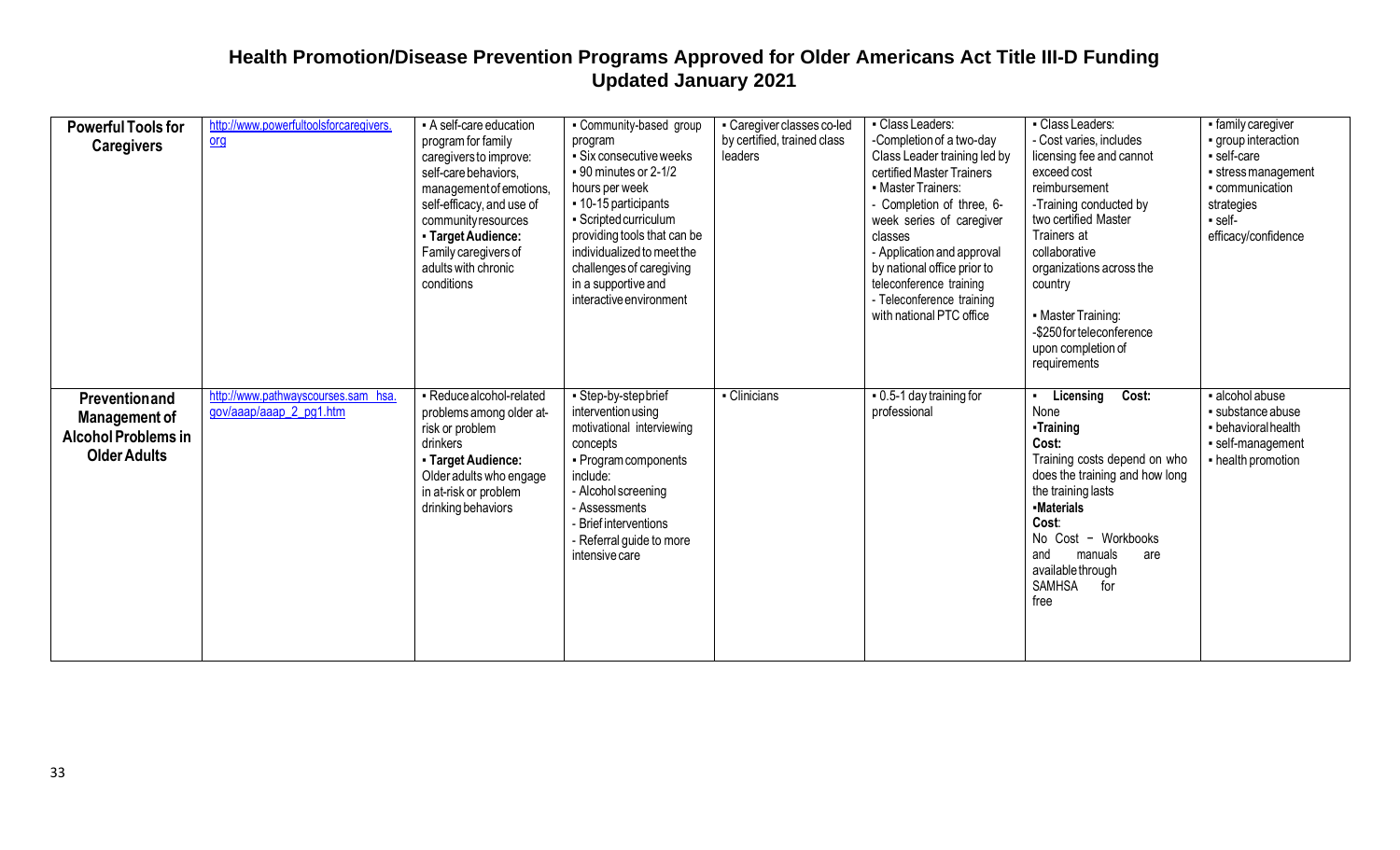| <b>REACH Community</b><br>(Resources for<br>Enhancing<br>Alzheimer's<br><b>Caregivers Health in</b><br>the Community) | https://www.uthsc.edu/prevmed/mem<br>phis-caregiver-center/index.php<br>Jennifer Martindale-Adams, EdD<br>Co-Director<br><b>UTHSC Caregiver Center</b><br>Jmartindale@uthsc.edu | <b>Empower Caregivers by</b><br>increasing problem<br>management and problem<br>solving skills and coping<br>skills<br>Improve outcomes by<br>decreasing Caregiver<br>burden, anxiety,<br>depression, frustrations,<br>amount of time/day spent<br>on tasks and on duty;<br>and improving<br>management of<br>behavioral concerns, and<br>improving safety for the<br>Person Living with<br>Dementia.<br>Empower staff through<br>increasing skills and<br>knowledge and providing<br>tools and materials to<br>work with Caregivers | Four (one-hour) core<br>sessions during two to<br>three months with option<br>for additional sessions<br>Education, support, and<br>skills building, (problem<br>solving, mood<br>management/cognitive<br>reframing, and stress<br>management).<br>Focus on main<br>caregiving risk areas<br>(information, safety,<br>health and emotional<br>well-being, social<br>support, management of<br>problem behaviors)<br>Program Coach Manual<br>with session by session<br>protocols<br>Caregiver Notebook with<br>30 behavioral<br>management topics and<br>18 caregiver stress and<br>coping topics, written at<br>a fifth grade level | <b>REACH Program Coach</b><br>who is trained and<br>certified by University of<br>Tennessee Health<br>Science Center<br>Caregiver Center (any<br>level of staff) | Webinar training (3.5 to 4.5<br>hours depending on training<br>selected)<br>Consultation call<br>(approximately 30 minutes)<br>Role play of problem solving<br>and mood management<br>(approximately one hour) | Licensing Cost: None<br><b>Contact the Caregiver Center</b><br>for current costs.<br>Prices range from \$750 to<br>\$3,900 depending on the<br>training selected, including<br>training, 1 manual per person,<br>and consultation for one year.<br>Option 1: Individual<br>intervention training. \$3000 for<br>up to 12 staff (may include<br>supervisors/intake staff).<br>Certification for 4 to 6.<br>Additional staff at \$450 per<br>person.<br>\$750 for up to 2 staff.<br>Certification for 1.<br><b>Option 2: Telephone support</b><br>group training. \$3000 for up to<br>12 staff. Certification for 4 to 6.<br>Additional staff at \$450.<br>\$750 for up to 2 staff.<br>Certification for 1.<br>Option 3: Individual and<br>TELEPHONE support training.<br>\$3900 for up to 12 staff.<br>Certification for 4 to 6.<br>Additional staff at \$500.<br>\$900 for up to 2. Certification<br>for 1.<br><b>Participant Materials</b><br>Each Caregiver receives a<br>Caregiver Notebook, which is<br>available for \$20 from<br>Amazon.com. | Dementia<br>Alzheimer's Disease<br>Behavioral intervention<br>Caregivers<br>Community<br>Caregiver support<br>Caregiver burden<br>Self management<br>Evidence-based<br>Health promotion |
|-----------------------------------------------------------------------------------------------------------------------|---------------------------------------------------------------------------------------------------------------------------------------------------------------------------------|--------------------------------------------------------------------------------------------------------------------------------------------------------------------------------------------------------------------------------------------------------------------------------------------------------------------------------------------------------------------------------------------------------------------------------------------------------------------------------------------------------------------------------------|--------------------------------------------------------------------------------------------------------------------------------------------------------------------------------------------------------------------------------------------------------------------------------------------------------------------------------------------------------------------------------------------------------------------------------------------------------------------------------------------------------------------------------------------------------------------------------------------------------------------------------------|------------------------------------------------------------------------------------------------------------------------------------------------------------------|----------------------------------------------------------------------------------------------------------------------------------------------------------------------------------------------------------------|----------------------------------------------------------------------------------------------------------------------------------------------------------------------------------------------------------------------------------------------------------------------------------------------------------------------------------------------------------------------------------------------------------------------------------------------------------------------------------------------------------------------------------------------------------------------------------------------------------------------------------------------------------------------------------------------------------------------------------------------------------------------------------------------------------------------------------------------------------------------------------------------------------------------------------------------------------------------------------------------------------------------------------------------------|-----------------------------------------------------------------------------------------------------------------------------------------------------------------------------------------|
|-----------------------------------------------------------------------------------------------------------------------|---------------------------------------------------------------------------------------------------------------------------------------------------------------------------------|--------------------------------------------------------------------------------------------------------------------------------------------------------------------------------------------------------------------------------------------------------------------------------------------------------------------------------------------------------------------------------------------------------------------------------------------------------------------------------------------------------------------------------------|--------------------------------------------------------------------------------------------------------------------------------------------------------------------------------------------------------------------------------------------------------------------------------------------------------------------------------------------------------------------------------------------------------------------------------------------------------------------------------------------------------------------------------------------------------------------------------------------------------------------------------------|------------------------------------------------------------------------------------------------------------------------------------------------------------------|----------------------------------------------------------------------------------------------------------------------------------------------------------------------------------------------------------------|----------------------------------------------------------------------------------------------------------------------------------------------------------------------------------------------------------------------------------------------------------------------------------------------------------------------------------------------------------------------------------------------------------------------------------------------------------------------------------------------------------------------------------------------------------------------------------------------------------------------------------------------------------------------------------------------------------------------------------------------------------------------------------------------------------------------------------------------------------------------------------------------------------------------------------------------------------------------------------------------------------------------------------------------------|-----------------------------------------------------------------------------------------------------------------------------------------------------------------------------------------|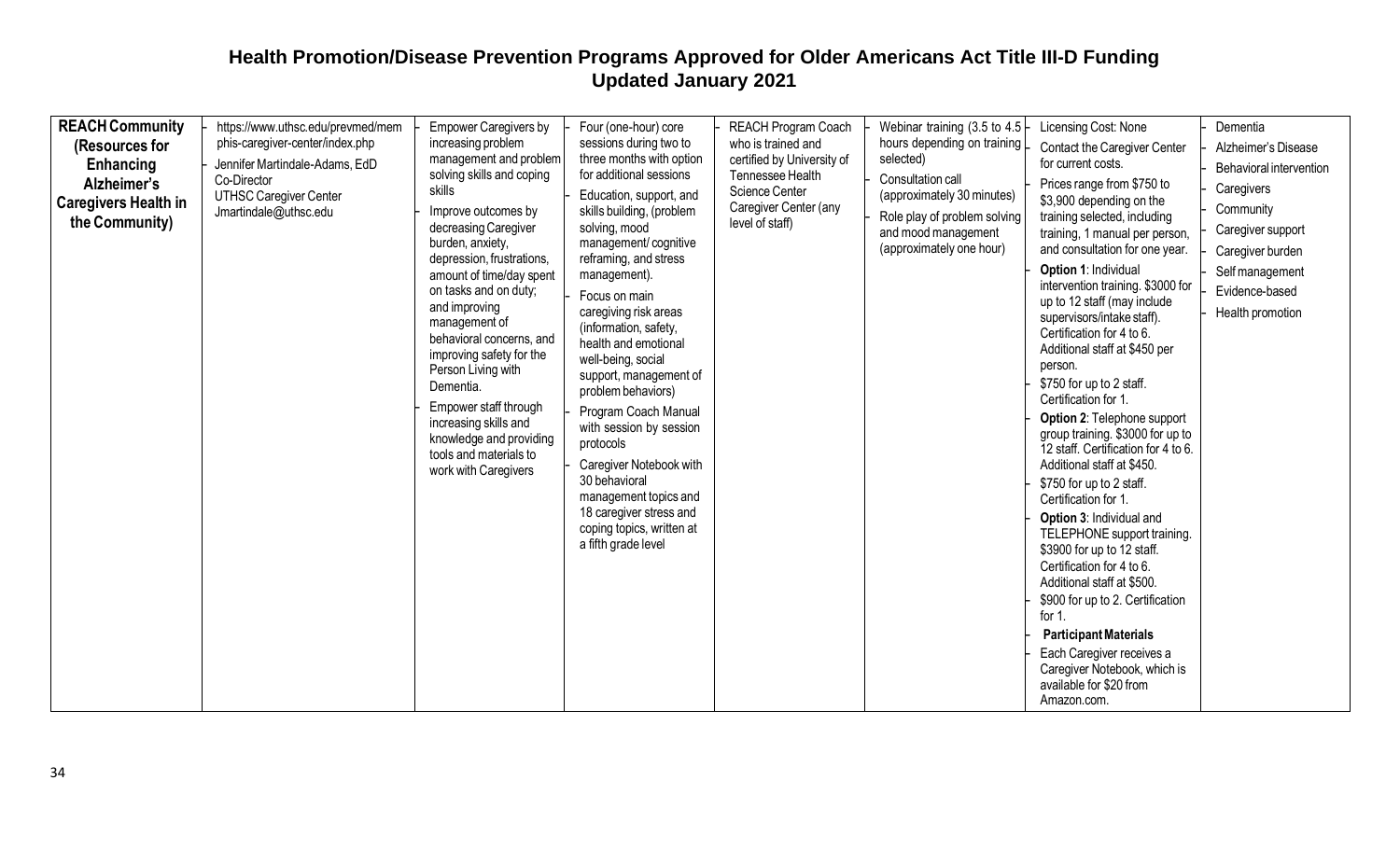| <b>Respecting</b>    | www.RespectingChoices.org  | Program Goals:                          | Group or Individual                            | Facilitator(s) who have | Facilitator Certification is one | -Licensing cost: No additional                                        | Advance Care Planning     |
|----------------------|----------------------------|-----------------------------------------|------------------------------------------------|-------------------------|----------------------------------|-----------------------------------------------------------------------|---------------------------|
| Choices <sup>®</sup> |                            |                                         | ACP conversations                              | been certified by       | in-person 8-hour course,         | cost to Facilitators to use course                                    |                           |
| <b>Advance Care</b>  |                            | Create an effective                     | delivered in a variety                         | Respecting Choices      | preceded by self-paced on-line   | materials. Licensing of written                                       | Caregiver support         |
|                      | or email                   | process to prepare                      | of settings (including                         |                         | learning                         | materials for individual/family                                       | Person centered care      |
| <b>Planning</b>      |                            | individuals and their                   | in-home and                                    |                         |                                  | education and engagement is                                           |                           |
|                      | info@RespectingChoices.org | families for future                     | community settings) to                         |                         |                                  | available if desired                                                  | Decision making           |
|                      |                            | healthcare decisions;                   | assist individuals:                            |                         | Instructor Certification is an   | -Training costs: range from                                           |                           |
|                      |                            | Make advance care<br>plans available to | a) select and prepare                          |                         | additional 8-hour in-person      | \$420 to \$1,245 per person plus                                      | Health promotion          |
|                      |                            | treating health                         | a healthcare agent;                            |                         |                                  | travel, depending on level of                                         | Healthcare Agent          |
|                      |                            | professionals;                          |                                                |                         | course                           | certification and courses                                             |                           |
|                      |                            | Assure plans are<br>$\bullet$           | b) explore previous                            |                         |                                  | attended. All materials included.                                     | Advance directive         |
|                      |                            | incorporated into                       | healthcare                                     |                         |                                  |                                                                       |                           |
|                      |                            | active medical                          | experiences, cultural                          |                         | -Education in Design and         | -National 3-day course offers: a)                                     | Living Will               |
|                      |                            | decisions.                              | and spiritual beliefs,<br>and what it means to |                         | Implementation is available as   | Facilitator Certification \$420; b)<br>Instructor Certification \$475 | Durable Power of Attorney |
|                      |                            |                                         | 'live well' (to that                           |                         | 4hour in-person course.          | (Facilitator cert is a pre-                                           | for Healthcare            |
|                      |                            |                                         | individual) as a                               |                         |                                  | requisite); c) ACP Program                                            |                           |
|                      |                            | <b>Target Audience:</b>                 | process to form goals                          |                         |                                  | Design and Implementation                                             | <b>POLST</b>              |
|                      |                            | Adults in any stage of                  | upon which to make                             |                         | -Recertification is required     | Course \$350.                                                         |                           |
|                      |                            | health in a variety of                  | future healthcare                              |                         | every 3 years as curricula is    |                                                                       | Respecting Choices        |
|                      |                            | settings.                               | decisions;                                     |                         | updated                          | Respecting Choices also offers a                                      |                           |
|                      |                            |                                         |                                                |                         |                                  | distinct pricing structure for                                        |                           |
|                      |                            |                                         | c) prepare a written                           |                         |                                  | organizations who choose to<br>contract for consultation on           |                           |
|                      |                            |                                         | advance care plan<br>document if desired;      |                         |                                  | program implementation that can                                       |                           |
|                      |                            | <b>Materials available</b>              |                                                |                         |                                  | include all 3 courses on-site. For                                    |                           |
|                      |                            | in Spanish                              | d) redesign systems                            |                         |                                  | more information, email                                               |                           |
|                      |                            |                                         | (healthcare and                                |                         |                                  | info@RespectingChoices.org                                            |                           |
|                      |                            |                                         | community) to support                          |                         |                                  |                                                                       |                           |
|                      |                            |                                         | goals and preferences                          |                         |                                  | -Post-Training costs: A variety                                       |                           |
|                      |                            |                                         | being honored.                                 |                         |                                  | of written materials for                                              |                           |
|                      |                            |                                         |                                                |                         |                                  | individual/family education and                                       |                           |
|                      |                            |                                         |                                                |                         |                                  | engagement are available for<br>purchase through our Online           |                           |
|                      |                            |                                         |                                                |                         |                                  | Store or can be Licensed for                                          |                           |
|                      |                            |                                         |                                                |                         |                                  | ability to reproduce by the                                           |                           |
|                      |                            |                                         |                                                |                         |                                  | organization.                                                         |                           |
|                      |                            |                                         |                                                |                         |                                  |                                                                       |                           |
|                      |                            |                                         |                                                |                         |                                  |                                                                       |                           |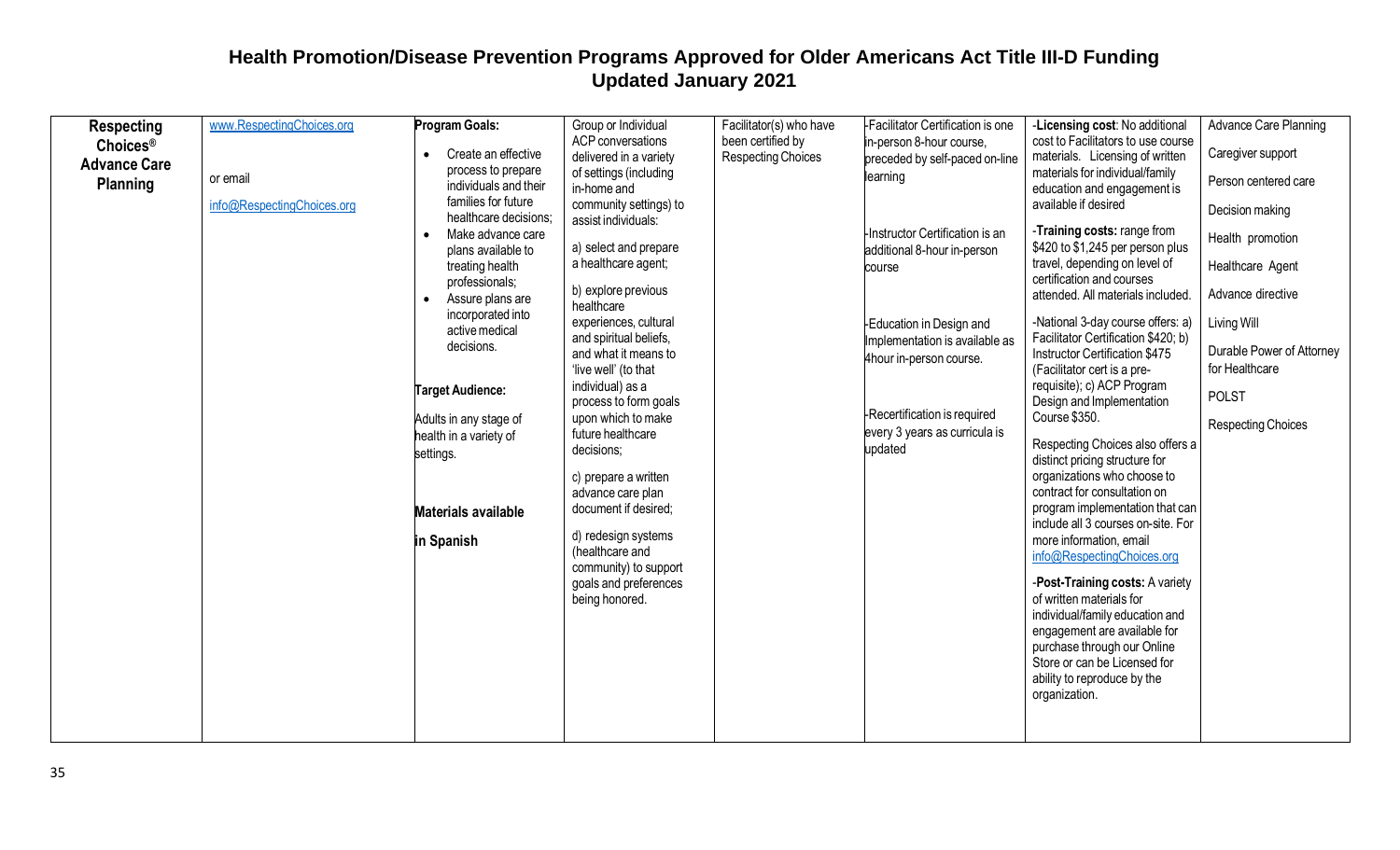|  |  |  | -Instructors are required to        |  |
|--|--|--|-------------------------------------|--|
|  |  |  | recertify every 3 years for \$75    |  |
|  |  |  |                                     |  |
|  |  |  | -For organizations with             |  |
|  |  |  |                                     |  |
|  |  |  | Instructors, the cost for materials |  |
|  |  |  | and online modules used to          |  |
|  |  |  |                                     |  |
|  |  |  | certify additional facilitators is  |  |
|  |  |  | \$105 per person. Costs may         |  |
|  |  |  | vary depending on population        |  |
|  |  |  |                                     |  |
|  |  |  | served.                             |  |
|  |  |  |                                     |  |
|  |  |  | -Other program cost                 |  |
|  |  |  | considerations include rental of    |  |
|  |  |  |                                     |  |
|  |  |  | space for having ACP                |  |
|  |  |  | conversations, facilitator          |  |
|  |  |  | supervision time, and any other     |  |
|  |  |  |                                     |  |
|  |  |  | program oversight.                  |  |
|  |  |  |                                     |  |
|  |  |  |                                     |  |
|  |  |  |                                     |  |
|  |  |  |                                     |  |
|  |  |  |                                     |  |
|  |  |  |                                     |  |
|  |  |  |                                     |  |
|  |  |  |                                     |  |
|  |  |  |                                     |  |
|  |  |  |                                     |  |
|  |  |  |                                     |  |
|  |  |  |                                     |  |
|  |  |  |                                     |  |
|  |  |  |                                     |  |
|  |  |  |                                     |  |
|  |  |  |                                     |  |
|  |  |  |                                     |  |
|  |  |  |                                     |  |
|  |  |  |                                     |  |
|  |  |  |                                     |  |
|  |  |  |                                     |  |
|  |  |  |                                     |  |
|  |  |  |                                     |  |
|  |  |  |                                     |  |
|  |  |  |                                     |  |
|  |  |  |                                     |  |
|  |  |  |                                     |  |
|  |  |  |                                     |  |
|  |  |  |                                     |  |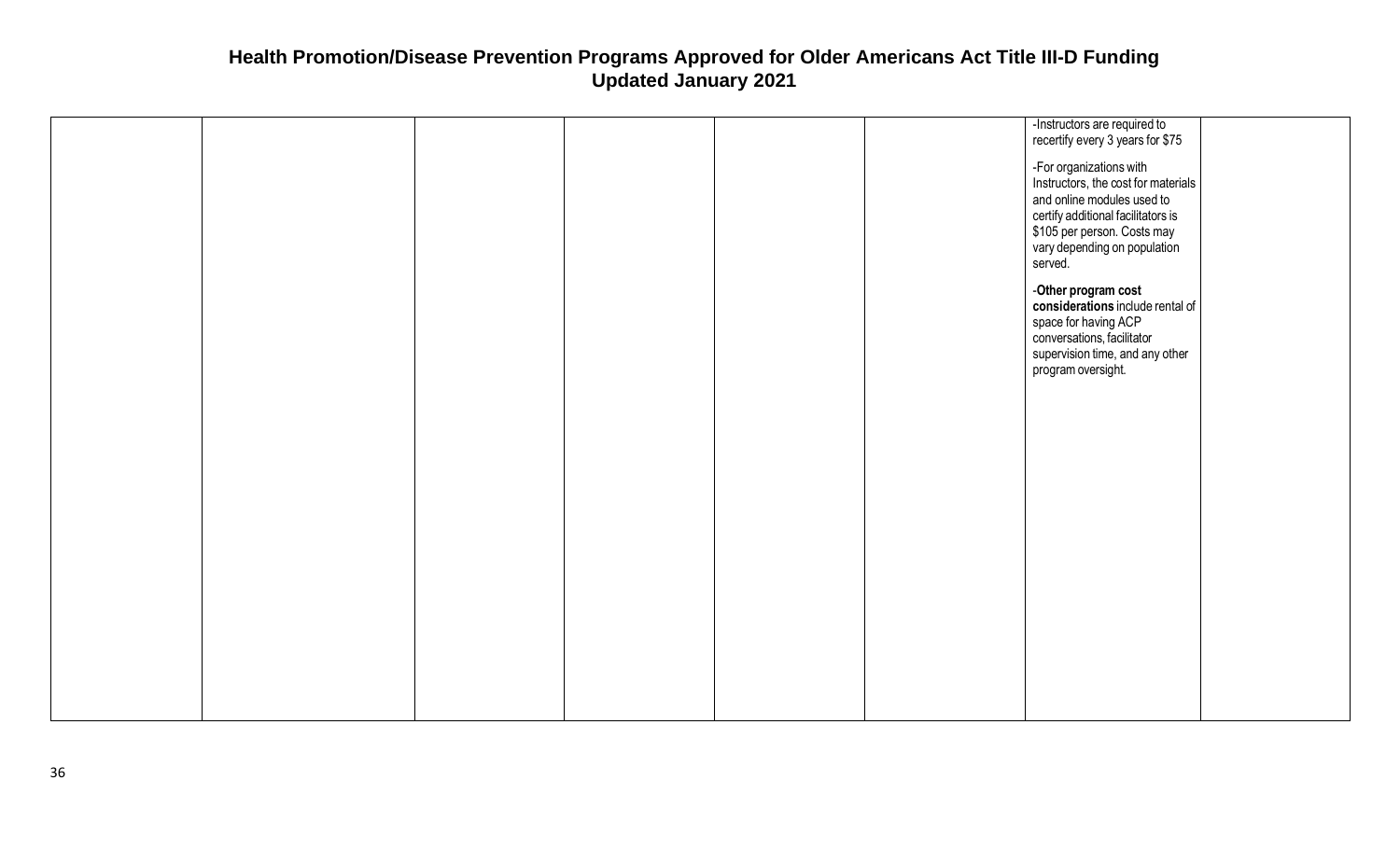| <b>Resourcesfor</b><br>Enhancing<br>Alzheimer's<br><b>Caregiver Health II</b><br>(Reach II) | http://www.rosalynncarter.org/caregive<br>r intervention database/dimentia/read<br>h ii intervention/ | - Multi-component<br>psychosocial behavioral<br>intervention to reduce<br>caregiver burden and<br>depression, improve<br>caregivers' ability to<br>provide self-care, provide<br>caregivers with social                                                                                                                      | • 6-month period<br>• 9 home visits and 3<br>telephone sessions<br>delivered by a certified<br>interventionist<br>• 5 telephone support<br>group sessions facilitated<br>by a certified support                                                                                                                                                                                                                                                                                                                                                                                                                                                                                                                                                                      | - Certified trained staff | - Classroom instruction (8 to<br>10 hours), delivered in<br>person or over the internet<br>• Demonstration of mastery<br>of skills is required for<br>certification within one week<br>of the classroom training.<br>Candidate for certification                                                                                                                                | • Licensing Cost: None<br>• Training Cost:<br>Rosalynn Carter Institute for<br>Caregiving -Off-site at agency<br>location for $1\frac{1}{2}$ day training<br>class and certification of up to<br>4 interventionists: \$5,000 plus                                                                                                                                                                                                                                                                                                                                                                                                                                                                                                                                                                   | - Alzheimer's disease,<br>traumatic brain injury<br>and related disorders<br>- caregiver support<br>- behavioral health<br>• physical health<br>- caregiver burden<br>· self-management |
|---------------------------------------------------------------------------------------------|-------------------------------------------------------------------------------------------------------|------------------------------------------------------------------------------------------------------------------------------------------------------------------------------------------------------------------------------------------------------------------------------------------------------------------------------|----------------------------------------------------------------------------------------------------------------------------------------------------------------------------------------------------------------------------------------------------------------------------------------------------------------------------------------------------------------------------------------------------------------------------------------------------------------------------------------------------------------------------------------------------------------------------------------------------------------------------------------------------------------------------------------------------------------------------------------------------------------------|---------------------------|---------------------------------------------------------------------------------------------------------------------------------------------------------------------------------------------------------------------------------------------------------------------------------------------------------------------------------------------------------------------------------|-----------------------------------------------------------------------------------------------------------------------------------------------------------------------------------------------------------------------------------------------------------------------------------------------------------------------------------------------------------------------------------------------------------------------------------------------------------------------------------------------------------------------------------------------------------------------------------------------------------------------------------------------------------------------------------------------------------------------------------------------------------------------------------------------------|-----------------------------------------------------------------------------------------------------------------------------------------------------------------------------------------|
|                                                                                             |                                                                                                       | support, and help<br>caregivers learn how to<br>manage difficult behaviors<br>in care recipients with<br>Alzheimer's disease or<br>related disorders<br>- Target Audience:<br>Caregivers of people with<br>Alzheimer's disease and<br>related dementias.<br>Culturally appropriate for<br>ethnically diverse<br>populations. | group leader<br>• Methods used in the<br>intervention include<br>didactic instruction, role-<br>playing, empowerment<br>coaching on problem-<br>solving tasks and<br>managing behavioral<br>problems, skills training,<br>stressmanagement<br>techniques, telephone<br>support groups<br>- Caregiver Notebook<br>listing strategies for<br>management of caregiver<br>and care recipient issues<br>and providing pamphlets<br>and brochures from local<br>and national resources<br>- Participants are<br>provided with educational<br>information, strategies to<br>manage care recipient<br>behaviors, social support,<br>strategies for reframing<br>negative emotional<br>responses, and strategies<br>for enhancing healthy<br>behaviors and managing<br>stress |                           | conducts a "mock" session<br>which includes portions of<br>the risk priority interview,<br>identification of a targeted<br>behavior and problem<br>solving strategies, a stress<br>management technique. A<br>behavioral checklist is<br>completed by the training<br>staff and scored requiring a<br>score of 75% of all possible<br>points for certification to be<br>granted | travel, lodging and per diems<br>for one Trainer. Includes all<br>training materials (training<br>manual, interventionistfield<br>manual, caregiver notebook),<br>monthly consultation calls, and<br>training for up to 4<br>interventionists.<br>-On-site 1 1/2 day training class<br>at RCI in Americus Ga: \$1,250<br>per participant, includes all<br>training materials (stated<br>above). Next scheduled class<br>can be found on RCI website.<br>- On- or off-site training from VA<br>medical center in Memphis, TN<br>(includes ongoing coaching and<br>consultation): \$10,000 plus<br>travel expenses<br>- Training manual: \$13.50 each<br>- Interventionist manual:<br>\$13.50 each<br>- Group leader manual:<br>\$12.50 each<br>- Participant Materials Cost:<br>- Caregiver workbook | - health promotion                                                                                                                                                                      |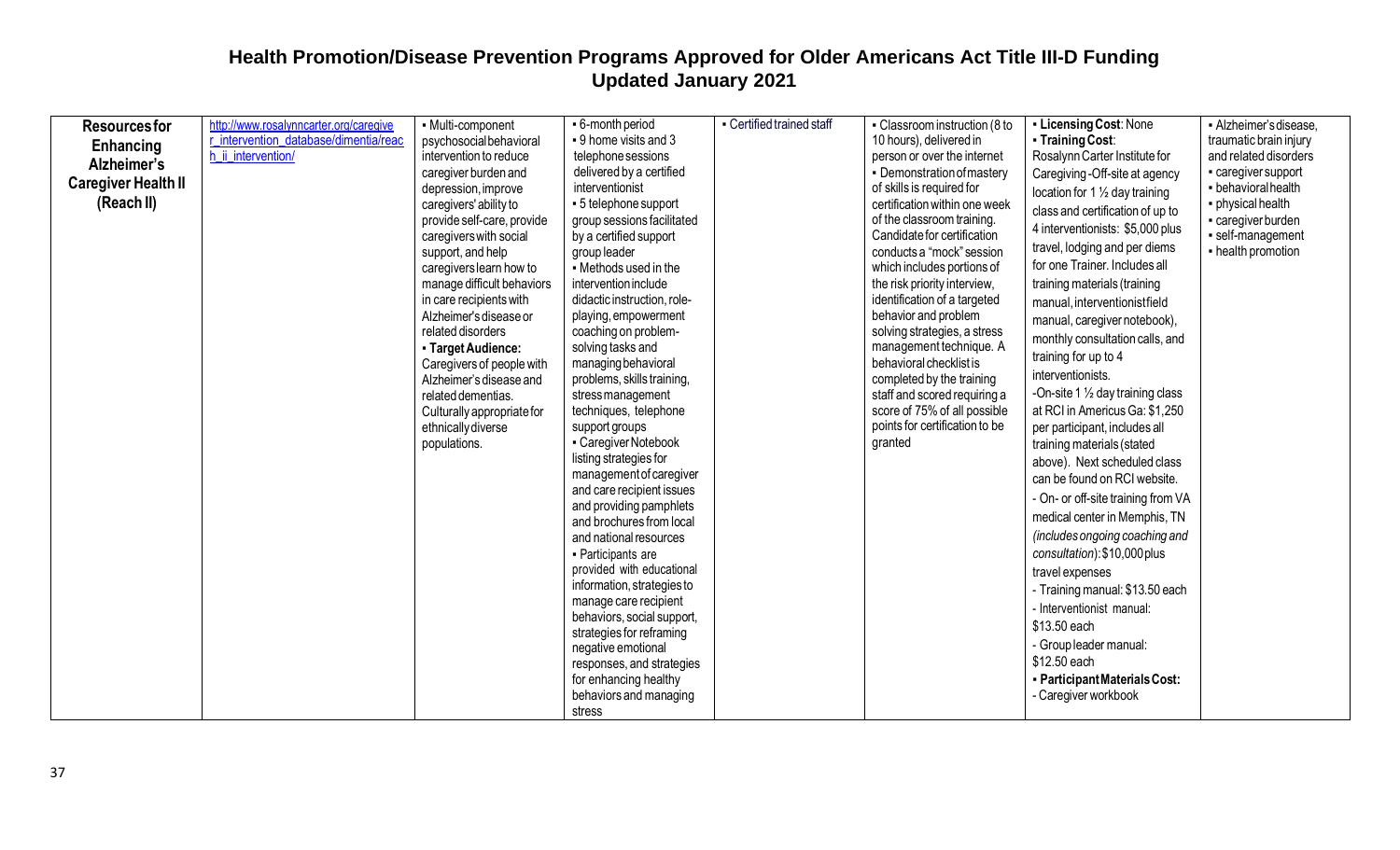|                                                                                               | www.benrose.org                                                                                                                                                                                                                                                                                                                                                                                                                                                                            | Help care partners to                                                                                                                                                                                                                                                                                                                                                                                                                                                                      | An evidence-based care                                                                                                                                                                                                                                                                                                                    | <b>SHARE</b> counselors                                                           | All SHARE Counselors                                                                                                                                                                                                                                                                                                                                                     | SHARE for Dementia is available                                                                                                                                                                                                                                                                                                                                                                                                                                                                                                                                                                                                                           | Early-stage dementia                                                                  |
|-----------------------------------------------------------------------------------------------|--------------------------------------------------------------------------------------------------------------------------------------------------------------------------------------------------------------------------------------------------------------------------------------------------------------------------------------------------------------------------------------------------------------------------------------------------------------------------------------------|--------------------------------------------------------------------------------------------------------------------------------------------------------------------------------------------------------------------------------------------------------------------------------------------------------------------------------------------------------------------------------------------------------------------------------------------------------------------------------------------|-------------------------------------------------------------------------------------------------------------------------------------------------------------------------------------------------------------------------------------------------------------------------------------------------------------------------------------------|-----------------------------------------------------------------------------------|--------------------------------------------------------------------------------------------------------------------------------------------------------------------------------------------------------------------------------------------------------------------------------------------------------------------------------------------------------------------------|-----------------------------------------------------------------------------------------------------------------------------------------------------------------------------------------------------------------------------------------------------------------------------------------------------------------------------------------------------------------------------------------------------------------------------------------------------------------------------------------------------------------------------------------------------------------------------------------------------------------------------------------------------------|---------------------------------------------------------------------------------------|
| <b>SHARE (Support,</b><br>Health, Activities,<br>Resources, and<br>Education)<br>for Dementia | Silvia Orsulic-Jeras, MA<br><b>SHARE Program Manager</b><br>& Senior Research Analyst II<br>Center for Research and Education<br>Benjamin Rose Institute on Aging<br>11890 Fairhill Rd.<br>Cleveland, OH 44120-53<br>ph 216.373.1625 If 216.373.1813<br>Carol J. Whitlatch, PhD<br>Assistant Director, Center for Research & FProvide education about<br>Education<br>Benjamin Rose Institute on Aging<br>11890 Fairhill Rd.<br>Cleveland OH 44120-1053<br>ph 216 373 1629 If 216.373.1813 | communicate effectively,<br>participate in fulfilling<br>activities, and plan for the<br>future<br>Promote health and well-<br>being, decrease stress, and<br>learn about resources that<br>reflect care partners' values<br>and preferences<br>dementia, how to manage<br>the changes that lie ahead,<br>and creating a balanced plan<br>of care that both care<br>partners can accept<br>Target audience:<br>Persons living with early-<br>stage dementia and their<br>family caregivers | planning counseling<br>intervention for persons living<br>with early-stage dementia<br>and their family caregivers.<br>Participants work with a<br>SHARE Counselor to identify<br>sources of support, (i.e.,<br>family, friends, and service<br>providers), in order to build a<br>balanced and realistic plan of<br>care for the future. | include social workers,<br>counselors, geriatric<br>case managers, and<br>nurses. | receive extensive training<br>from the SHARE Counselor<br><b>Certified Online Training</b><br>Course on counseling aging<br>persons, dementia signs and<br>symptoms, caregiving, care<br>values and preferences, and<br>working with both care<br>also receive weekly one-on-<br>one coaching sessions with a<br>SHARE Coach to maintain<br>fidelity to study protocols. | for purchase from the Benjamin<br>Rose Institute on Aging in<br>Cleveland, Ohio. Not-for-profit<br>professionals or organizations can<br>purchase a single one-year license<br>for \$3,500 with additional licenses<br>available for purchase per<br>partners. SHARE Counselors counselor. Yearly renewal fees are<br>required for each license. The<br><b>SHARE Toolkit includes:</b><br><b>SHARE Program Manual</b><br><b>SHARE Counselor Certified</b><br><b>Online Training Course</b><br><b>SHARE Guide for Families</b><br>SHARE Counselor's Guide<br>SHARE app for iPad (iPad not<br>included)<br>SHARE Magnet Boards and<br><b>Magnetic Tiles</b> | Care dyads<br>Person- and family-<br>centered care<br>Care Values<br>Care preferences |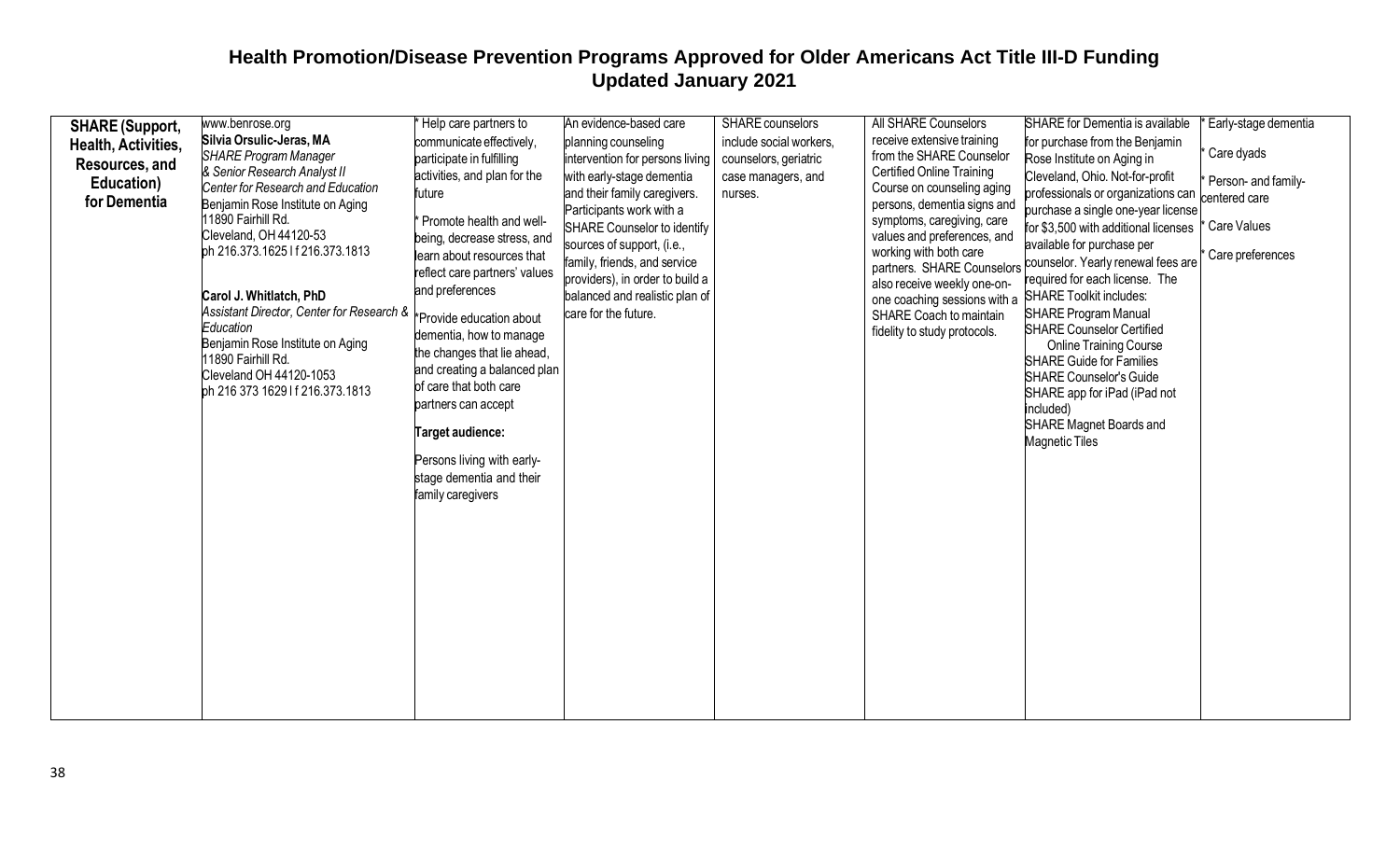| <b>Stay Active and</b><br>Independent for Life<br>(SAIL) | http://livingwell.doh.wa.gov<br><b>Or</b><br>http://www.synapticseminars.com | • Physical activity<br>program that reduces fall<br>risk factors by increasing<br>strength and improving<br>balance<br>- Target Audience:<br>Adults 65+ | • An on-going class that<br>meets 3 times per week<br>for one hour. Each class<br>includes warm-up,<br>aerobics, balance<br>activities, strengthening<br>and stretching exercises<br>that can be done seated<br>or standing; and<br>educational components.<br>• Periodic Fitness Checks<br>assess general mobility,<br>arm strength, and leg<br>strength.<br>SAIL Guides<br>supplementclass<br>activities by providing<br>written education<br>information to prevent falls<br>by addressing fall risk<br>factors. | • Qualified SAIL Program<br>Leader who has<br>completed SAIL training<br>(certified fitness<br>instructors, exercise<br>science professionals, or<br>licensed health care<br>professionals [e.g.<br>physical/occupational/<br>recreational therapists/<br>assistants]) | • Complete 1-day (8 hour)<br>SAIL Program Leader<br>Training OR Complete 10-<br>week online class through<br>Pierce College with<br><b>Continuing Education Units</b><br>awarded upon course<br>completion. The online<br>course is available quarterly;<br>see<br>http://www.pierce.ctc.edu/el/<br>sail-faq for more<br>information.<br>- Background in fitness or<br>exercise science.<br>CPR certified. | • License Fee: None; SAIL is a<br>public-domain program.<br>• SAIL Program Leader<br>training: Cost for online course<br>is \$185.<br>http://www.pierce.ctc.edu/el/sai<br>I-register<br>- Refer to<br>http://livingwell.doh.wa.gov or<br>http://synapticseminars.com<br>for further information<br>regarding in- person 1-day<br>training costs/availability.<br>• Other costs: equipment (up to<br>20 armless chairs, up to 20 pairs<br>of adjustable 5lb cuff<br>weights [10lb/ pair]. | • physical activity<br>- balance program<br>- muscle strength<br>group setting<br>• health promotion<br>• fall prevention |
|----------------------------------------------------------|------------------------------------------------------------------------------|---------------------------------------------------------------------------------------------------------------------------------------------------------|---------------------------------------------------------------------------------------------------------------------------------------------------------------------------------------------------------------------------------------------------------------------------------------------------------------------------------------------------------------------------------------------------------------------------------------------------------------------------------------------------------------------|------------------------------------------------------------------------------------------------------------------------------------------------------------------------------------------------------------------------------------------------------------------------|------------------------------------------------------------------------------------------------------------------------------------------------------------------------------------------------------------------------------------------------------------------------------------------------------------------------------------------------------------------------------------------------------------|------------------------------------------------------------------------------------------------------------------------------------------------------------------------------------------------------------------------------------------------------------------------------------------------------------------------------------------------------------------------------------------------------------------------------------------------------------------------------------------|---------------------------------------------------------------------------------------------------------------------------|
|----------------------------------------------------------|------------------------------------------------------------------------------|---------------------------------------------------------------------------------------------------------------------------------------------------------|---------------------------------------------------------------------------------------------------------------------------------------------------------------------------------------------------------------------------------------------------------------------------------------------------------------------------------------------------------------------------------------------------------------------------------------------------------------------------------------------------------------------|------------------------------------------------------------------------------------------------------------------------------------------------------------------------------------------------------------------------------------------------------------------------|------------------------------------------------------------------------------------------------------------------------------------------------------------------------------------------------------------------------------------------------------------------------------------------------------------------------------------------------------------------------------------------------------------|------------------------------------------------------------------------------------------------------------------------------------------------------------------------------------------------------------------------------------------------------------------------------------------------------------------------------------------------------------------------------------------------------------------------------------------------------------------------------------------|---------------------------------------------------------------------------------------------------------------------------|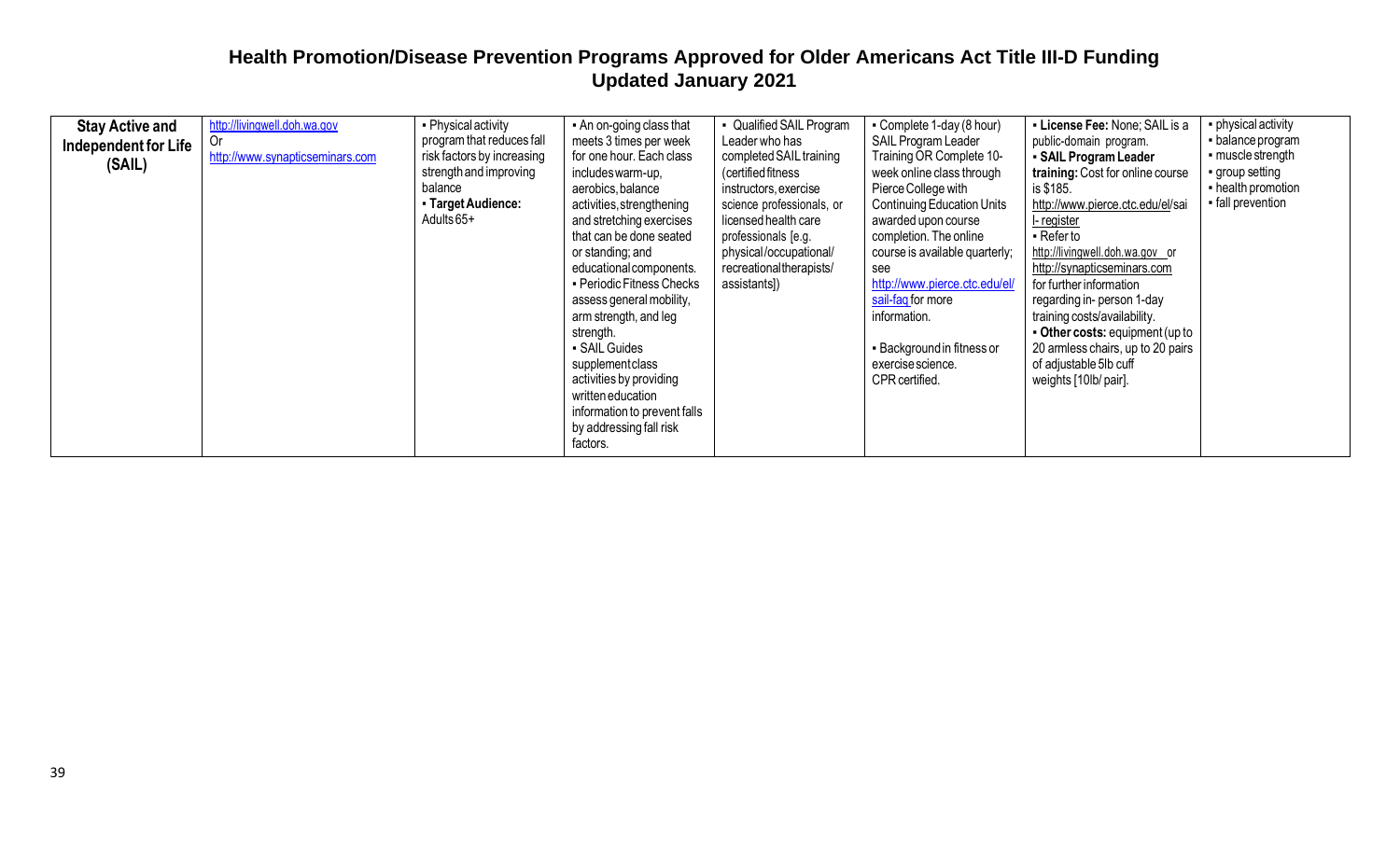| <b>Stepping On</b> | http://www.ncoa.org/improve-          | • Offer strategies and     | $-7$ weeks                    | - Trained leader      | - 3-day training for Leaders | - Licensing Cost:                | - fall prevention  |
|--------------------|---------------------------------------|----------------------------|-------------------------------|-----------------------|------------------------------|----------------------------------|--------------------|
|                    | health/center-for-healthy-            | exercises to reduce falls  | - 2 hrs per week              | - Trained peer leader |                              | - Included in the training cost  | - self-management  |
|                    | aging/stepping-on.html                | and increase self-         | • A home visit or follow-up   |                       |                              | • Training Cost:                 | - health promotion |
|                    |                                       | confidence in making       | phone call by the program     |                       |                              | - On-site Wisconsin training     |                    |
|                    | <b>OR</b>                             | decisions and behavioral   | leader, to facilitate follow- |                       |                              | (which includes the first 3-     |                    |
|                    |                                       | change in situations       | through with preventive       |                       |                              | year license, the Freiberg       |                    |
|                    | http://wihealthyaging.org/stepping-on | where older adults are at  | strategies and to assist      |                       |                              | Press Stepping On Manual,        |                    |
|                    |                                       | risk of falling            | with home adaptations         |                       |                              | weights and the toolkit, and     |                    |
|                    |                                       | - Target Audience:         | • 2-hour booster session      |                       |                              | one fidelity check, by           |                    |
|                    |                                       | Community-residing,        | after 3 months                |                       |                              | videotape, per Leader):          |                    |
|                    |                                       | cognitively intact, older  |                               |                       |                              | - For Wisconsin residents: \$250 |                    |
|                    |                                       | adults who are at risk of  |                               |                       |                              | - For non-Wisconsin residents:   |                    |
|                    |                                       | falling, have a fear of    |                               |                       |                              | \$1,500 for up to two people     |                    |
|                    |                                       | falling or who have fallen |                               |                       |                              | from an organization; \$1,200    |                    |
|                    |                                       | one or more times in a     |                               |                       |                              | for $3+$ people                  |                    |
|                    |                                       | year                       |                               |                       |                              | - Off-site training: \$12,000    |                    |
|                    |                                       |                            |                               |                       |                              | for training up to 20            |                    |
|                    |                                       |                            |                               |                       |                              | individuals, PLUS the cost       |                    |
|                    |                                       |                            |                               |                       |                              | of two flights, hotels, daily    |                    |
|                    |                                       |                            |                               |                       |                              | food allowance. The local        |                    |
|                    |                                       |                            |                               |                       |                              | (other state) must arrange       |                    |
|                    |                                       |                            |                               |                       |                              | for and provide: 20 of the       |                    |
|                    |                                       |                            |                               |                       |                              | Stepping On Manuals,             |                    |
|                    |                                       |                            |                               |                       |                              | copying of toolkit and other     |                    |
|                    |                                       |                            |                               |                       |                              | materials, room rental,          |                    |
|                    |                                       |                            |                               |                       |                              | snacks/lunches for 3 days,       |                    |
|                    |                                       |                            |                               |                       |                              | weights, arranging for a         |                    |
|                    |                                       |                            |                               |                       |                              | expert physical therapist on     |                    |
|                    |                                       |                            |                               |                       |                              | the first afternoon, getting     |                    |
|                    |                                       |                            |                               |                       |                              | AV equipment (projector,         |                    |
|                    |                                       |                            |                               |                       |                              | screen, DVD player, etc.),       |                    |
|                    |                                       |                            |                               |                       |                              | general training items           |                    |
|                    |                                       |                            |                               |                       |                              | including easels, flipcharts,    |                    |
|                    |                                       |                            |                               |                       |                              | nametags, table tent cards,      |                    |
|                    |                                       |                            |                               |                       |                              | etc., and arranging for          |                    |
|                    |                                       |                            |                               |                       |                              | Stepping On display and          |                    |
|                    |                                       |                            |                               |                       |                              | sample display items             |                    |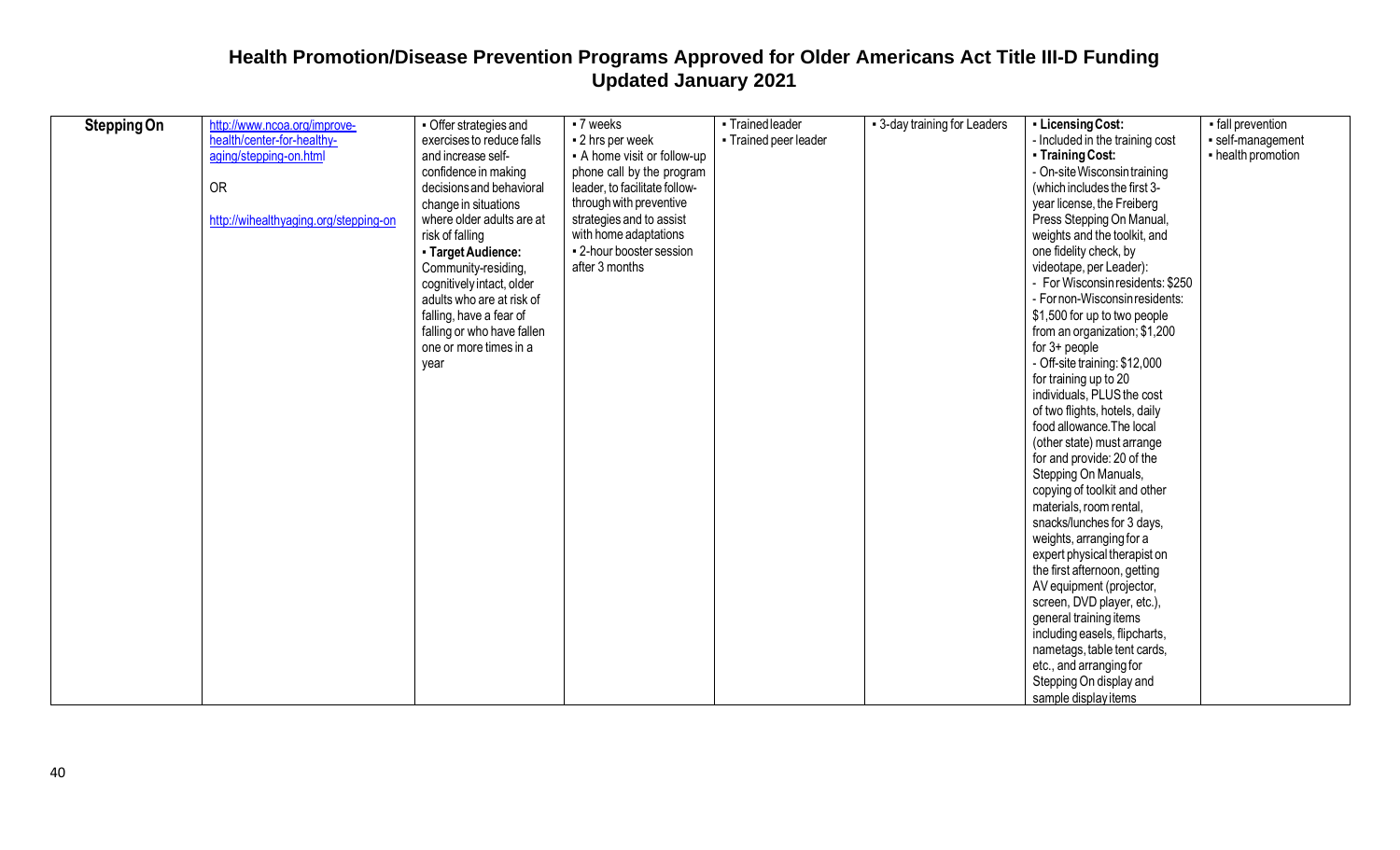| <b>Stress-Busting</b>     | www.caregiverstressbusters.org | <b>Program Goals</b>          | - 9 weeks                 | - 2 group facilitators in a | • Master Trainer training: 16 | Licensing                                     | - Alzheimer's disease |
|---------------------------|--------------------------------|-------------------------------|---------------------------|-----------------------------|-------------------------------|-----------------------------------------------|-----------------------|
|                           |                                | - Improve the quality of life | • 90 minutes, once a      | small group setting         | hours of training (2 days, 8  | Cost                                          | and related dementias |
| <b>Program for Family</b> |                                | of family caregivers who      | week                      |                             | hours per day)                | Single Entity: \$500 (3 years)                | - caregiver stress    |
| <b>Caregivers</b>         |                                | provide care for people with  | • 6-8 people per group    |                             | • Certified Master Trainers   | Multi-Entity: \$1,000 (3 years)               | · self-management     |
|                           |                                | Alzheimer's disease or        | - Multi-component program |                             | train group facilitators      | <b>Training Cost</b>                          | • stress management   |
|                           |                                | other                         | focuses on stress         |                             | - Experience with caregiving  | • \$1,500 per Master                          | - health promotion    |
|                           |                                | dementias                     | management,               |                             | and/or education or           | Trainer                                       |                       |
|                           |                                | • Help caregivers manage      | problem solving, support, |                             | training in Alzheimer's       | (minimum of 2 Master Trainers)                |                       |
|                           |                                | their stress and cope         | and education             |                             | disease                       |                                               |                       |
|                           |                                | better with their lives       | - Each group session      |                             |                               | from each sponsoring agency/                  |                       |
|                           |                                |                               | consists of a             |                             |                               | organization required<br>to participate in    |                       |
|                           |                                | - Target Audience             | combination of            |                             |                               | training)                                     |                       |
|                           |                                | Family caregivers of          | education,                |                             |                               | • If Master Training is                       |                       |
|                           |                                | people with Alzheimer's       | discussion, and           |                             |                               |                                               |                       |
|                           |                                | disease and related           | support as well as        |                             |                               | conducted at your location,<br>travel and per |                       |
|                           |                                | dementias                     | learning a stress         |                             |                               | diem costs for 2 Lead                         |                       |
|                           |                                |                               | management                |                             |                               | Trainers to be reimbursed by                  |                       |
|                           |                                |                               | technique                 |                             |                               |                                               |                       |
|                           |                                |                               |                           |                             |                               | sponsoring organization.                      |                       |
|                           |                                |                               |                           |                             |                               | • Training supplies (Training                 |                       |
|                           |                                |                               |                           |                             |                               | program manual,                               |                       |
|                           |                                |                               |                           |                             |                               | Facilitators'                                 |                       |
|                           |                                |                               |                           |                             |                               | manual, Caregiver                             |                       |
|                           |                                |                               |                           |                             |                               | handbook, Facilitators' CD,                   |                       |
|                           |                                |                               |                           |                             |                               | Meditation                                    |                       |
|                           |                                |                               |                           |                             |                               | CD, Relaxation Strategies and                 |                       |
|                           |                                |                               |                           |                             |                               | Caregiver Journey DVDs:                       |                       |
|                           |                                |                               |                           |                             |                               | \$100                                         |                       |
|                           |                                |                               |                           |                             |                               | <b>ParticipantMaterials</b>                   |                       |
|                           |                                |                               |                           |                             |                               | Cost                                          |                       |
|                           |                                |                               |                           |                             |                               | • Caregiver handbook,                         |                       |
|                           |                                |                               |                           |                             |                               | Meditation CD, Relaxation                     |                       |
|                           |                                |                               |                           |                             |                               | Strategies DVD: \$35                          |                       |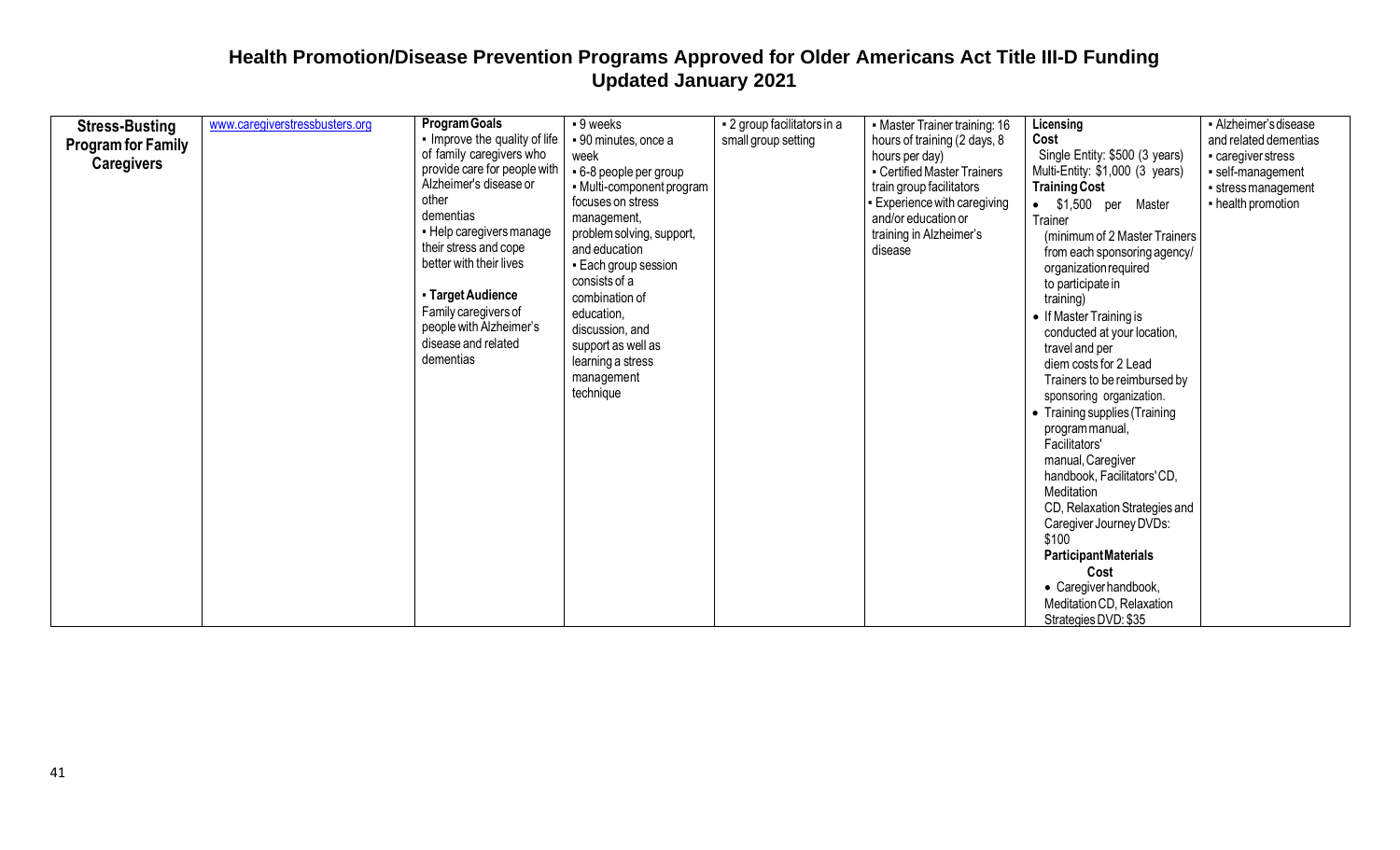| <b>Tai Chi for Arthritis</b> | http://taichiforhealthinstitute.org       | - Improve movement,         | • Attend a minimum of 16                       | - Tai Chi for Health  | • Contact a master trainer to | - Licensing Fee: None             | • physical activity |
|------------------------------|-------------------------------------------|-----------------------------|------------------------------------------------|-----------------------|-------------------------------|-----------------------------------|---------------------|
|                              |                                           | balance, strength,          | hours of Tai Chi per week.                     | certified instructors | schedule an instructor        | -Training Cost: Approximately     | - arthritis         |
|                              | For more details on Tai Chi for Arthritis | flexibility, and relaxation | (One hour per week for 16                      |                       | training workshop:            | \$275 per participant.            | - chronic condition |
|                              | information and guidance, see             | • Decrease pain and falls   | weeks or 2 hours per week                      |                       | http://taichiforhealthinst    | Includes Teaching Tai Chi         | group setting       |
|                              | https://www.ncoa.org/resources/tai-       |                             | for 8 weeks.)                                  |                       | itute.org/instructors/ma      | Effectively Book and Tai          | - health promotion  |
|                              | chi-arthritis-program-information-        | -Target Audience:           | • Must be led by a                             |                       | ster-                         | Chi for Arthritis DVDs            | - balance           |
|                              | guidance/                                 | Adults with or without      | certified Tai Chi for                          |                       | trainers/?region=&fn=Fi       | - Participant Cost: Varies        | - relaxation        |
|                              |                                           | arthritis, rheumatic        | Health Institute instructor.                   |                       | nd&country id=233&re          | by facility.                      |                     |
|                              |                                           | diseases or related         | • Strongly encourage                           |                       | gion=&fn=Find                 | Tai Chi DVD(s) are available      |                     |
|                              |                                           | musculoskeletal             | participants to practice the                   |                       | - Recertification training    | at the Tai Chi Productions        |                     |
|                              |                                           |                             | Tai Chi program at home                        |                       | every 2 years (one-day        | website                           |                     |
|                              |                                           | conditions. The program     | for half an hour daily, at                     |                       | training)                     | for practice at home:             |                     |
|                              |                                           | is appropriate for people   | least four days per week.                      |                       | - CPR certified               | http://usa.taichiproductions.com/ |                     |
|                              |                                           | with mild, moderate and     | This can be done in one                        |                       |                               | categories/Instructional          |                     |
|                              |                                           | severe joint involvement    | half hour session or two                       |                       |                               | I-DVDs/Health-DVDs/               |                     |
|                              |                                           | and back pain. It is        | fifteen minute sessions.                       |                       |                               |                                   |                     |
|                              |                                           | especially appropriate for  | • Participants must attend                     |                       |                               |                                   |                     |
|                              |                                           | adults who have a higher    | at least one in-person                         |                       |                               |                                   |                     |
|                              |                                           | risk of falling.            | class per week.                                |                       |                               |                                   |                     |
|                              |                                           |                             | • An instructional DVD is                      |                       |                               |                                   |                     |
|                              |                                           |                             | available to help guide                        |                       |                               |                                   |                     |
|                              |                                           |                             | learning and home<br>practice as well as other |                       |                               |                                   |                     |
|                              |                                           |                             | educational aids such as                       |                       |                               |                                   |                     |
|                              |                                           |                             | books, the handbook, and                       |                       |                               |                                   |                     |
|                              |                                           |                             | wall charts.                                   |                       |                               |                                   |                     |
|                              |                                           |                             | - Developed by Dr. Paul                        |                       |                               |                                   |                     |
|                              |                                           |                             | Lam, the program utilizes                      |                       |                               |                                   |                     |
|                              |                                           |                             | Tai Chi's Sun style for its                    |                       |                               |                                   |                     |
|                              |                                           |                             | ability to improve                             |                       |                               |                                   |                     |
|                              |                                           |                             | relaxation, balance, and                       |                       |                               |                                   |                     |
|                              |                                           |                             | its ease of use for older                      |                       |                               |                                   |                     |
|                              |                                           |                             | adults. The movements                          |                       |                               |                                   |                     |
|                              |                                           |                             | are taught to both left and                    |                       |                               |                                   |                     |
|                              |                                           |                             | right sides and with turns to                  |                       |                               |                                   |                     |
|                              |                                           |                             | move forward and backward                      |                       |                               |                                   |                     |
|                              |                                           |                             | to improve mobility and offer                  |                       |                               |                                   |                     |
|                              |                                           |                             | a variety of combinations.                     |                       |                               |                                   |                     |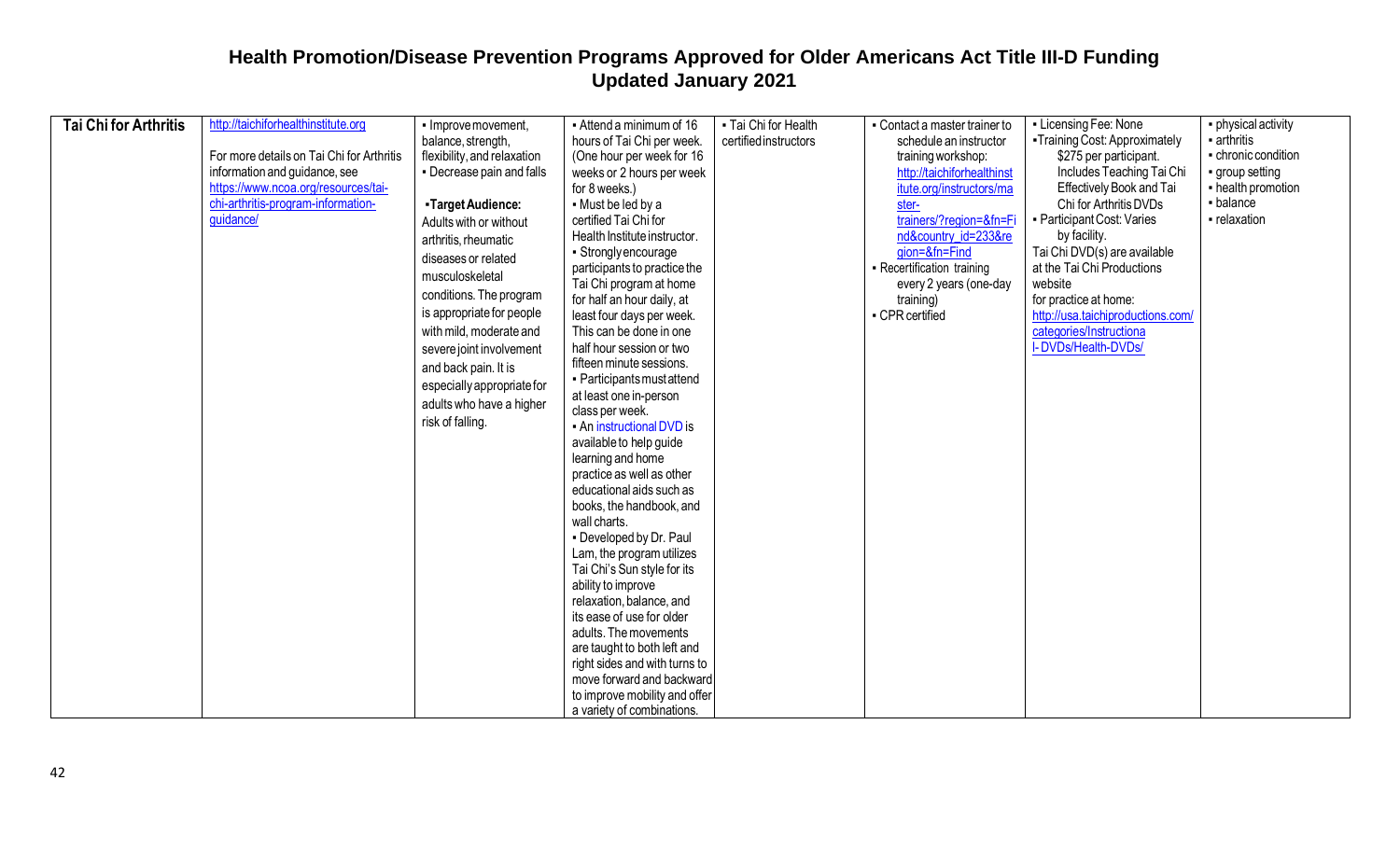| Tai Chi      | Website:                                                                                                                                                                               | Program Goals:                                                                                                                                                                                                                                                                                                                                                                                                                                                                                                                        | Tai Chi Prime is a six-week                                                                                                                                                                                                                                                                                                                                                                                                                                                                                                                                                                                                                                                                                                                                                                                                                                 | Recommended:                                                                                                                                                                                                              | Prerequisite: Certified in Tai                                                                                                 | Cost to the participants:                                                                                                 | Tai Chi, Fall prevention                                          |
|--------------|----------------------------------------------------------------------------------------------------------------------------------------------------------------------------------------|---------------------------------------------------------------------------------------------------------------------------------------------------------------------------------------------------------------------------------------------------------------------------------------------------------------------------------------------------------------------------------------------------------------------------------------------------------------------------------------------------------------------------------------|-------------------------------------------------------------------------------------------------------------------------------------------------------------------------------------------------------------------------------------------------------------------------------------------------------------------------------------------------------------------------------------------------------------------------------------------------------------------------------------------------------------------------------------------------------------------------------------------------------------------------------------------------------------------------------------------------------------------------------------------------------------------------------------------------------------------------------------------------------------|---------------------------------------------------------------------------------------------------------------------------------------------------------------------------------------------------------------------------|--------------------------------------------------------------------------------------------------------------------------------|---------------------------------------------------------------------------------------------------------------------------|-------------------------------------------------------------------|
| <b>Prime</b> | www.taichihealth.com<br>Contact: Rachel Sandretto<br>Email: taichihealth.rs@gmail.com<br>Address:<br>Tai Chi Health, LLC<br>PO Box 14241<br>Madison, WI 53714<br>Phone: (608) 630-4066 | Falls prevention, strength<br>$\bullet$<br>balance, balance confidence,<br>gait/mobility, Improve<br>cognitive skills<br>• Promote home practice of Tai<br>Chi Basic Moves and Form<br>Set personal goals<br>Promote mind-body skills via<br>everyday qigong<br>Target Population:<br>65 years or older<br>Able to participate in class<br>without assistive devices such<br>as a walker, cane or scooter<br>Have the cognitive skills<br>necessary to benefit from<br>class instruction and to follow<br>through with home practice. | evidence-based class series<br>which has been proven to reduce<br>falls risk factors. Classes feature<br>instruction in tai chi and qi gong<br>basics, home practice, coaching,<br>DVDs for home practice, and<br>exercises to embed into activities<br>of daily living.<br>All participants have a chair by<br>their side to touch for balance<br>when needed.<br>Classes are 90 minutes and<br>meet two times per week for six<br>weeks. Participants practice at<br>home with DVDs/books and<br>practice Fab Four Basic Moves<br>for Balance during ordinary<br>activities such as brewing coffee,<br>washing dishes, or waiting for<br>anything.<br>Each class includes standing<br>classroom-style movement<br>instruction, qi gong and group<br>discussions while seated in a<br>circle, and informal teatime. The<br>curriculum intertwines learning | community<br>members interested<br>in teaching tai chi,<br>PTs, PTAs, OTs,<br>COTAs, nurses,<br>activity directors,<br>recreational and<br>fitness<br>professionals, tai<br>chi and other<br>martial arts<br>instructors. | Chi Fundamentals Adapted<br>Program (offered via Tai Chi<br>Health)<br>Attend a 1 day, in person<br>training for Tai Chi Prime | Determined by the local Tai Chi<br>Prime Leader/ Organization<br>Training: Please see website for<br>most up-to-date cost | Balance, Cognitive,<br>Strength, Mobility, Gait,<br>Home Practice |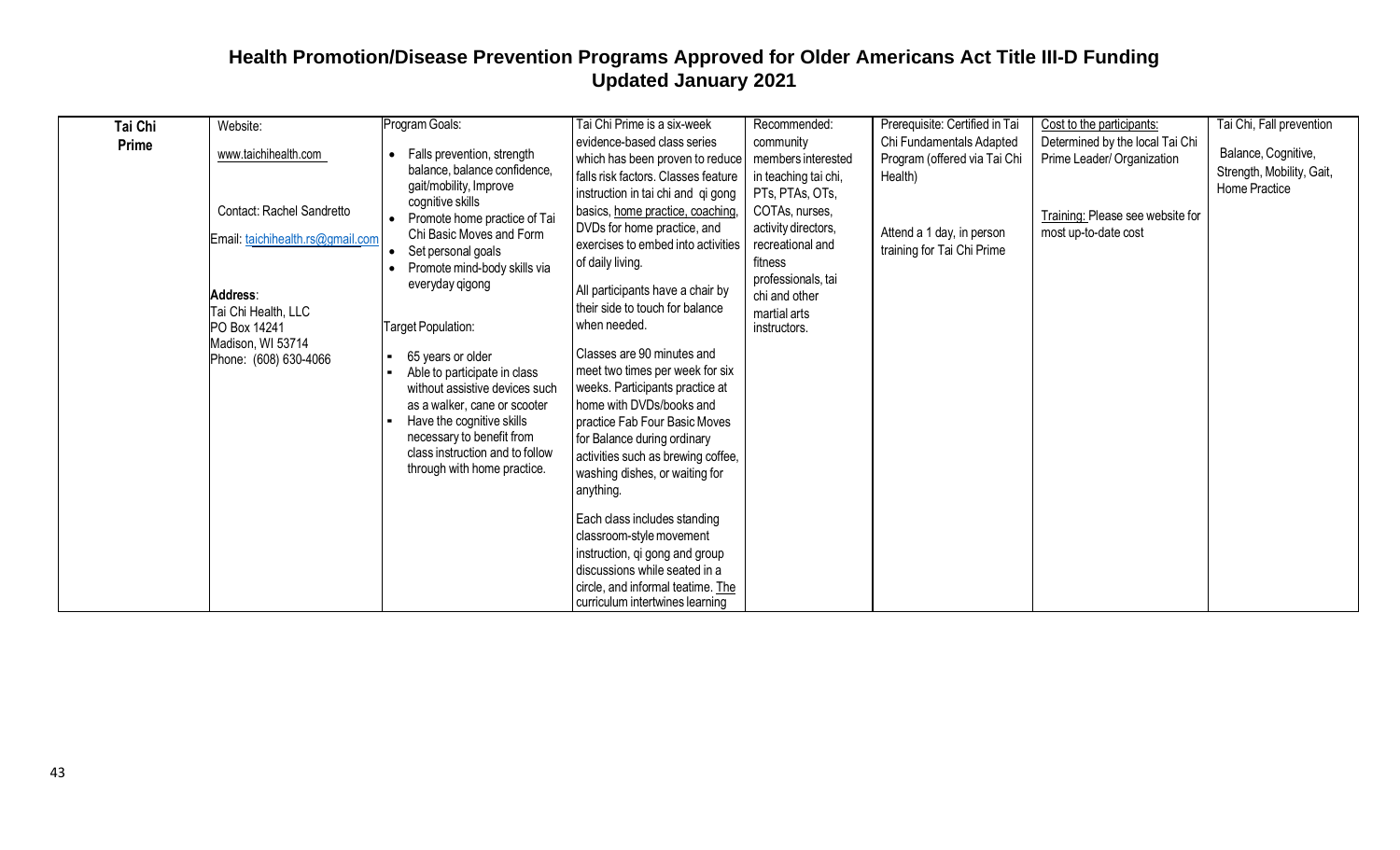| Tai Chi Quan:            | www.tjqmbb.org                         | • Improve balance,          | - Attend TJQMBB a                        | - Qualified Tai Ji Quan:  | - 2-day training                | - To learn more about costs     | • fall prevention  |
|--------------------------|----------------------------------------|-----------------------------|------------------------------------------|---------------------------|---------------------------------|---------------------------------|--------------------|
| <b>Moving for Better</b> |                                        | strength, and performance   | minimum of 48 hours.                     | Moving for Better Balance | • 3 one day follow-up           | visit:                          | - balance program  |
| <b>Balance</b>           | <b>OR</b>                              | in functional walking       | preferably through one 24                | instructors               | refresher courses are highly    | http://tjqmbb.org/ProgramMateri | • group setting    |
|                          |                                        | activities; · Prevent falls | week class, twice a week.                |                           | recommended, with the first     | a Is/Implementation%20Plan      | · self-management  |
| (TJQMBB)                 | For more details on TJQMBB             |                             | Two 12 week classes                      |                           | conducted within 1 month of     | %20V                            | - health promotion |
|                          | information and guidance, see          | - Target Audience:          | meeting twice a week for                 |                           | the initial 2-day training, the | $\frac{9}{201.0 \text{.pdf}}$   |                    |
|                          | https://www.ncoa.org/resources/tai-ji- | Community-dwelling older    | an hour per session are                  |                           | second within 2 months, and     |                                 |                    |
|                          | guan-moving-better-balance-program-    | adults and people with a    | not recommended but are                  |                           | the third within 4 months.      |                                 |                    |
|                          | information-guidance/                  | history of falls, balance   | permitted as long as the                 |                           | . For additional information,   |                                 |                    |
|                          |                                        | disorders, leg muscle       | program follows the                      |                           | visit https://tjqmbb.org/ or    |                                 |                    |
|                          |                                        | weakness, abnormal gait     | protocol for weeks 1-24 as               |                           | contact Dr. Fuzhong Li at       |                                 |                    |
|                          |                                        | or walking difficulty.      | outlined in the Class                    |                           | fuzhongl@ori.org.               |                                 |                    |
|                          |                                        |                             | Teaching Plan.<br>• The duration of each |                           |                                 |                                 |                    |
|                          |                                        |                             | session is 60 minutes.                   |                           |                                 |                                 |                    |
|                          |                                        |                             | • TJQMBB uses an 8 form                  |                           |                                 |                                 |                    |
|                          |                                        |                             | Tai Ji Quan core aimed at                |                           |                                 |                                 |                    |
|                          |                                        |                             | improving postural stability,            |                           |                                 |                                 |                    |
|                          |                                        |                             | awareness, and mindful                   |                           |                                 |                                 |                    |
|                          |                                        |                             | control of body positioning in           |                           |                                 |                                 |                    |
|                          |                                        |                             | space, functional walking,               |                           |                                 |                                 |                    |
|                          |                                        |                             | movement symmetry and                    |                           |                                 |                                 |                    |
|                          |                                        |                             | coordination, range of                   |                           |                                 |                                 |                    |
|                          |                                        |                             | motion around the ankle and              |                           |                                 |                                 |                    |
|                          |                                        |                             | hip joints, and lower-                   |                           |                                 |                                 |                    |
|                          |                                        |                             | extremity muscle strength.               |                           |                                 |                                 |                    |
|                          |                                        |                             | - Recommended class                      |                           |                                 |                                 |                    |
|                          |                                        |                             | size is 8-10 participants                |                           |                                 |                                 |                    |
|                          |                                        |                             | for new instructors and                  |                           |                                 |                                 |                    |
|                          |                                        |                             | 10-15 for experienced                    |                           |                                 |                                 |                    |
|                          |                                        |                             | instructors.                             |                           |                                 |                                 |                    |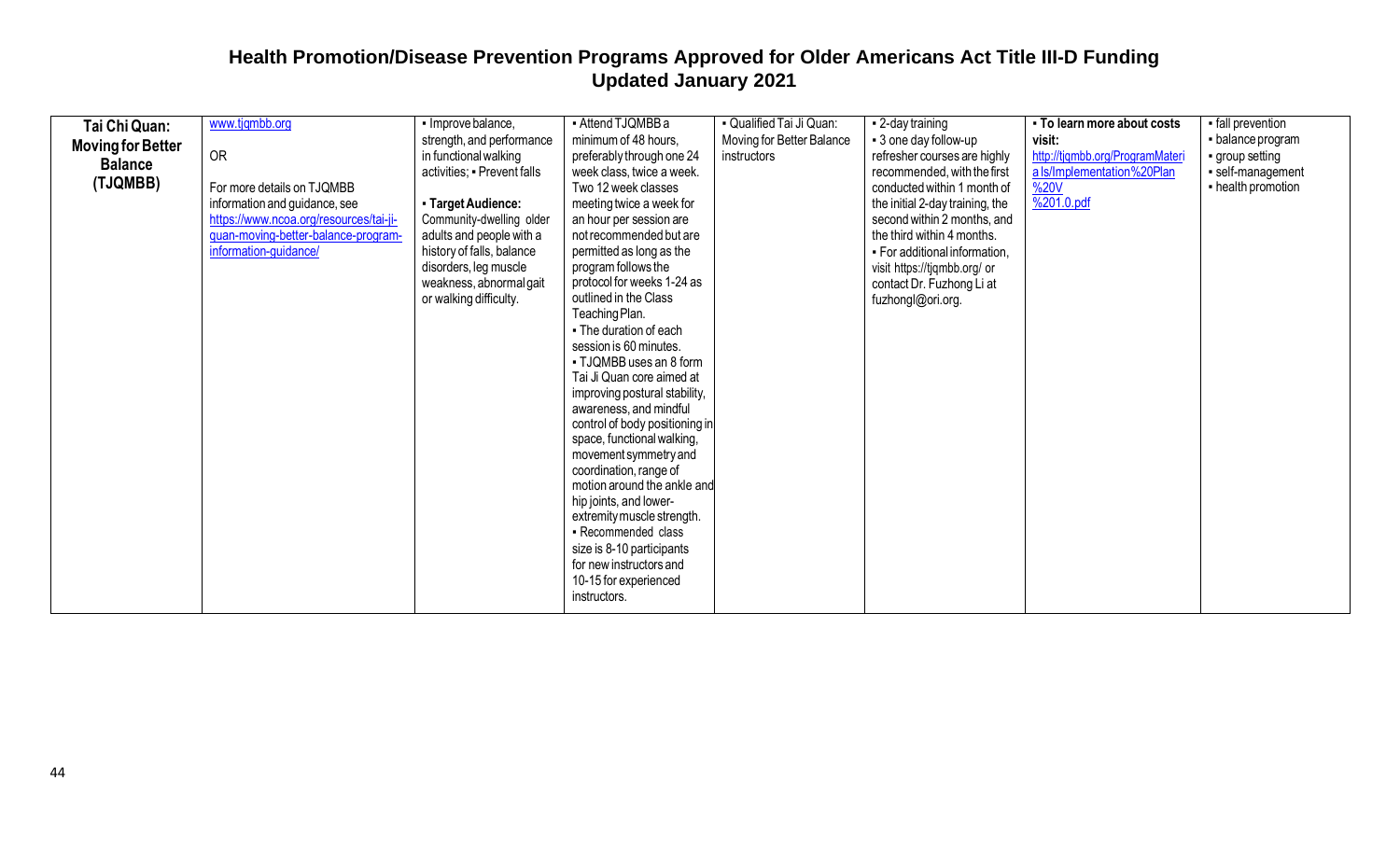| <b>TCARE® Support</b><br><b>System</b><br>(Tailored Caregiver<br>Assessment &<br>Referral <sup>®</sup> ) | www.tcarenavigator.com<br><b>TCARE Navigator, LLC</b><br>Mequon, Wisconsin<br>262.643.4740 | Goals:<br>- Reduce caregiver<br>depression<br>- Reduce caregiver stress<br>and burnout<br>• Increase positive<br>outcomes associated with<br>caregiving<br>• Reduce placement of<br>care receiver in an<br>alternate care setting<br>- Reduces hospital<br>readmissions<br>• Improves quality of life<br>· Improves legal, financial<br>and medical planning<br>- Improvesemployee<br>retention and productivity<br>- Target Audience:<br>Professionals working with<br>family caregivers<br>- New Populations Being<br>Lookedat: Hispanic/Latino,<br>Korean, Hmong, Pacific<br>Islanders, Developmentally<br>Disabled, Grandparents<br>Raising Grandchildren and<br>Child Welfare | $-TCARE®$ is an<br>evidenced-based care<br>management support<br>software system that was<br>built on 30 years of<br>research in the field.<br>• Grounded in the<br>Caregiver Identity Change<br>Theory developed by Dr.<br>Rhonda JV Montgomery<br>and Karl Kosloski.<br>- A six-step care<br>management process that<br>was designed to help care<br>managers efficiently triage<br>resources and services<br>available within a<br>community to effectively<br>address the caregivers'<br>needs.<br>- Promotes informed<br>choice<br>- Self-Assessment On-line<br>Screener<br>- Web-based software<br>• Software linked to local,<br>regional and national<br>resource databases<br>■TCARE® is licensed to<br>TCARE Navigator, LLC by<br>the University of Wisconsin-<br>Milwaukee | - Trained TCARE<br>Assessor and/or TCARE<br>Trainers.<br>-Certification and<br>licensing is completed by<br>TCARE®Navigator. | <b>- TCARE® Assessor:</b><br>Complete;<br>-2-day TCARE® Assessor<br>Training,<br>-2 case studies<br>-2 webinars<br>-Certification Exam.<br>- TCARE® Trainer:<br>Must be a Licensed<br>TCARE® Assessor and<br>complete;<br>-2-day Train-the-Trainer<br>Training<br>-Conduct a mentored<br><b>TCARE®Assessor Training</b><br>with TCARE <sup>®</sup> Navigator<br>Trainers. | -Training Costs:<br>- 8-12 Trainees: \$16,000<br>(plus travel expenses for<br><b>TCARE®</b><br>Trainers)<br>- Individual: \$1,800 (plus travel)<br>-Training Costs Include;<br>-User and Training Manuals<br>-Meals and snacks for<br>morning and afternoon<br>-Certification<br>-License for first year<br>- Licensing Cost:<br>• First year licensing cost<br>is included in Training<br>Costs<br>• For Annual Licensing<br>fees, please contact<br>TCARE Navigator, LLC.<br>-License Cost Includes:<br>-Use of TCARE <sup>®</sup> for one year<br>-Access to web-based software<br>-Ongoing support | - caregiver<br>care management<br>- identity discrepancy<br>- burden<br>• stress<br>- placement<br>- health promotion<br>• resources<br>informed choice<br>care plan |
|----------------------------------------------------------------------------------------------------------|--------------------------------------------------------------------------------------------|------------------------------------------------------------------------------------------------------------------------------------------------------------------------------------------------------------------------------------------------------------------------------------------------------------------------------------------------------------------------------------------------------------------------------------------------------------------------------------------------------------------------------------------------------------------------------------------------------------------------------------------------------------------------------------|---------------------------------------------------------------------------------------------------------------------------------------------------------------------------------------------------------------------------------------------------------------------------------------------------------------------------------------------------------------------------------------------------------------------------------------------------------------------------------------------------------------------------------------------------------------------------------------------------------------------------------------------------------------------------------------------------------------------------------------------------------------------------------------|------------------------------------------------------------------------------------------------------------------------------|---------------------------------------------------------------------------------------------------------------------------------------------------------------------------------------------------------------------------------------------------------------------------------------------------------------------------------------------------------------------------|--------------------------------------------------------------------------------------------------------------------------------------------------------------------------------------------------------------------------------------------------------------------------------------------------------------------------------------------------------------------------------------------------------------------------------------------------------------------------------------------------------------------------------------------------------------------------------------------------------|----------------------------------------------------------------------------------------------------------------------------------------------------------------------|
|                                                                                                          |                                                                                            |                                                                                                                                                                                                                                                                                                                                                                                                                                                                                                                                                                                                                                                                                    | Research Foundation                                                                                                                                                                                                                                                                                                                                                                                                                                                                                                                                                                                                                                                                                                                                                                   |                                                                                                                              |                                                                                                                                                                                                                                                                                                                                                                           |                                                                                                                                                                                                                                                                                                                                                                                                                                                                                                                                                                                                        |                                                                                                                                                                      |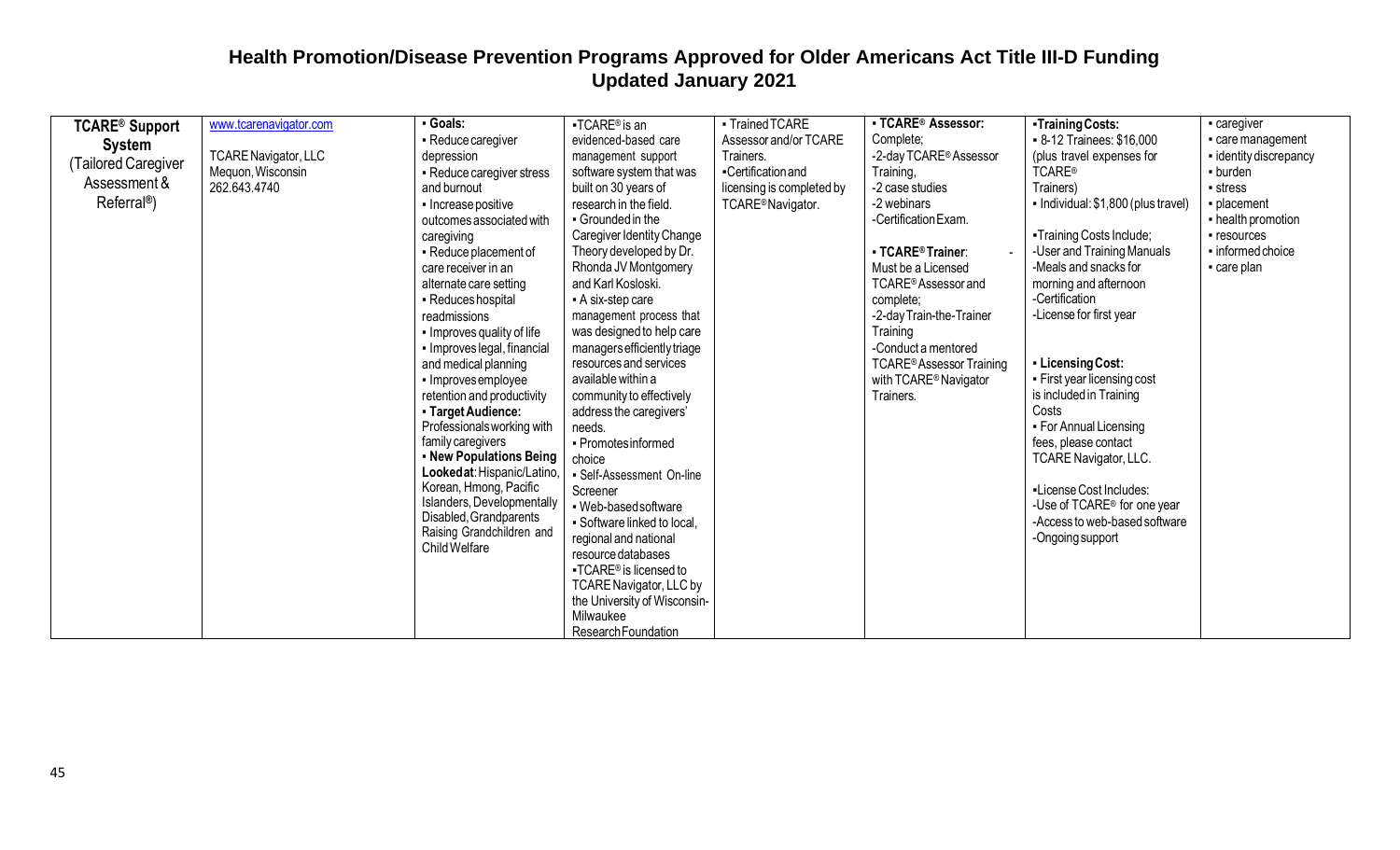| <b>Walk with Ease</b><br>(group program and<br>self-directed<br>program)<br>(Self-directed<br>Spanish version:<br><b>Camine Con Gusto)</b> | http://www.arthritis.org/wwe<br>www.walkwitharthritis.org | - Reduce pain and<br>discomfort of arthritis,<br>increase balance and<br>strength, build confidence<br>in the ability to be<br>physically active and<br>improve overall health<br>among older adults.<br>Designed to decrease<br>disability and improve<br>arthritis symptoms, self-<br>efficacy, and perceived<br>control, balance, strength,<br>and walking pace<br>- Target Audience:<br>Community-dwelling older<br>adults with arthritis and<br>other chronic conditions,<br>such as diabetes, heart<br>disease and hypertension | - Community-based<br>group program:<br>- 6 weeks<br>- 1 hour, 3 times a week<br>- 12-15 recommended<br>participant group size<br>- Self-directed program<br>that combines self-paced<br>walks with health-topic<br>related discussion also<br>available:<br>- 6 weeks<br>- 30 min, 3 times a week | - Certified instructor | • Either 3-4 hour in-person<br>Arthritis Foundation training<br>workshop or online training<br>• CPR certification required<br>• First aid certification<br>recommended | - Licensing Cost: None<br>• Training Cost:<br>\$50-\$75, includes all<br>manuals, books and posters:<br>- Online workshop registration:<br>\$50 per leader<br>- For In-Person 3-4 hour<br>training workshop: Approx \$50-<br>\$75 per leader. Consider<br>related expenses, such as<br>room rental and trainer travel.<br>- Participant Materials Cost:<br>- Book: \$11.95 (bulk<br>discount available for qtys<br>over 100)<br>Kits are optional<br>• For self-directed program:<br>- Walk with Ease participant<br>guide book: \$11.95.<br>Participants can use free online<br>Movement Tracker to record<br>progress and track goals | • physical activity<br>- arthritis<br>• balance program<br>group setting<br>- self-directed<br>self-management<br>- health promotion |
|--------------------------------------------------------------------------------------------------------------------------------------------|-----------------------------------------------------------|---------------------------------------------------------------------------------------------------------------------------------------------------------------------------------------------------------------------------------------------------------------------------------------------------------------------------------------------------------------------------------------------------------------------------------------------------------------------------------------------------------------------------------------|---------------------------------------------------------------------------------------------------------------------------------------------------------------------------------------------------------------------------------------------------------------------------------------------------|------------------------|-------------------------------------------------------------------------------------------------------------------------------------------------------------------------|-----------------------------------------------------------------------------------------------------------------------------------------------------------------------------------------------------------------------------------------------------------------------------------------------------------------------------------------------------------------------------------------------------------------------------------------------------------------------------------------------------------------------------------------------------------------------------------------------------------------------------------------|--------------------------------------------------------------------------------------------------------------------------------------|
|--------------------------------------------------------------------------------------------------------------------------------------------|-----------------------------------------------------------|---------------------------------------------------------------------------------------------------------------------------------------------------------------------------------------------------------------------------------------------------------------------------------------------------------------------------------------------------------------------------------------------------------------------------------------------------------------------------------------------------------------------------------------|---------------------------------------------------------------------------------------------------------------------------------------------------------------------------------------------------------------------------------------------------------------------------------------------------|------------------------|-------------------------------------------------------------------------------------------------------------------------------------------------------------------------|-----------------------------------------------------------------------------------------------------------------------------------------------------------------------------------------------------------------------------------------------------------------------------------------------------------------------------------------------------------------------------------------------------------------------------------------------------------------------------------------------------------------------------------------------------------------------------------------------------------------------------------------|--------------------------------------------------------------------------------------------------------------------------------------|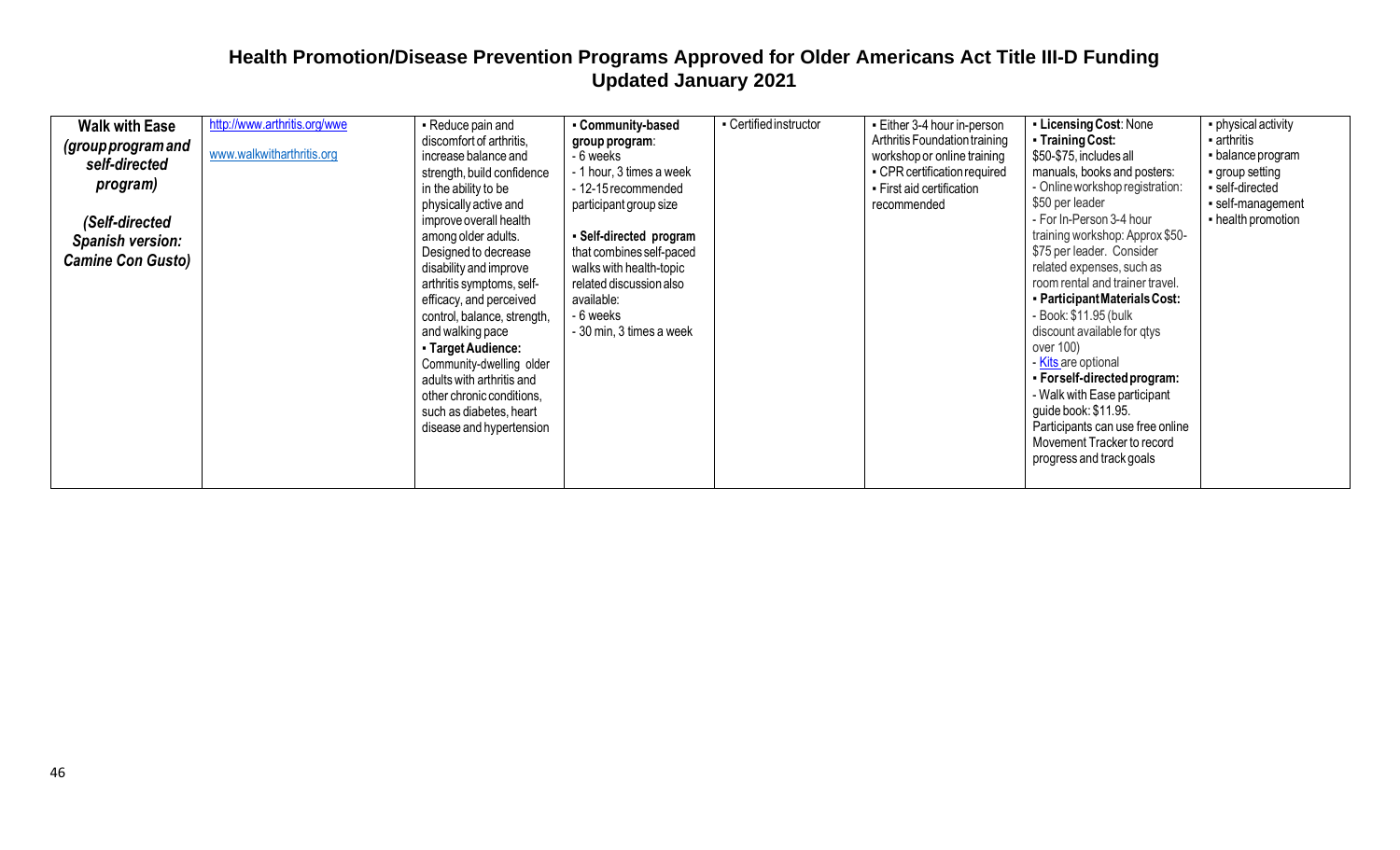| <b>Wellness Recovery</b><br><b>Action Plan</b><br>(WRAP®) | www.copelandcenter.com<br>Katie Wilson: (802) 254-5335<br>katiejwilson@gmail.com | Goals:<br>$\circ$ Increased self-agency<br>$\circ$ Decreased anxiety<br>and depression<br>$\circ$ Increased hopefulness<br>$\circ$ Increased patient self-<br>advocacy<br>$\circ$ Decreased daily<br>disruption physical and<br>mental health conditions<br><b>Enhanced social</b><br>support<br>$\circ$ Improved self-esteem<br>$\circ$ Improved<br>management of addictive<br>behaviors<br>○ Decreased<br>dependency on<br>utilization of formal<br>health care support<br>services<br>$\circ$ Improved quality of life<br><b>Target Audience:</b><br>WRAP is used primarily by<br>people with mental<br>illnesses of varying<br>severity and people coping<br>with various health issues<br>(such as arthritis, diabetes<br>Hepatitis C, HIV) | An evidence-based<br>manualized group<br>intervention for illness self-<br>management delivered in<br>a self-help group context<br>(in-person or online).<br>WRAP guides participants<br>through the process of<br>identifying and<br>understanding their<br>personal wellness<br>resources ("wellness<br>tools"), and then helps<br>them to develop an<br>individualized plan to use<br>these resources to<br>manage daily stress and<br>symptoms.<br><b>Group sessions meet:</b><br>$\circ$ 2.5 hours sessions for<br>8 weeks with 8-12<br>participants<br>$\circ$ 2 full days with 20-25<br>participants<br>$\circ$ 3 full days with 25-50<br>participants<br>o Online interactive 4-<br>week online sessions<br>with individual<br>assignments and<br>participation in online<br>discussion boards<br>between sessions. 8-12<br>participants | $\circ$ 2 trained and<br>certified WRAP<br>Facilitators | $\circ$ WRAP Facilitators are<br>trained in a standardized<br>5-day course by 2<br><b>Advanced Level WRAP</b><br>Facilitators. Pre-requisite<br>is attending a WRAP<br>group and developing a<br>personalized WRAP<br>Plan.<br>o Advanced Level<br><b>WRAP</b> facilitators are<br>trained in a 5-day course<br>through Copeland Center<br>for Wellness and<br>Recovery, including<br>required knowledge<br>assessment, completion<br>of 4 practicums, and<br>submission of a<br>mentoring plan. Pre-<br>requisite is to complete a<br><b>WRAP</b> facilitator course,<br>submission of a video<br>overview of WRAP, and<br>submission of at least 15<br>evaluations from at least<br>3 different facilitated<br><b>WRAP</b> groups.<br>$\circ$ WRAP Facilitators and<br><b>Advanced Level</b><br><b>Facilitators must</b><br>attended a refresher<br>course at least once<br>every 2 years. | <b>Staff Training Costs (Please</b><br>see website for current training $\circ$<br>costs)<br>Seminar I Course: \$500 per<br>person (WRAP book Included) o<br>• Facilitator Seminar II Course: o<br>\$1300 per person (instructor<br>manual and materials included) $\circ$<br>• Advanced Level Facilitator<br>Seminar III Course: \$1500 per<br>$\circ$<br>person (materials included)<br>• Facilitator Training Manual<br>(includes CD-ROM and DVD) =<br>\$129.00 (available in English<br>O<br>and Spanish)<br>• Wellness Recovery Action<br>Plan (WRAP) = $$10$ (available<br>in English, Spanish, Chinese,<br>Cambodian, Korean,<br>Vietnamese)<br><b>Intervention Costs: 8-week</b><br>format for 12 participants<br>• 2 WRAP Facilitators @<br>\$25/hour (inclu travel): 20<br>hours instruction time (2.5)<br>hours/week * 8 weeks); 16<br>hours prep time (2 hour/week *<br>8 weeks); 4 hours post-group<br>to complete values & ethics<br>checklist & debrief (30 minutes<br>per week $*$ 8 weeks) = 40<br>hours $*$ \$25/hour $*$ 2 staff =<br>\$2000<br>• Cost of 12 WRAP participant | self-management<br>emotional health<br>behavioral health<br>chronic conditions<br>cross-disability<br>health promotion<br>wellness<br>emotional recovery<br>improve daily<br>functioning<br>addictions<br>at-risk substance<br>abuse<br>group setting<br>trauma recovery<br>self-efficacy<br>self-advocacy<br>prevention<br>transition-age youth |
|-----------------------------------------------------------|----------------------------------------------------------------------------------|--------------------------------------------------------------------------------------------------------------------------------------------------------------------------------------------------------------------------------------------------------------------------------------------------------------------------------------------------------------------------------------------------------------------------------------------------------------------------------------------------------------------------------------------------------------------------------------------------------------------------------------------------------------------------------------------------------------------------------------------------|--------------------------------------------------------------------------------------------------------------------------------------------------------------------------------------------------------------------------------------------------------------------------------------------------------------------------------------------------------------------------------------------------------------------------------------------------------------------------------------------------------------------------------------------------------------------------------------------------------------------------------------------------------------------------------------------------------------------------------------------------------------------------------------------------------------------------------------------------|---------------------------------------------------------|----------------------------------------------------------------------------------------------------------------------------------------------------------------------------------------------------------------------------------------------------------------------------------------------------------------------------------------------------------------------------------------------------------------------------------------------------------------------------------------------------------------------------------------------------------------------------------------------------------------------------------------------------------------------------------------------------------------------------------------------------------------------------------------------------------------------------------------------------------------------------------------------|--------------------------------------------------------------------------------------------------------------------------------------------------------------------------------------------------------------------------------------------------------------------------------------------------------------------------------------------------------------------------------------------------------------------------------------------------------------------------------------------------------------------------------------------------------------------------------------------------------------------------------------------------------------------------------------------------------------------------------------------------------------------------------------------------------------------------------------------------------------------------------------------------------------------------------------------------------------------------------------------------------------------------------------------------------------------------------------------------|--------------------------------------------------------------------------------------------------------------------------------------------------------------------------------------------------------------------------------------------------------------------------------------------------------------------------------------------------|
|-----------------------------------------------------------|----------------------------------------------------------------------------------|--------------------------------------------------------------------------------------------------------------------------------------------------------------------------------------------------------------------------------------------------------------------------------------------------------------------------------------------------------------------------------------------------------------------------------------------------------------------------------------------------------------------------------------------------------------------------------------------------------------------------------------------------------------------------------------------------------------------------------------------------|--------------------------------------------------------------------------------------------------------------------------------------------------------------------------------------------------------------------------------------------------------------------------------------------------------------------------------------------------------------------------------------------------------------------------------------------------------------------------------------------------------------------------------------------------------------------------------------------------------------------------------------------------------------------------------------------------------------------------------------------------------------------------------------------------------------------------------------------------|---------------------------------------------------------|----------------------------------------------------------------------------------------------------------------------------------------------------------------------------------------------------------------------------------------------------------------------------------------------------------------------------------------------------------------------------------------------------------------------------------------------------------------------------------------------------------------------------------------------------------------------------------------------------------------------------------------------------------------------------------------------------------------------------------------------------------------------------------------------------------------------------------------------------------------------------------------------|--------------------------------------------------------------------------------------------------------------------------------------------------------------------------------------------------------------------------------------------------------------------------------------------------------------------------------------------------------------------------------------------------------------------------------------------------------------------------------------------------------------------------------------------------------------------------------------------------------------------------------------------------------------------------------------------------------------------------------------------------------------------------------------------------------------------------------------------------------------------------------------------------------------------------------------------------------------------------------------------------------------------------------------------------------------------------------------------------|--------------------------------------------------------------------------------------------------------------------------------------------------------------------------------------------------------------------------------------------------------------------------------------------------------------------------------------------------|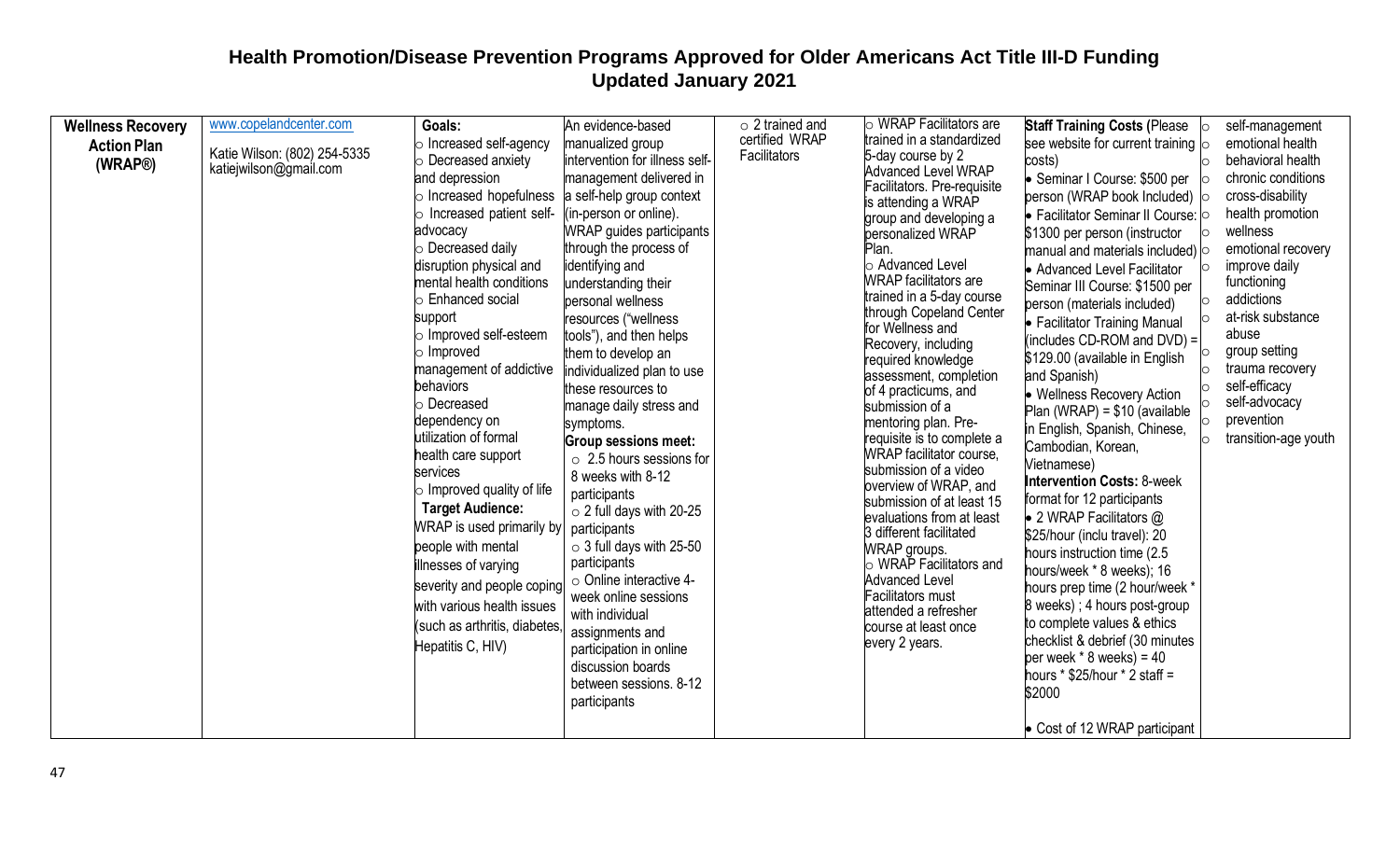| <b>Wellness Recovery</b><br><b>Action Plan</b><br>(WRAP®)<br>(continued) |  | booklets $@ $10 = $120$<br>$\bullet$ Water & healthy snacks $@$<br>\$10/week * 8 weeks=\$80 |
|--------------------------------------------------------------------------|--|---------------------------------------------------------------------------------------------|
|                                                                          |  | • Space rental-varies                                                                       |
|                                                                          |  | • Office & art supplies (pens,<br>paper, markers, flip charts, 3-<br>ring binders           |
|                                                                          |  |                                                                                             |
|                                                                          |  |                                                                                             |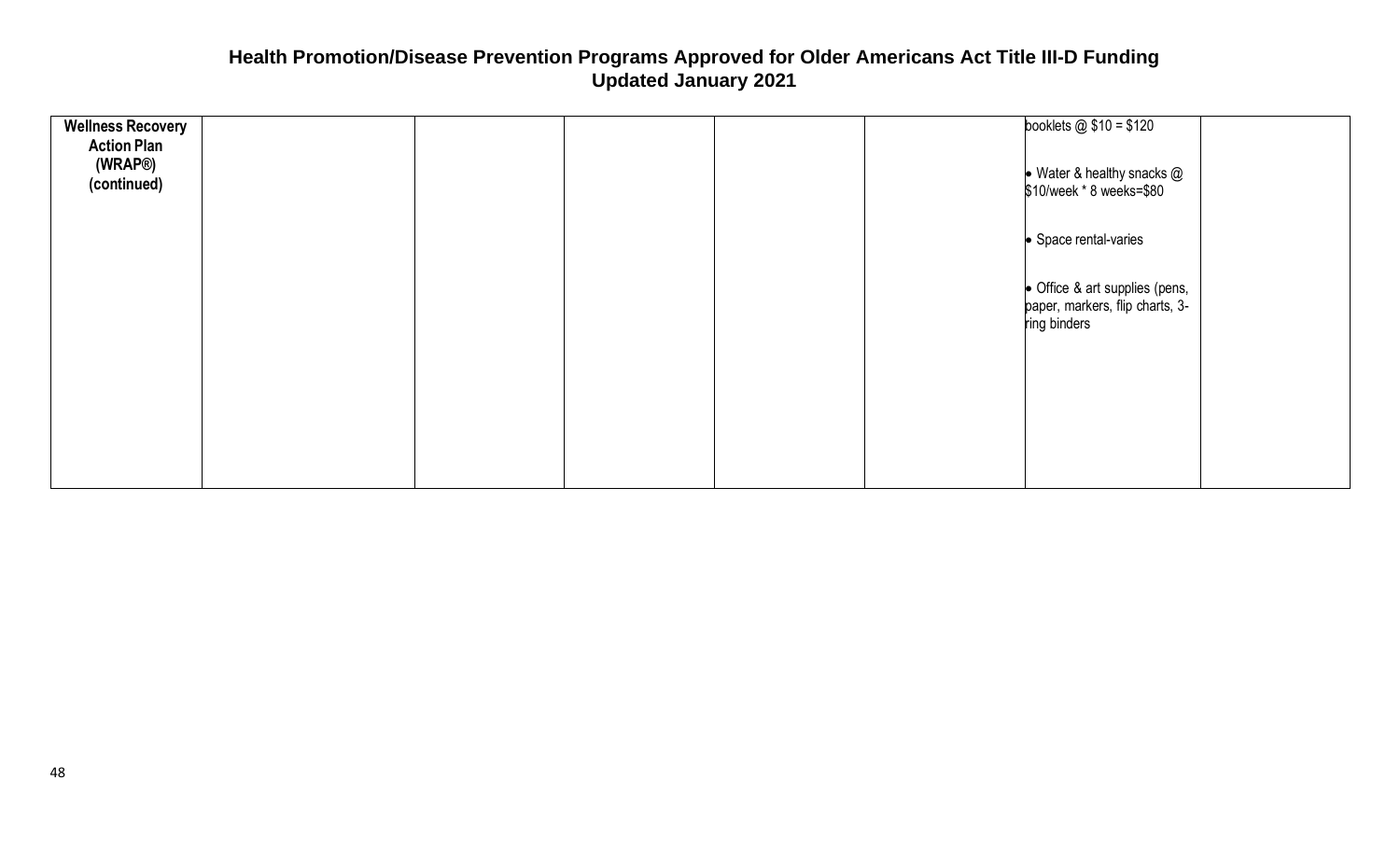| <b>Chronic Disease</b><br>Self-Management<br>Program (CDSMP)<br>(For Spanish see<br><b>Tomando Control de</b><br>Su Salud) | https://www.selfmanagementre<br>source.com/programs/small-<br>group/chronic-disease-self-<br>management/ | • Enable participants to build<br>skills and-confidence to<br>take part in maintaining<br>their health and managing<br>their physical and mental<br>health chronic health<br>conditions, such as<br>hypertension, arthritis,<br>depression, heart disease,<br>stroke, lung disease, and<br>diabetes. The skills taught<br>are generic across<br>conditions.<br>• Target Audience: Adults<br>with chronic health<br>conditions | $\bullet$ 6 weeks<br>• 2.5 hours per week<br>• Program provides<br>information and teaches<br>practical skills on<br>managing chronic health<br>problems | While the workshop is<br>highly structured using a<br>detailed manual and<br>detailed fidelity standards,<br>participant activities are<br>highly individualized and<br>self-tailored with support<br>from two trained leaders.<br>one or both of whom are<br>peers with chronic<br>conditions. | • 4.5 days of facilitator training  <br>and certification, either<br>offered by the Self-<br>Management Resource<br>Center or off-site.<br>Update training is also<br>available for active certified<br><b>CDSMP Master Trainers</b><br>and/or T-Trainers.<br>Cross-training is available for<br>other programs once trained<br>as Master Trainers for<br><b>CDSMP</b> or Tomando Control<br>de su Salud. These trainings<br>are offered by SMRC via<br>webinar.<br>• 4-day Leader training offered<br>by Master Trainers, usually<br>on site. | <b>Licensing Cost (3-year):</b><br>Licenses start at \$500 for 20<br>workshops and increase<br>based on the number of<br>workshops offered.<br><b>Training Cost:</b><br>- Training offered by SMRC<br>(4.5 days, includes all<br>materials): \$1,800 per health<br>professional; \$1000 for a lay<br>person with a chronic<br>disease.<br>- Off-site 4.5-day training<br>(must be requested 4-6<br>months in advance): \$16,000<br>(\$10,000 to SMRC, \$6,000)<br>for two trainers' fees),<br>excludes additional costs<br>such as materials and travel<br>expenses for two trainers.<br>- Web-based update training:<br>varies (\$100 - \$250)<br>Web-based cross training to<br>other SMRC programs vary<br>in cost. | chronic disease<br>chronic condition<br>group setting<br>self-management<br>health promotion<br>physical activity<br>Nutrition<br>Mental Health |
|----------------------------------------------------------------------------------------------------------------------------|----------------------------------------------------------------------------------------------------------|-------------------------------------------------------------------------------------------------------------------------------------------------------------------------------------------------------------------------------------------------------------------------------------------------------------------------------------------------------------------------------------------------------------------------------|----------------------------------------------------------------------------------------------------------------------------------------------------------|-------------------------------------------------------------------------------------------------------------------------------------------------------------------------------------------------------------------------------------------------------------------------------------------------|------------------------------------------------------------------------------------------------------------------------------------------------------------------------------------------------------------------------------------------------------------------------------------------------------------------------------------------------------------------------------------------------------------------------------------------------------------------------------------------------------------------------------------------------|------------------------------------------------------------------------------------------------------------------------------------------------------------------------------------------------------------------------------------------------------------------------------------------------------------------------------------------------------------------------------------------------------------------------------------------------------------------------------------------------------------------------------------------------------------------------------------------------------------------------------------------------------------------------------------------------------------------------|-------------------------------------------------------------------------------------------------------------------------------------------------|
|                                                                                                                            |                                                                                                          |                                                                                                                                                                                                                                                                                                                                                                                                                               |                                                                                                                                                          |                                                                                                                                                                                                                                                                                                 |                                                                                                                                                                                                                                                                                                                                                                                                                                                                                                                                                | <b>Participant Materials Cost:</b><br>- Living a Healthy Life with<br>Chronic Conditions: \$18.95<br>(bulk pricing is available)<br>- Relaxation tape/CD: \$12<br>each                                                                                                                                                                                                                                                                                                                                                                                                                                                                                                                                                 |                                                                                                                                                 |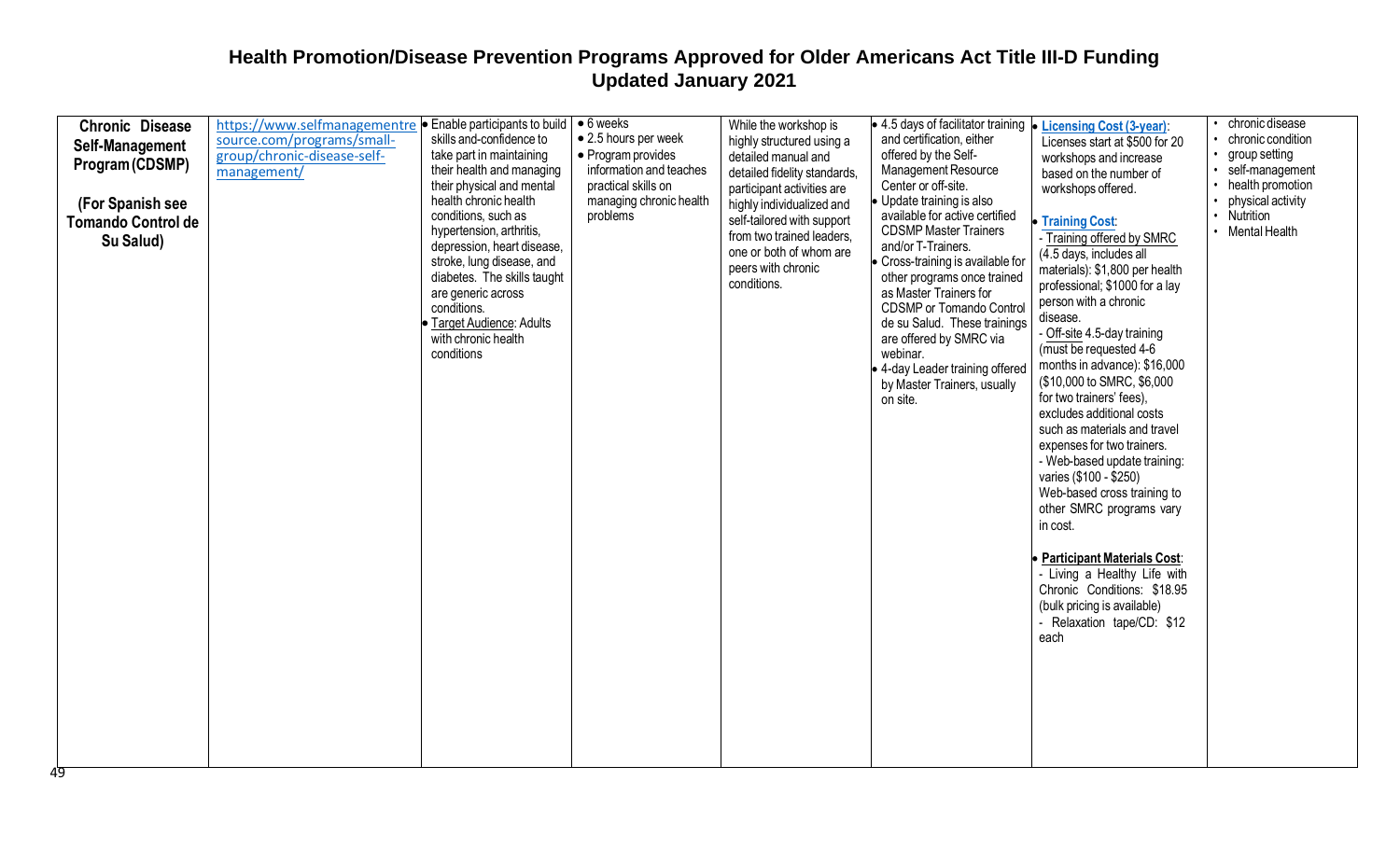| <b>Cancer: Thriving &amp;</b> | https://www.selfmanagementre · Provides information and |                                | $\bullet$ 6 weeks                | While the workshop is                                | 4.5 days of CDSMP Master • Licensing Cost (3-year): |                                    | Cancer            |
|-------------------------------|---------------------------------------------------------|--------------------------------|----------------------------------|------------------------------------------------------|-----------------------------------------------------|------------------------------------|-------------------|
| Surviving (CTS)               | source.com/programs/small-                              | teaches practical skills for   | $\bullet$ 2.5 hours per week     | highly structured using a                            | Training and certification,                         | Licenses start at \$500 for 20     | chronic condition |
|                               | group/cancer-thriving-and-                              | managing the challenges        | $\bullet$ 10-16 participants per | detailed manual and                                  | either offered by the Self-                         | workshops and increase             | group setting     |
|                               | surviving/                                              | of living with or in remission | group                            | detailed fidelity standards,                         | <b>Management Resource</b>                          | based on the number of             | self-management   |
| (All Materials                |                                                         | from cancer.                   | Program is for people who        | participant activities are                           | Center or off-site.                                 | workshops offered.                 | health promotion  |
| <b>Available in Spanish)</b>  |                                                         | · Target Audience: Adults      | are managing cancer or           | highly individualized and                            | Cross-training to become                            |                                    |                   |
|                               |                                                         | with or in remission from      | are in remission from            | self-tailored with support                           | <b>CTS leaders or Master</b>                        | Training Cost:                     |                   |
|                               |                                                         | cancer                         | cancer.                          | from two trained leaders,                            | Trainers who are already                            | - Training offered by SMRC         |                   |
|                               |                                                         |                                |                                  | one or both of whom are                              | certified in CDSMP or                               | (4.5 days, includes all            |                   |
|                               |                                                         |                                |                                  | peers who in remission or<br>have had family members | Tomando Control de Su<br>Salud. These trainings are | materials): \$1,800 per health     |                   |
|                               |                                                         |                                |                                  | with cancer.                                         | offered by SMRC via                                 | professional; \$1000 for a lay     |                   |
|                               |                                                         |                                |                                  |                                                      | webinar.                                            | person with a chronic              |                   |
|                               |                                                         |                                |                                  |                                                      | 4-day Leader training or 1-                         | disease.                           |                   |
|                               |                                                         |                                |                                  |                                                      | day Leader cross-training                           | - Off-site 4.5-day training        |                   |
|                               |                                                         |                                |                                  |                                                      | offered by Master Trainers,                         | (must be requested 4-6             |                   |
|                               |                                                         |                                |                                  |                                                      | usually on site.                                    | months in advance): \$16,000       |                   |
|                               |                                                         |                                |                                  |                                                      |                                                     | (\$10,000 to SMRC, \$6,000         |                   |
|                               |                                                         |                                |                                  |                                                      |                                                     | for two trainers' fees),           |                   |
|                               |                                                         |                                |                                  |                                                      |                                                     | excludes additional costs          |                   |
|                               |                                                         |                                |                                  |                                                      |                                                     | such as materials and travel       |                   |
|                               |                                                         |                                |                                  |                                                      |                                                     | expenses for two trainers.         |                   |
|                               |                                                         |                                |                                  |                                                      |                                                     | - Web-based cross training         |                   |
|                               |                                                         |                                |                                  |                                                      |                                                     | from CDSMP: \$350                  |                   |
|                               |                                                         |                                |                                  |                                                      |                                                     |                                    |                   |
|                               |                                                         |                                |                                  |                                                      |                                                     | <b>Participant Materials Cost:</b> |                   |
|                               |                                                         |                                |                                  |                                                      |                                                     | - Living a Healthy Life with       |                   |
|                               |                                                         |                                |                                  |                                                      |                                                     | Chronic Conditions: \$18.95        |                   |
|                               |                                                         |                                |                                  |                                                      |                                                     | (bulk pricing is available)        |                   |
|                               |                                                         |                                |                                  |                                                      |                                                     |                                    |                   |
|                               |                                                         |                                |                                  |                                                      |                                                     |                                    |                   |
|                               |                                                         |                                |                                  |                                                      |                                                     |                                    |                   |
|                               |                                                         |                                |                                  |                                                      |                                                     |                                    |                   |
|                               |                                                         |                                |                                  |                                                      |                                                     |                                    |                   |
|                               |                                                         |                                |                                  |                                                      |                                                     |                                    |                   |
|                               |                                                         |                                |                                  |                                                      |                                                     |                                    |                   |
|                               |                                                         |                                |                                  |                                                      |                                                     |                                    |                   |
|                               |                                                         |                                |                                  |                                                      |                                                     |                                    |                   |
|                               |                                                         |                                |                                  |                                                      |                                                     |                                    |                   |
|                               |                                                         |                                |                                  |                                                      |                                                     |                                    |                   |
| 50                            |                                                         |                                |                                  |                                                      |                                                     |                                    |                   |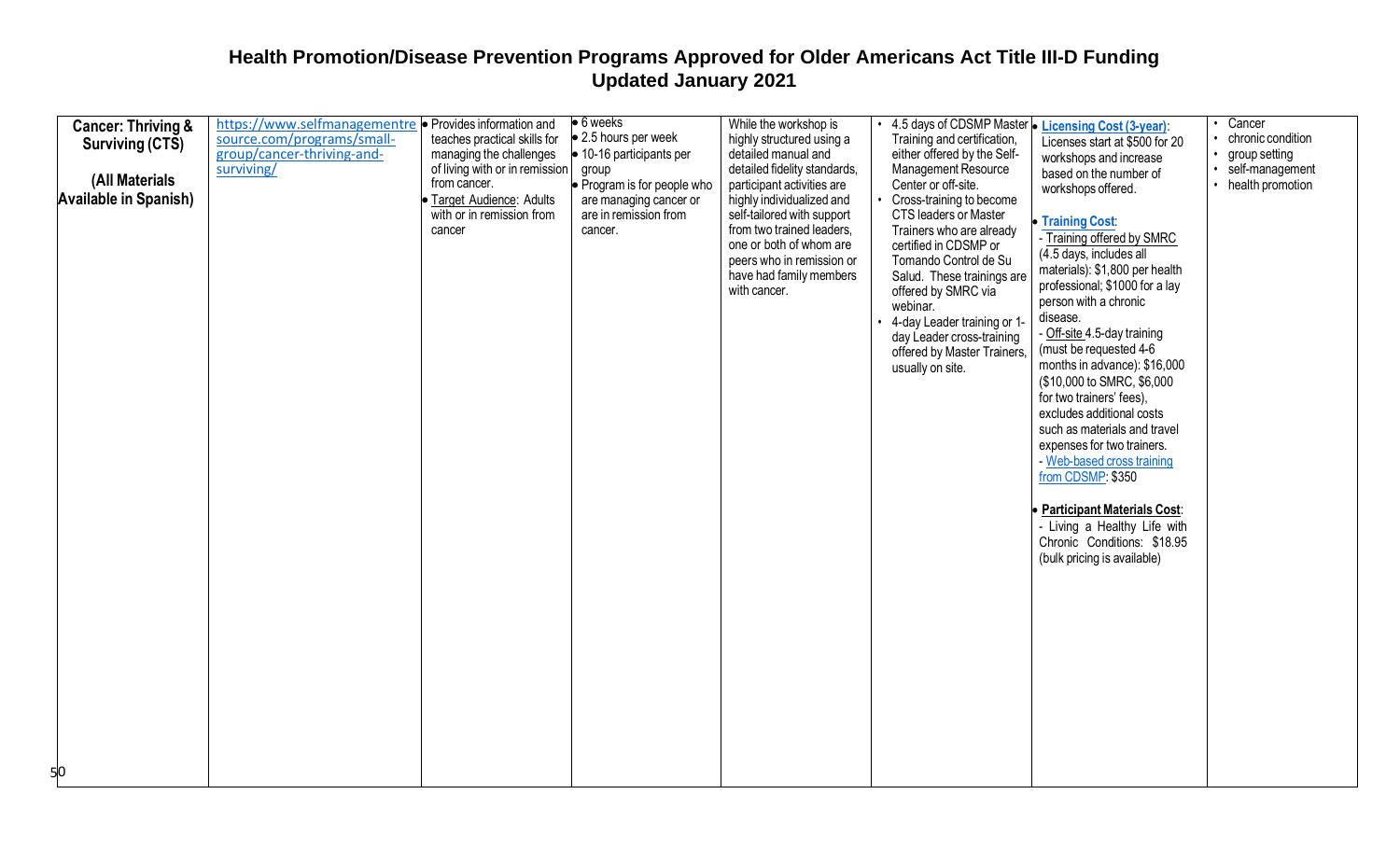| <b>Chronic Pain Self-</b>    | https://www.selfmanagementresource.co | Provides information and                                                                                                                                                                                                                        | 6 weeks                                                                         | While the workshop is                                                                                          | 4.5 days of Master Training • Licensing Cost (3-year):                                                                                                                                                                                                                            |                                                                                                                                                                                                                                                                                                                                                                                                                                                                                                                                                                                                                                                                                                                                                                          | chronic pain                     |
|------------------------------|---------------------------------------|-------------------------------------------------------------------------------------------------------------------------------------------------------------------------------------------------------------------------------------------------|---------------------------------------------------------------------------------|----------------------------------------------------------------------------------------------------------------|-----------------------------------------------------------------------------------------------------------------------------------------------------------------------------------------------------------------------------------------------------------------------------------|--------------------------------------------------------------------------------------------------------------------------------------------------------------------------------------------------------------------------------------------------------------------------------------------------------------------------------------------------------------------------------------------------------------------------------------------------------------------------------------------------------------------------------------------------------------------------------------------------------------------------------------------------------------------------------------------------------------------------------------------------------------------------|----------------------------------|
| <b>Management</b>            | m/programs/small-group/chronic-pain-  | teaches practical skills                                                                                                                                                                                                                        | 2.5 hours per week                                                              | highly structured using a                                                                                      | and certification in                                                                                                                                                                                                                                                              | Licenses start at \$500 for 20                                                                                                                                                                                                                                                                                                                                                                                                                                                                                                                                                                                                                                                                                                                                           | chronic condition                |
| Program (CPSMP)              | self-management/                      | for managing the<br>challenges of living with                                                                                                                                                                                                   | Program is for people<br>who have a primary or                                  | detailed manual and<br>detailed fidelity standards,                                                            | CDSMP, offered by the<br>Self-Management                                                                                                                                                                                                                                          | workshops and increase                                                                                                                                                                                                                                                                                                                                                                                                                                                                                                                                                                                                                                                                                                                                                   | group setting<br>self-management |
|                              |                                       | chronic pain. (Chronic                                                                                                                                                                                                                          | secondary diagnosis of                                                          | participant activities are                                                                                     | Resource Center or off-site                                                                                                                                                                                                                                                       | based on the number of<br>workshops offered.                                                                                                                                                                                                                                                                                                                                                                                                                                                                                                                                                                                                                                                                                                                             | • health promotion               |
| (All Materials               |                                       | Pain is defined as pain                                                                                                                                                                                                                         | chronic pain.                                                                   | highly individualized and                                                                                      | Cross-training to become                                                                                                                                                                                                                                                          |                                                                                                                                                                                                                                                                                                                                                                                                                                                                                                                                                                                                                                                                                                                                                                          |                                  |
| <b>Available in Spanish)</b> |                                       | that lasts for longer than<br>3 to 6 months, or beyond<br>the normal healing time<br>of an injury.<br>Is being used by some<br>programs in conjunction<br>with prescription opioid<br>tapering.<br>Target Audience: Adults<br>with chronic pain | People with all types of<br>non-cancer chronic pain<br>conditions are welcomed. | self-tailored with support<br>from two trained leaders,<br>one or both of whom are<br>peers with chronic pain. | <b>CPSMP</b> leaders or Master<br>Trainers who are already<br>certified in CDSMP or<br>Tomando Control de Su<br>Salud. These trainings are<br>offered by SMRC via<br>webinar.<br>4-day Leader training or 2-<br>day cross-training usually<br>done locally by Master<br>Trainers. | Training Cost:<br>- Training offered by SMRC<br>(4.5 days, includes all<br>materials): \$1,800 per health<br>professional; \$1000 for a lay<br>person with a chronic<br>disease.<br>- Off-site 4.5-day training<br>(must be requested 4-6)<br>months in advance): \$16,000<br>(\$10,000 to SMRC, \$6,000<br>for two trainers' fees),<br>excludes additional costs<br>such as materials and travel<br>expenses for two trainers.<br>- Web-based cross training<br>from CDSMP: \$450<br><b>Participant Materials Cost:</b><br>• Living a Healthy Life with<br>Chronic Pain (Also includes<br>an exercise CD): \$19.96 (bulk<br>pricing is available)<br>Vivir una vida sana con dolor<br>crónico (Also includes an<br>exercise CD): \$19.96 (bulk<br>pricing is available) |                                  |
|                              |                                       |                                                                                                                                                                                                                                                 |                                                                                 |                                                                                                                |                                                                                                                                                                                                                                                                                   |                                                                                                                                                                                                                                                                                                                                                                                                                                                                                                                                                                                                                                                                                                                                                                          |                                  |
|                              |                                       |                                                                                                                                                                                                                                                 |                                                                                 |                                                                                                                |                                                                                                                                                                                                                                                                                   |                                                                                                                                                                                                                                                                                                                                                                                                                                                                                                                                                                                                                                                                                                                                                                          |                                  |
|                              |                                       |                                                                                                                                                                                                                                                 |                                                                                 |                                                                                                                |                                                                                                                                                                                                                                                                                   |                                                                                                                                                                                                                                                                                                                                                                                                                                                                                                                                                                                                                                                                                                                                                                          |                                  |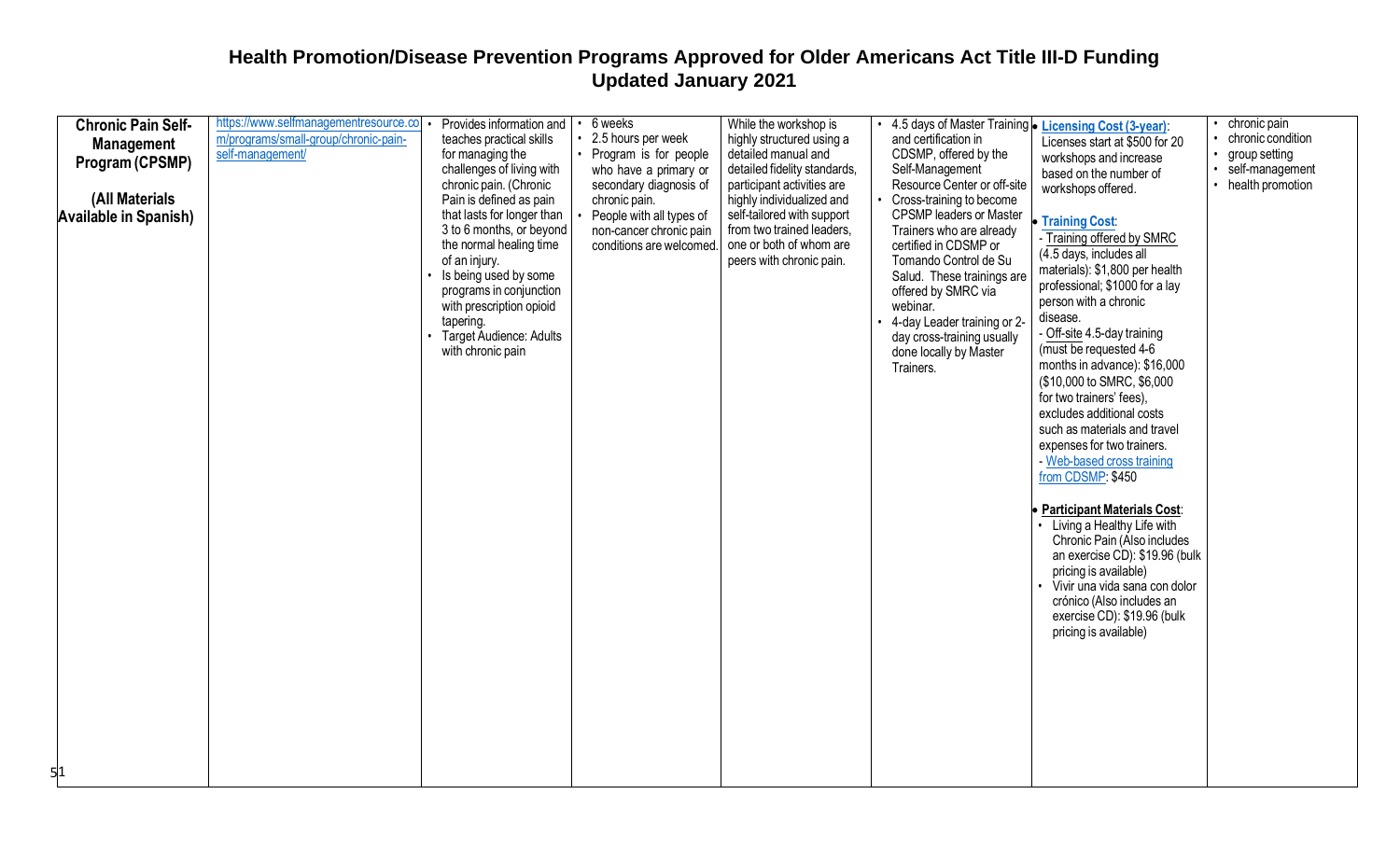| (12-16 people with type-2<br>or DSMP, offered by the<br>diabetes and to maintain<br>detailed manual and<br>workshops and increase<br>group/diabetes-self-<br>(DSMP)<br>Self-Management Resource<br>and/or increase life's<br>diabetes)<br>detailed fidelity standards,<br>$\bullet$<br>based on the number of<br>management/<br>Center or off-site.<br>activities<br>This program is one of<br>participant activities are<br>workshops offered.<br>Target Audience: Adults<br>those programs that has<br>Update training is also<br>For Spanish see<br>highly individualized and<br>with type-2 diabetes<br>available for active certified<br>been approved for<br>self-tailored with support<br>Programa de Manejo<br><b>Training Cost:</b><br><b>DSMP Master Trainers</b><br>reimbursement. Approval<br>from two trained leaders,<br>- Training offered by SMRC<br>Personal de la<br>of programs comes from<br>and/or T-Trainers.<br>one or both of whom are<br>(4.5 days, includes all<br><b>Diabetes</b><br>the American Diabetes<br>Cross-training is available to<br>peers living with diabetes.<br>materials): \$1,800 per health<br>Diabetes Self-Management<br>Association or the<br>professional; \$1000 for a lay<br>for CDSMP or Tomando<br>American Association of<br>person with a chronic<br>Control de Su Salud leaders<br>Diabetes Educators.<br>disease. This must be<br>and Master Trainers. These<br>The American Diabetes<br>followed by a webinar cross<br>Association identifies this<br>trainings are offered by<br>training for DSMP.<br>SMRC via webinar.<br>program as meeting the<br>- Off-site 4.5-day training<br>Diabetes Support Initiative<br>4-day Leader training, 1-1.5-<br>(must be requested 4-6<br>criteria for support<br>day cross-training and<br>update training as needed<br>months in advance): \$16,000<br>programming.<br>usually done locally by<br>(\$10,000 to SMRC, \$6,000<br>Master Trainers.<br>for two trainers' fees),<br>excludes additional costs<br>such as materials and travel<br>expenses for two trainers.<br>- Web-based update cross<br>training from CDSMP: \$450<br><b>Participant Materials Cost:</b><br>- Living a Healthy Life with<br>Chronic Conditions: \$18.95<br>(bulk pricing is available)<br>- Relaxation tape/CD: \$12 each<br>52 | group setting<br>medication<br>management<br>self-management<br>• health promotion |
|------------------------------------------------------------------------------------------------------------------------------------------------------------------------------------------------------------------------------------------------------------------------------------------------------------------------------------------------------------------------------------------------------------------------------------------------------------------------------------------------------------------------------------------------------------------------------------------------------------------------------------------------------------------------------------------------------------------------------------------------------------------------------------------------------------------------------------------------------------------------------------------------------------------------------------------------------------------------------------------------------------------------------------------------------------------------------------------------------------------------------------------------------------------------------------------------------------------------------------------------------------------------------------------------------------------------------------------------------------------------------------------------------------------------------------------------------------------------------------------------------------------------------------------------------------------------------------------------------------------------------------------------------------------------------------------------------------------------------------------------------------------------------------------------------------------------------------------------------------------------------------------------------------------------------------------------------------------------------------------------------------------------------------------------------------------------------------------------------------------------------------------------------------------------------------------------------------------------------------------------------------------------------------------------------------------|------------------------------------------------------------------------------------|
|------------------------------------------------------------------------------------------------------------------------------------------------------------------------------------------------------------------------------------------------------------------------------------------------------------------------------------------------------------------------------------------------------------------------------------------------------------------------------------------------------------------------------------------------------------------------------------------------------------------------------------------------------------------------------------------------------------------------------------------------------------------------------------------------------------------------------------------------------------------------------------------------------------------------------------------------------------------------------------------------------------------------------------------------------------------------------------------------------------------------------------------------------------------------------------------------------------------------------------------------------------------------------------------------------------------------------------------------------------------------------------------------------------------------------------------------------------------------------------------------------------------------------------------------------------------------------------------------------------------------------------------------------------------------------------------------------------------------------------------------------------------------------------------------------------------------------------------------------------------------------------------------------------------------------------------------------------------------------------------------------------------------------------------------------------------------------------------------------------------------------------------------------------------------------------------------------------------------------------------------------------------------------------------------------------------|------------------------------------------------------------------------------------|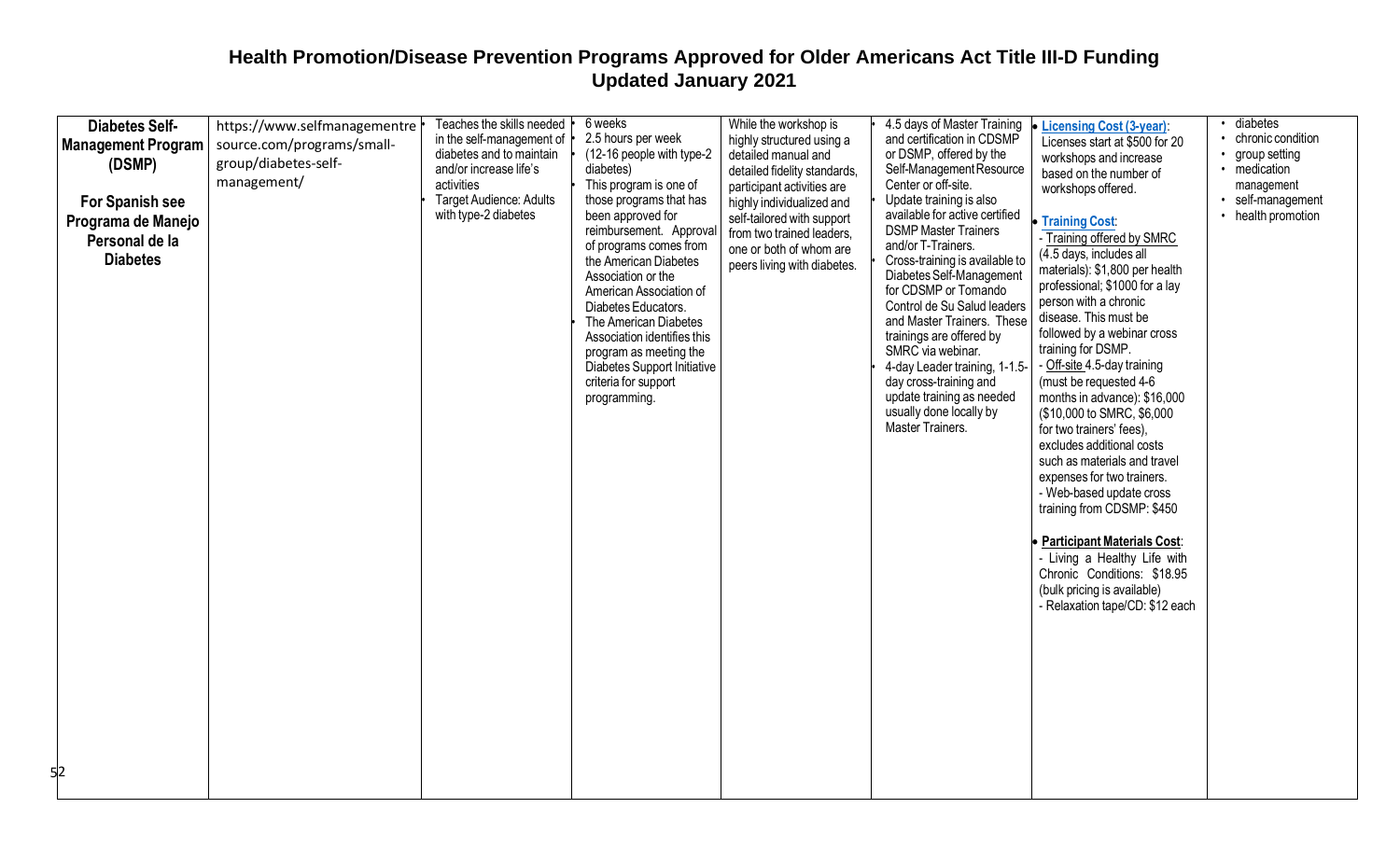| ¡Sí, Yo Puedo                                           | https://fch.tamu.edu/programs/diabetes-           | Goals:                                                                                                                                                                                                                                                                                                                                                                                   | A culturally tailored 7-                                                                                                                                                                                                                                                                                                                                                                                                                    | There are three approved $\vert \cdot \vert$                                                                                                                                                                                                                                                                                                                                                                   | Once the licensing                                                                                                                                                                                                                                                                                                                                                                                                                                                                                                                                         | $\bullet$              | \$500.00 licensing fee                                                                                                                                                                                                                                                                                                                                                                                                                                                                                                                                                                                                     | Diabetes self-management                                   |
|---------------------------------------------------------|---------------------------------------------------|------------------------------------------------------------------------------------------------------------------------------------------------------------------------------------------------------------------------------------------------------------------------------------------------------------------------------------------------------------------------------------------|---------------------------------------------------------------------------------------------------------------------------------------------------------------------------------------------------------------------------------------------------------------------------------------------------------------------------------------------------------------------------------------------------------------------------------------------|----------------------------------------------------------------------------------------------------------------------------------------------------------------------------------------------------------------------------------------------------------------------------------------------------------------------------------------------------------------------------------------------------------------|------------------------------------------------------------------------------------------------------------------------------------------------------------------------------------------------------------------------------------------------------------------------------------------------------------------------------------------------------------------------------------------------------------------------------------------------------------------------------------------------------------------------------------------------------------|------------------------|----------------------------------------------------------------------------------------------------------------------------------------------------------------------------------------------------------------------------------------------------------------------------------------------------------------------------------------------------------------------------------------------------------------------------------------------------------------------------------------------------------------------------------------------------------------------------------------------------------------------------|------------------------------------------------------------|
| <b>Controlar Mí Diabetes!</b><br>(¡Sí, Yo Puedo!)<br>53 | management/si-yo-puedo-controlar-mi-<br>diabetes/ | Improve diabetes<br>$\bullet$<br>self-care skills<br>Enhance diabetes<br>self-efficacy<br>Increase diabetes-<br>related knowledge<br>Audience: Tailored for<br>Spanish-speaking, lower-<br>literate Hispanic/Latinos<br>adult over the age of 18<br>with self-reported diagnosis<br>of type 2 diabetes (T2D).<br>Program also appropriate<br>for bilingual speaking<br>Hispanic/Latinos. | week program<br>comprised of an<br>orientation session<br>(Week 1) followed by<br>the 6-week diabetes<br>self-management<br>education lessons<br>(Weeks 2-7). Classes<br>are approximately two<br>hours in length. Each<br>lesson module is<br>made up of 9 to 10<br>activities.<br>¡Sí, Yo Puedo! utilizes the<br>social cognitive theory and<br>the self-regulation model as<br>its theoretical foundation to<br>promote behavior change. | class leader options.<br>First, two trained health<br>professional class<br>leaders (i.e., registered<br>nurse, licensed<br>vocational nurse, or<br>certified diabetes<br>educator). A blended<br>community health worker<br>(CHW) and health<br>professional is a second<br>delivery model. With<br>supervision or oversight<br>at a community clinic, a<br>third delivery option are<br>two CHW instructors. | agreement is<br>executed a class<br>leader training<br>workshop is<br>scheduled.<br>The workshop is<br>typically a half-day<br>¡Sí, Yo Puedo! class<br>leader training. The<br>\$400.00 workshop<br>fee includes training<br>all personnel<br>implementing the<br>curriculum. There is<br>no limit to the<br>number of attendees.<br>A refresher class<br>leader training is<br>available at \$100 per<br>hour. This training<br>length ranges from 2<br>to 3 hours.<br>Additional class<br>leader trainings can<br>be scheduled on an<br>as-needed basis. | $\bullet$<br>$\bullet$ | \$350 per curriculum kit<br>(multiple kits can be<br>purchased for multiple<br>sites).<br>Training: Four hundred<br>dollars (\$400) for a $\frac{1}{2}$<br>day or four-hour class<br>leader training.<br>Additional time is \$100<br>per hour.<br>Cost for duplication of<br>participant handouts. A<br>participant workbook<br>containing handouts is<br>available for purchase<br>and priced pre booklet.<br>Cost (TBD) for technical<br>assistance is available<br>from AgriLife Extension<br>for data entry, analysis,<br>and reporting.<br>Other costs to consider:<br>- Facility use fee<br>Class leader<br>stipends | education, Hispanic and/or<br>Latinos, culturally tailored |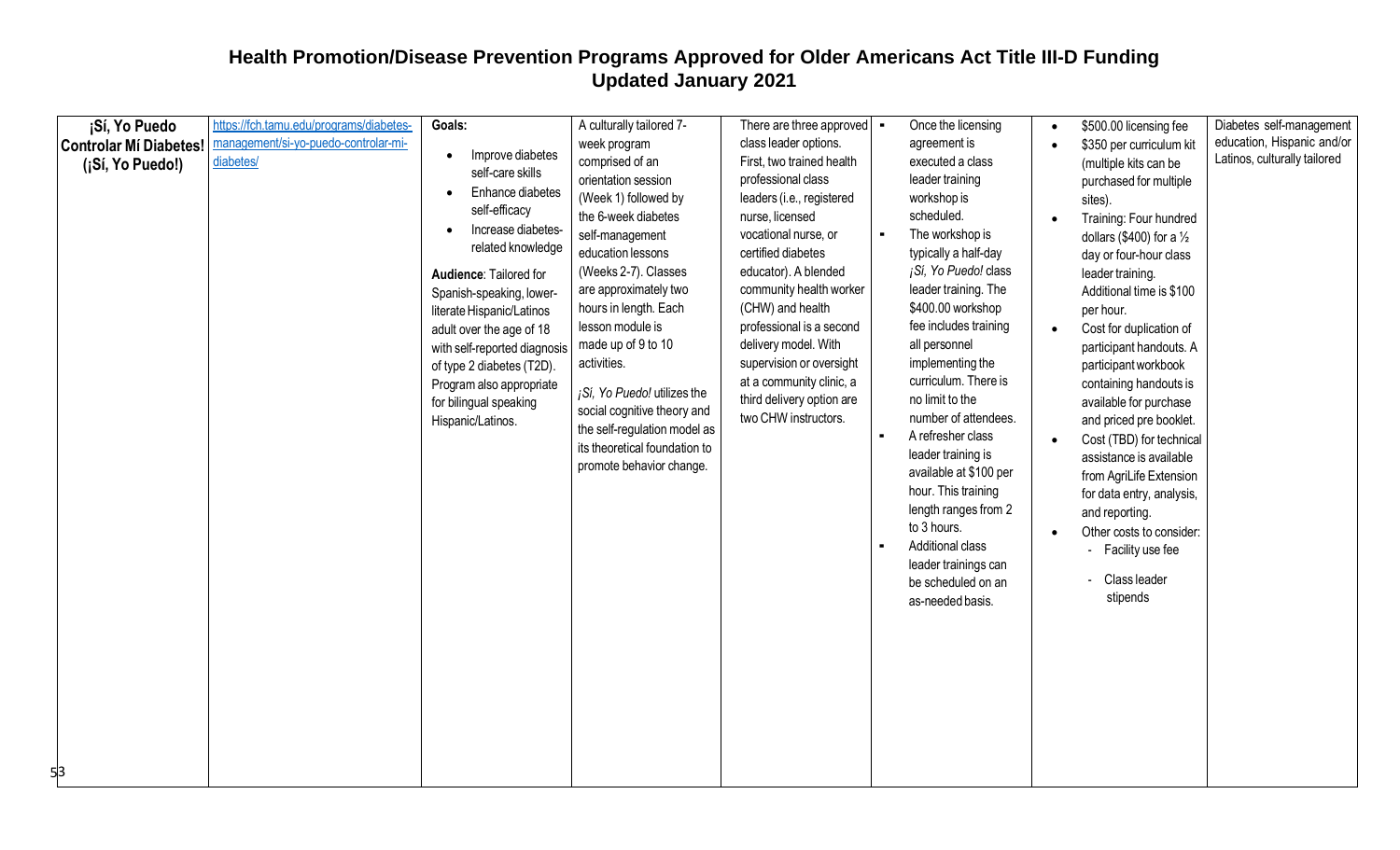| <b>Positive Self-</b><br><b>Management</b><br>Program for HIV<br>(PSMP)<br>(All materials<br>available in Spanish)<br>54 | https://www.selfmanagementre<br>source.com/programs/small-<br>group/hiv-positive-self-<br>management/ | Help individuals actively<br>participate in their HIV<br>disease and symptom<br>management<br>Target Audience: Adults<br>living with HIV | $\cdot$ 6 weeks<br>• 2.5 hours once a week<br>• Interactive, group<br>program provides skills<br>• and techniques to<br>improve and maintain<br>physical and mental<br>health for individuals<br>with HIV | While the workshop is<br>highly structured using a<br>detailed manual and<br>detailed fidelity standards,<br>participant activities are<br>highly individualized and<br>self-tailored with support<br>from two trained leaders,<br>one or both of whom are<br>peers living with HIV. | 4.5-days of Master<br>Training and certification,<br>offered by the Self-<br>Management Resource<br>Center or off-site.<br>4-day Leader training<br>usually done locally by<br>Master Trainers.<br>Cross-training is available<br>to Positive Self-<br>Management for CDSMP<br>or Tomando Control de<br>Su Salud leaders and<br>Master Trainers. These<br>trainings are offered by<br>SMRC via webinar.<br>• 1-day leader cross-<br>training is usually done<br>locally by Master<br>Trainers. | • Licensing Cost (3-year):<br>Licenses start at \$500 for 20<br>workshops and increase<br>based on the number of<br>workshops offered.<br>• Training Cost:<br>- Training offered by SMRC<br>(4.5 days, includes all<br>materials): \$1,800 per health<br>professional; \$1000 for a lay<br>person with a chronic<br>disease. This must be<br>followed by a webinar cross<br>training for DSMP.<br>- Off-site 4.5-day training<br>(must be requested 4-6<br>months in advance): \$16,000<br>(\$10,000 to SMRC, \$6,000<br>for two trainers' fees),<br>excludes additional costs<br>such as materials and travel<br>expenses for two trainers.<br>- Web-based update cross<br>training from CDSMP: \$350<br><b>Participant Materials Cost:</b><br>Living a Healthy Life with HIV<br>\$17.56 (bulk pricing is available) | $\cdot$ HIV<br>• chronic condition<br>group setting<br>· self-management<br>• health promotion |
|--------------------------------------------------------------------------------------------------------------------------|-------------------------------------------------------------------------------------------------------|------------------------------------------------------------------------------------------------------------------------------------------|-----------------------------------------------------------------------------------------------------------------------------------------------------------------------------------------------------------|--------------------------------------------------------------------------------------------------------------------------------------------------------------------------------------------------------------------------------------------------------------------------------------|------------------------------------------------------------------------------------------------------------------------------------------------------------------------------------------------------------------------------------------------------------------------------------------------------------------------------------------------------------------------------------------------------------------------------------------------------------------------------------------------|-----------------------------------------------------------------------------------------------------------------------------------------------------------------------------------------------------------------------------------------------------------------------------------------------------------------------------------------------------------------------------------------------------------------------------------------------------------------------------------------------------------------------------------------------------------------------------------------------------------------------------------------------------------------------------------------------------------------------------------------------------------------------------------------------------------------------|------------------------------------------------------------------------------------------------|
|--------------------------------------------------------------------------------------------------------------------------|-------------------------------------------------------------------------------------------------------|------------------------------------------------------------------------------------------------------------------------------------------|-----------------------------------------------------------------------------------------------------------------------------------------------------------------------------------------------------------|--------------------------------------------------------------------------------------------------------------------------------------------------------------------------------------------------------------------------------------------------------------------------------------|------------------------------------------------------------------------------------------------------------------------------------------------------------------------------------------------------------------------------------------------------------------------------------------------------------------------------------------------------------------------------------------------------------------------------------------------------------------------------------------------|-----------------------------------------------------------------------------------------------------------------------------------------------------------------------------------------------------------------------------------------------------------------------------------------------------------------------------------------------------------------------------------------------------------------------------------------------------------------------------------------------------------------------------------------------------------------------------------------------------------------------------------------------------------------------------------------------------------------------------------------------------------------------------------------------------------------------|------------------------------------------------------------------------------------------------|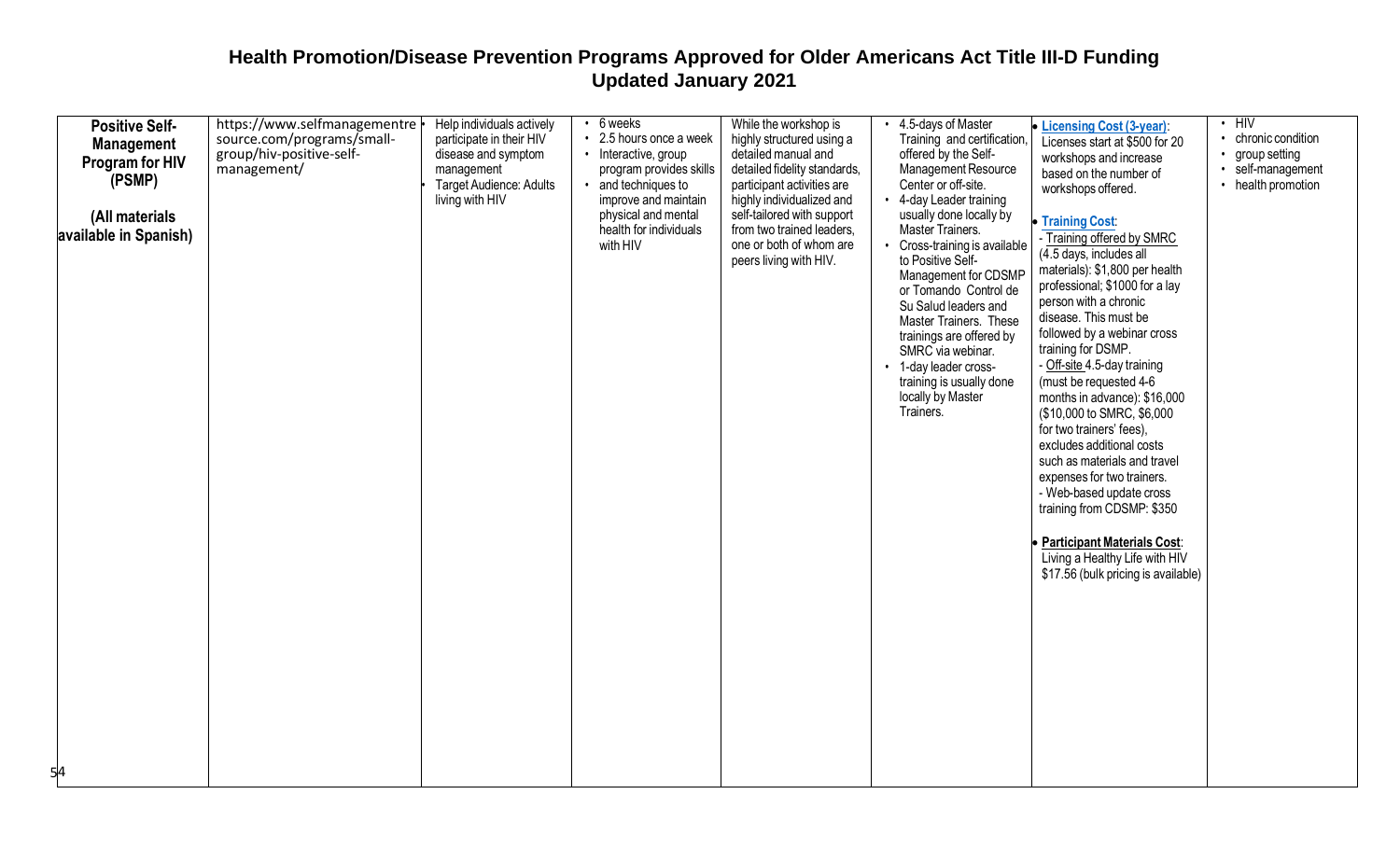| Programa de Manejo<br>Personal de la<br><b>Diabetes</b><br>(Spanish Diabetes<br>Self-Management<br>Program)<br>55 | https://www.selfmanagementre<br>source.com/programs/small-<br>group-spanish/programa-de-<br>manejo-personal-de-la-diabetes/ | Culturally appropriate<br>diabetes self-management<br>program for Spanish<br>speakers. Participants do<br>not need to read Spanish.<br>Target Audience: Spanish-<br>speaking adults with type-<br>2 diabetes<br>For more Information<br>please read the section on<br>Diabetes Self-<br>Management Program | 6 weeks<br>2.5 hours per week<br>(12-16 people with type-2<br>diabetes)<br>This program is one of<br>those programs that has<br>been approved for<br>reimbursement. Approval<br>of programs comes from<br>the American Diabetes<br>Association or the<br>American Association of<br>Diabetes Educators.<br>The American Diabetes<br>Association identifies this<br>program as meeting the<br><b>Diabetes Support Initiative</b><br>criteria for support<br>programming. | While the workshop is<br>highly structured using a<br>detailed manual and<br>detailed fidelity standards,<br>participant activities are<br>highly individualized and<br>self-tailored with support<br>from two trained leaders,<br>one or both of whom are<br>peers living with diabetes. | Leaders and trainers must<br>speak, read and write<br>Spanish fluently.<br>4 days of Leader training<br>and certification conducted<br>in Spanish without<br>interpreters.<br>1.5 day on-site Leader<br>cross-training for leaders<br>who have already<br>completed the English<br>CDSMP or Tomando<br>Control de Su Salud<br>training.<br>Web-based cross training<br>available for Spanish-<br>speakers who are active<br><b>CDSMP Master Trainers or</b><br>leaders.<br>Spanish-speakers trained<br>in the English Diabetes<br>Self-Management Program<br>do NOT need addition<br>training to offer Programa<br>de Manejo Personal de la<br>Diabetes. | <b>Licensing Cost (3-year):</b><br>Licenses start at \$500 for 20<br>workshops and increase<br>based on the number of<br>workshops offered.<br>Training Cost:<br>- Training offered by SMRC<br>(4.5 days, includes all<br>materials): \$1,800 per health<br>professional; \$1000 for a lay<br>person with a chronic<br>disease. This must be<br>followed by a webinar cross<br>training for DSMP.<br>- Off-site 4.5-day training<br>(must be requested 4-6<br>months in advance): \$16,000<br>(\$10,000 to SMRC, \$6,000<br>for two trainers' fees),<br>excludes additional costs<br>such as materials and travel<br>expenses for two trainers.<br>- Web-based update cross<br>training from CDSMP: \$450<br><b>Participant Materials Cost:</b><br>Tomando Control de su<br>Salud \$15.96 (bulk pricing<br>is available) | - diabetes<br>- chronic condition<br>• group setting<br>- medication management<br>- nutrition<br>- Spanish-speaking only<br>- self-management<br>- health promotion |
|-------------------------------------------------------------------------------------------------------------------|-----------------------------------------------------------------------------------------------------------------------------|------------------------------------------------------------------------------------------------------------------------------------------------------------------------------------------------------------------------------------------------------------------------------------------------------------|-------------------------------------------------------------------------------------------------------------------------------------------------------------------------------------------------------------------------------------------------------------------------------------------------------------------------------------------------------------------------------------------------------------------------------------------------------------------------|-------------------------------------------------------------------------------------------------------------------------------------------------------------------------------------------------------------------------------------------------------------------------------------------|----------------------------------------------------------------------------------------------------------------------------------------------------------------------------------------------------------------------------------------------------------------------------------------------------------------------------------------------------------------------------------------------------------------------------------------------------------------------------------------------------------------------------------------------------------------------------------------------------------------------------------------------------------|--------------------------------------------------------------------------------------------------------------------------------------------------------------------------------------------------------------------------------------------------------------------------------------------------------------------------------------------------------------------------------------------------------------------------------------------------------------------------------------------------------------------------------------------------------------------------------------------------------------------------------------------------------------------------------------------------------------------------------------------------------------------------------------------------------------------------|----------------------------------------------------------------------------------------------------------------------------------------------------------------------|
|-------------------------------------------------------------------------------------------------------------------|-----------------------------------------------------------------------------------------------------------------------------|------------------------------------------------------------------------------------------------------------------------------------------------------------------------------------------------------------------------------------------------------------------------------------------------------------|-------------------------------------------------------------------------------------------------------------------------------------------------------------------------------------------------------------------------------------------------------------------------------------------------------------------------------------------------------------------------------------------------------------------------------------------------------------------------|-------------------------------------------------------------------------------------------------------------------------------------------------------------------------------------------------------------------------------------------------------------------------------------------|----------------------------------------------------------------------------------------------------------------------------------------------------------------------------------------------------------------------------------------------------------------------------------------------------------------------------------------------------------------------------------------------------------------------------------------------------------------------------------------------------------------------------------------------------------------------------------------------------------------------------------------------------------|--------------------------------------------------------------------------------------------------------------------------------------------------------------------------------------------------------------------------------------------------------------------------------------------------------------------------------------------------------------------------------------------------------------------------------------------------------------------------------------------------------------------------------------------------------------------------------------------------------------------------------------------------------------------------------------------------------------------------------------------------------------------------------------------------------------------------|----------------------------------------------------------------------------------------------------------------------------------------------------------------------|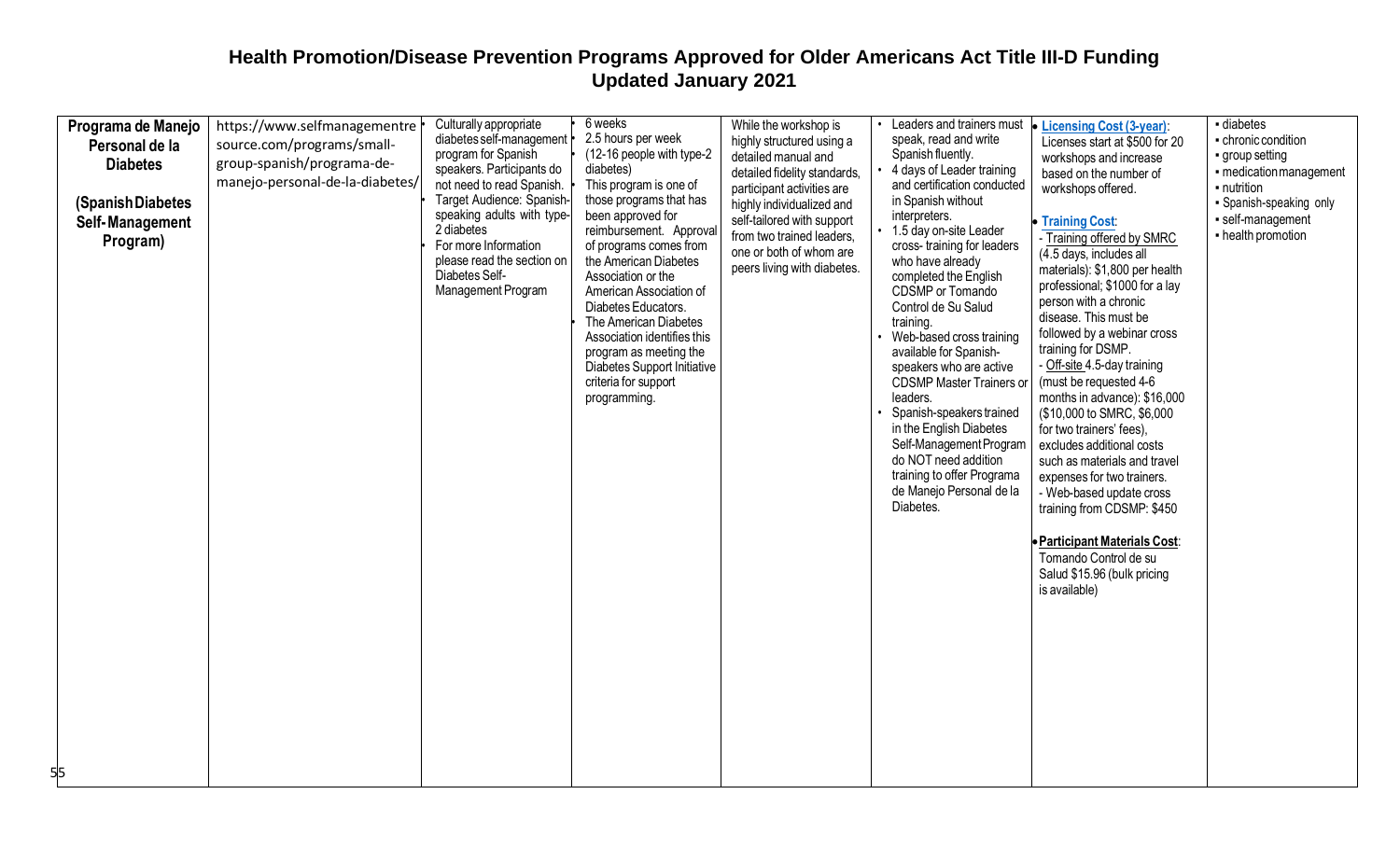|  | <b>Tomando Control de</b><br><b>Su Salud</b><br>(Spanish Chronic<br><b>Disease Self-</b><br><b>Management</b><br>Program) | https://www.selfmanagementre<br>source.com/programs/small-<br>group-spanish/tomando-control-<br>de-su-salud/ | Culturally appropriate<br>chronic disease self-<br>management program<br>for Spanish speakers.<br>Participants do not<br>need to read Spanish.<br>Target Audience:<br>Spanish-speaking<br>adults with chronic<br>physical or mental<br>health conditions. | $\cdot$ 6 weeks<br>• 2.5 hours per week<br>Spanish-speaking<br>people with different<br>chronic health problems<br>attend together | While the workshop is<br>highly structured using a<br>detailed manual and<br>detailed fidelity standards,<br>participant activities are<br>highly individualized and<br>self-tailored with support<br>from two trained leaders,<br>one or both of whom are<br>peers with chronic<br>conditions. | Leaders and Master<br>Trainers must speak, read<br>and write Spanish fluently.<br>4.5 days of Master training<br>and certification. All<br>training is conducted in<br>Spanish without<br>interpreters.<br>1.5-day on-site Leader<br>cross-training is available<br>usually given on site by<br>Tomando Master Trainers.<br>Available only to leaders<br>already certified in<br>CDSMP.<br>Cross-training is available<br>for other programs once<br>trained as Master Trainers<br>for CDSMP or Tomando<br>Control de Su Salud.<br>Web-based cross training<br>is available to active<br><b>CDSMP Master Trainers</b><br>and leaders. Webinars are<br>conducted in Spanish.<br>Prerequisite: in-person<br>CDSMP training. | <b>Licensing Cost (3-year):</b><br>Licenses start at \$500 for 20<br>workshops and increase<br>based on the number of<br>workshops offered.<br>• Training Cost:<br>- Training offered by SMRC<br>(4.5 days, includes all<br>materials): \$1,800 per health<br>professional; \$1000 for a lay<br>person with a chronic<br>disease.<br>- Off-site 4.5-day training<br>(must be requested 4-6<br>months in advance): \$16,000<br>(\$10,000 to SMRC, \$6,000<br>for two trainers' fees),<br>excludes additional costs<br>such as materials and travel<br>expenses for two trainers.<br>- Web-based update cross<br>training from CDSMP: \$350<br><b>Participant Materials Cost:</b><br>Tomando Control de su Salud<br>\$15.96 (bulk pricing is available) | physical activity<br>chronic disease<br>chronic condition<br>Spanish-speaking only |
|--|---------------------------------------------------------------------------------------------------------------------------|--------------------------------------------------------------------------------------------------------------|-----------------------------------------------------------------------------------------------------------------------------------------------------------------------------------------------------------------------------------------------------------|------------------------------------------------------------------------------------------------------------------------------------|-------------------------------------------------------------------------------------------------------------------------------------------------------------------------------------------------------------------------------------------------------------------------------------------------|---------------------------------------------------------------------------------------------------------------------------------------------------------------------------------------------------------------------------------------------------------------------------------------------------------------------------------------------------------------------------------------------------------------------------------------------------------------------------------------------------------------------------------------------------------------------------------------------------------------------------------------------------------------------------------------------------------------------------|-------------------------------------------------------------------------------------------------------------------------------------------------------------------------------------------------------------------------------------------------------------------------------------------------------------------------------------------------------------------------------------------------------------------------------------------------------------------------------------------------------------------------------------------------------------------------------------------------------------------------------------------------------------------------------------------------------------------------------------------------------|------------------------------------------------------------------------------------|
|--|---------------------------------------------------------------------------------------------------------------------------|--------------------------------------------------------------------------------------------------------------|-----------------------------------------------------------------------------------------------------------------------------------------------------------------------------------------------------------------------------------------------------------|------------------------------------------------------------------------------------------------------------------------------------|-------------------------------------------------------------------------------------------------------------------------------------------------------------------------------------------------------------------------------------------------------------------------------------------------|---------------------------------------------------------------------------------------------------------------------------------------------------------------------------------------------------------------------------------------------------------------------------------------------------------------------------------------------------------------------------------------------------------------------------------------------------------------------------------------------------------------------------------------------------------------------------------------------------------------------------------------------------------------------------------------------------------------------------|-------------------------------------------------------------------------------------------------------------------------------------------------------------------------------------------------------------------------------------------------------------------------------------------------------------------------------------------------------------------------------------------------------------------------------------------------------------------------------------------------------------------------------------------------------------------------------------------------------------------------------------------------------------------------------------------------------------------------------------------------------|------------------------------------------------------------------------------------|